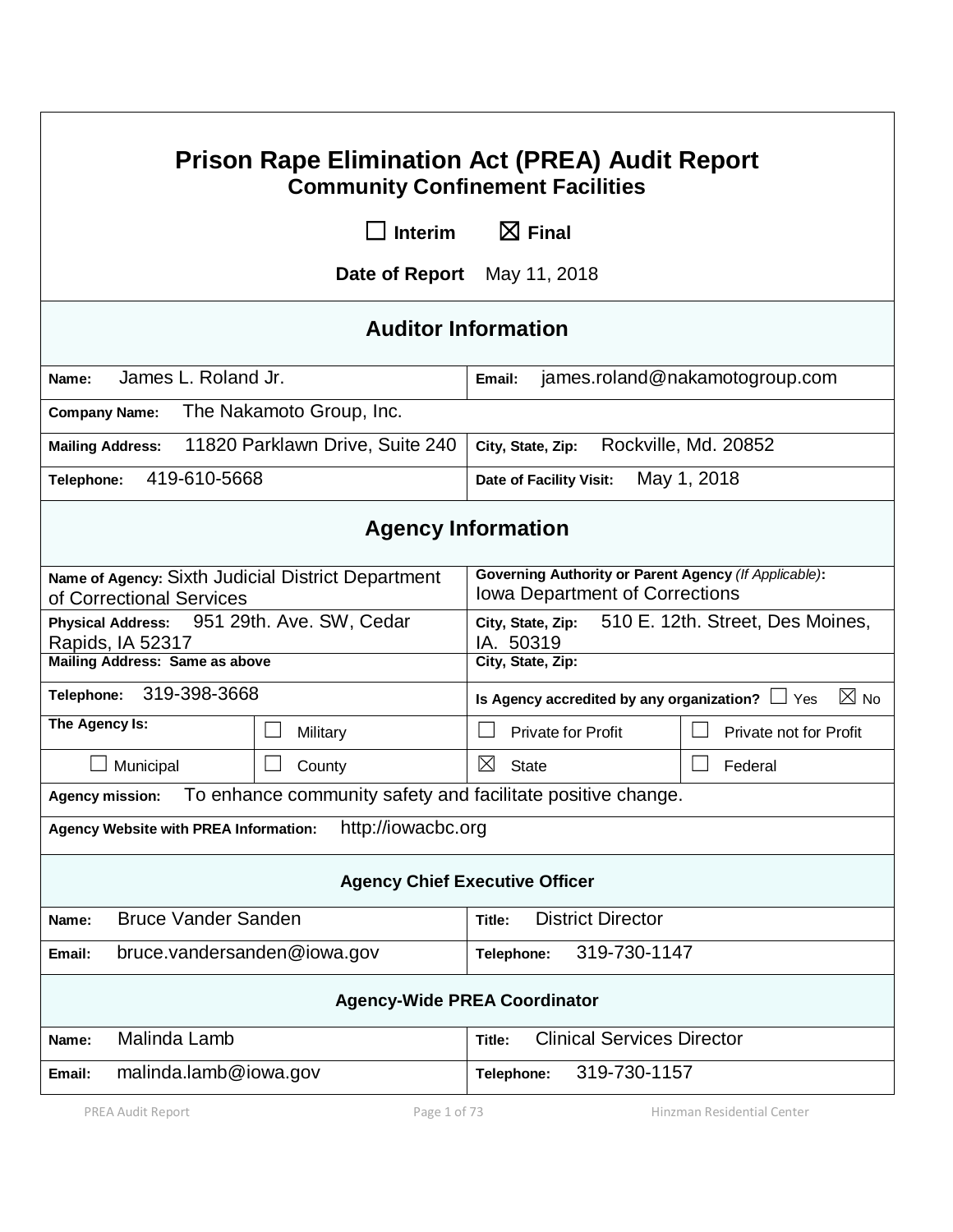| PREA Coordinator Reports to: Bruce Vander Sanden,<br><b>District Director</b> |                                                                 |                                             | <b>None</b><br>Coordinator        | Number of Compliance Managers who report to the PREA                                                |                           |
|-------------------------------------------------------------------------------|-----------------------------------------------------------------|---------------------------------------------|-----------------------------------|-----------------------------------------------------------------------------------------------------|---------------------------|
| <b>Facility Information</b>                                                   |                                                                 |                                             |                                   |                                                                                                     |                           |
| Name of Facility:                                                             |                                                                 | Gerald R. Hinzman Center                    |                                   |                                                                                                     |                           |
| <b>Physical Address:</b>                                                      |                                                                 | 1051 29th. Ave. SW, Cedar Rapids, IA. 52404 |                                   |                                                                                                     |                           |
| Mailing Address (if different than above):                                    |                                                                 |                                             |                                   |                                                                                                     |                           |
| 319-398-3668<br><b>Telephone Number:</b>                                      |                                                                 |                                             |                                   |                                                                                                     |                           |
| The Facility Is:                                                              |                                                                 | Military                                    |                                   | <b>Private for Profit</b>                                                                           | Private not for Profit    |
| Municipal                                                                     |                                                                 | County                                      |                                   | ⊠<br><b>State</b>                                                                                   | Federal                   |
| <b>Facility Type:</b>                                                         |                                                                 | Community treatment center                  |                                   | $\boxtimes$ Halfway house                                                                           | <b>Restitution center</b> |
|                                                                               | Mental health facility<br>Alcohol or drug rehabilitation center |                                             |                                   |                                                                                                     |                           |
|                                                                               |                                                                 | Other community correctional facility       |                                   |                                                                                                     |                           |
| <b>Facility Mission:</b>                                                      |                                                                 |                                             |                                   | To enhance community safety and facilitate positive change                                          |                           |
|                                                                               |                                                                 |                                             |                                   |                                                                                                     |                           |
| Facility Website with PREA Information:                                       |                                                                 | http://iowacbc.org                          |                                   |                                                                                                     |                           |
| $\boxtimes$ Yes<br><b>No</b>                                                  |                                                                 |                                             |                                   | Have there been any internal or external audits of and/or accreditations by any other organization? |                           |
|                                                                               |                                                                 |                                             | <b>District Director</b>          |                                                                                                     |                           |
| <b>Bruce Vander Sanden</b><br><b>District Director</b><br>Name:<br>Title:     |                                                                 |                                             |                                   |                                                                                                     |                           |
| Email:                                                                        | bruce.vandersanden@iowa.gov<br>Telephone: 319-730-1147          |                                             |                                   |                                                                                                     |                           |
|                                                                               |                                                                 |                                             |                                   | <b>Facility PREA Compliance Manager</b>                                                             |                           |
|                                                                               |                                                                 |                                             |                                   |                                                                                                     |                           |
| Malinda Lamb<br>Name:                                                         |                                                                 | Title:                                      | <b>Clinical Services Director</b> |                                                                                                     |                           |
| malinda.lamb@iowa.gov<br>319-730-1157<br>Email:<br>Telephone:                 |                                                                 |                                             |                                   |                                                                                                     |                           |
| <b>Facility Health Service Administrator</b>                                  |                                                                 |                                             |                                   |                                                                                                     |                           |
| None<br>Name:                                                                 | Title:                                                          |                                             |                                   |                                                                                                     |                           |
| Email:                                                                        |                                                                 |                                             | Telephone:                        |                                                                                                     |                           |
| <b>Facility Characteristics</b>                                               |                                                                 |                                             |                                   |                                                                                                     |                           |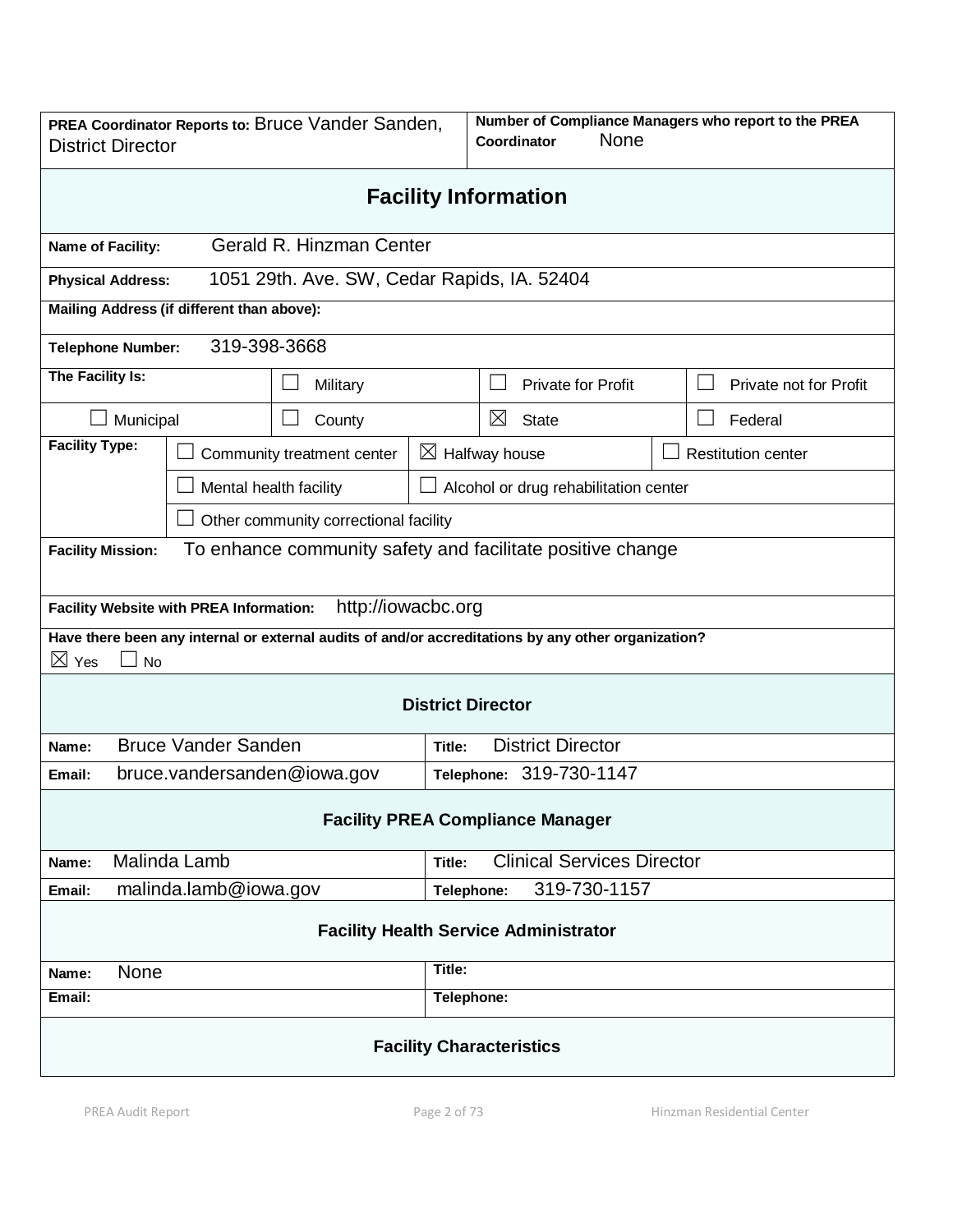| <b>Designated Facility Capacity:</b><br>90                                                                                                                                                                                                                                                                                                                                                                    | <b>Current Population of Facility: 51</b> |                                                                                      |                          |                    |
|---------------------------------------------------------------------------------------------------------------------------------------------------------------------------------------------------------------------------------------------------------------------------------------------------------------------------------------------------------------------------------------------------------------|-------------------------------------------|--------------------------------------------------------------------------------------|--------------------------|--------------------|
| Number of residents admitted to facility during the past 12 months                                                                                                                                                                                                                                                                                                                                            |                                           | 193                                                                                  |                          |                    |
| Number of residents admitted to facility during the past 12 months who were transferred from a<br>different community confinement facility:                                                                                                                                                                                                                                                                   |                                           |                                                                                      | $\overline{0}$           |                    |
| Number of residents admitted to facility during the past 12 months whose length of stay in the<br>facility was for 30 days or more:                                                                                                                                                                                                                                                                           |                                           |                                                                                      |                          | 175                |
| Number of residents admitted to facility during the past 12 months whose length of stay in the<br>facility was for 72 hours or more:                                                                                                                                                                                                                                                                          |                                           |                                                                                      | 191                      |                    |
| Number of residents on date of audit who were admitted to facility prior to August 20, 2012:                                                                                                                                                                                                                                                                                                                  |                                           |                                                                                      |                          | 0                  |
| Age Range of<br>$\boxtimes$ Adults 18-61<br><b>Population:</b>                                                                                                                                                                                                                                                                                                                                                |                                           | Juveniles                                                                            |                          | Youthful residents |
| Average length of stay or time under supervision:                                                                                                                                                                                                                                                                                                                                                             |                                           |                                                                                      | 5.4 months               |                    |
| <b>Facility Security Level:</b>                                                                                                                                                                                                                                                                                                                                                                               |                                           |                                                                                      | community<br>confinement |                    |
| <b>Resident Custody Levels:</b>                                                                                                                                                                                                                                                                                                                                                                               |                                           |                                                                                      |                          | Minimum            |
| Number of staff currently employed by the facility who may have contact with residents:                                                                                                                                                                                                                                                                                                                       |                                           | 21                                                                                   |                          |                    |
| Number of staff hired by the facility during the past 12 months who may have contact with<br>residents:                                                                                                                                                                                                                                                                                                       |                                           | $\overline{2}$                                                                       |                          |                    |
| Number of contracts in the past 12 months for services with contractors who may have contact with<br>residents:                                                                                                                                                                                                                                                                                               |                                           |                                                                                      | 3                        |                    |
| <b>Physical Plant</b>                                                                                                                                                                                                                                                                                                                                                                                         |                                           |                                                                                      |                          |                    |
| $\overline{1}$<br><b>Number of Buildings:</b><br>Number of Single Cell Housing Units: 0                                                                                                                                                                                                                                                                                                                       |                                           |                                                                                      |                          |                    |
| <b>Number of Multiple Occupancy Cell Housing Units:</b><br>29                                                                                                                                                                                                                                                                                                                                                 |                                           |                                                                                      |                          |                    |
| <b>Number of Open Bay/Dorm Housing Units:</b><br>$\overline{0}$                                                                                                                                                                                                                                                                                                                                               |                                           |                                                                                      |                          |                    |
| Description of any video or electronic monitoring technology (including any relevant information about where cameras are<br>placed, where the control room is, retention of video, etc.): The Gerald R. Hinzman Center employs a video camera<br>system for video surveillance. Cameras are placed strategically throughout the institution to ensure the safety<br>and security of both residents and staff. |                                           |                                                                                      |                          |                    |
| <b>Medical</b>                                                                                                                                                                                                                                                                                                                                                                                                |                                           |                                                                                      |                          |                    |
| <b>Type of Medical Facility:</b><br><b>None</b>                                                                                                                                                                                                                                                                                                                                                               |                                           |                                                                                      |                          |                    |
| Forensic sexual assault medical exams are conducted at:                                                                                                                                                                                                                                                                                                                                                       |                                           | St. Luke's Unity Point Medical Center or<br>University of Iowa Hospitals and Clinics |                          |                    |
| <b>Other</b>                                                                                                                                                                                                                                                                                                                                                                                                  |                                           |                                                                                      |                          |                    |
| Number of volunteers and individual contractors, who may have contact with residents, currently<br>4<br>authorized to enter the facility:                                                                                                                                                                                                                                                                     |                                           |                                                                                      |                          |                    |
| Number of investigators the agency currently employs to investigate allegations of sexual abuse:                                                                                                                                                                                                                                                                                                              |                                           | 4                                                                                    |                          |                    |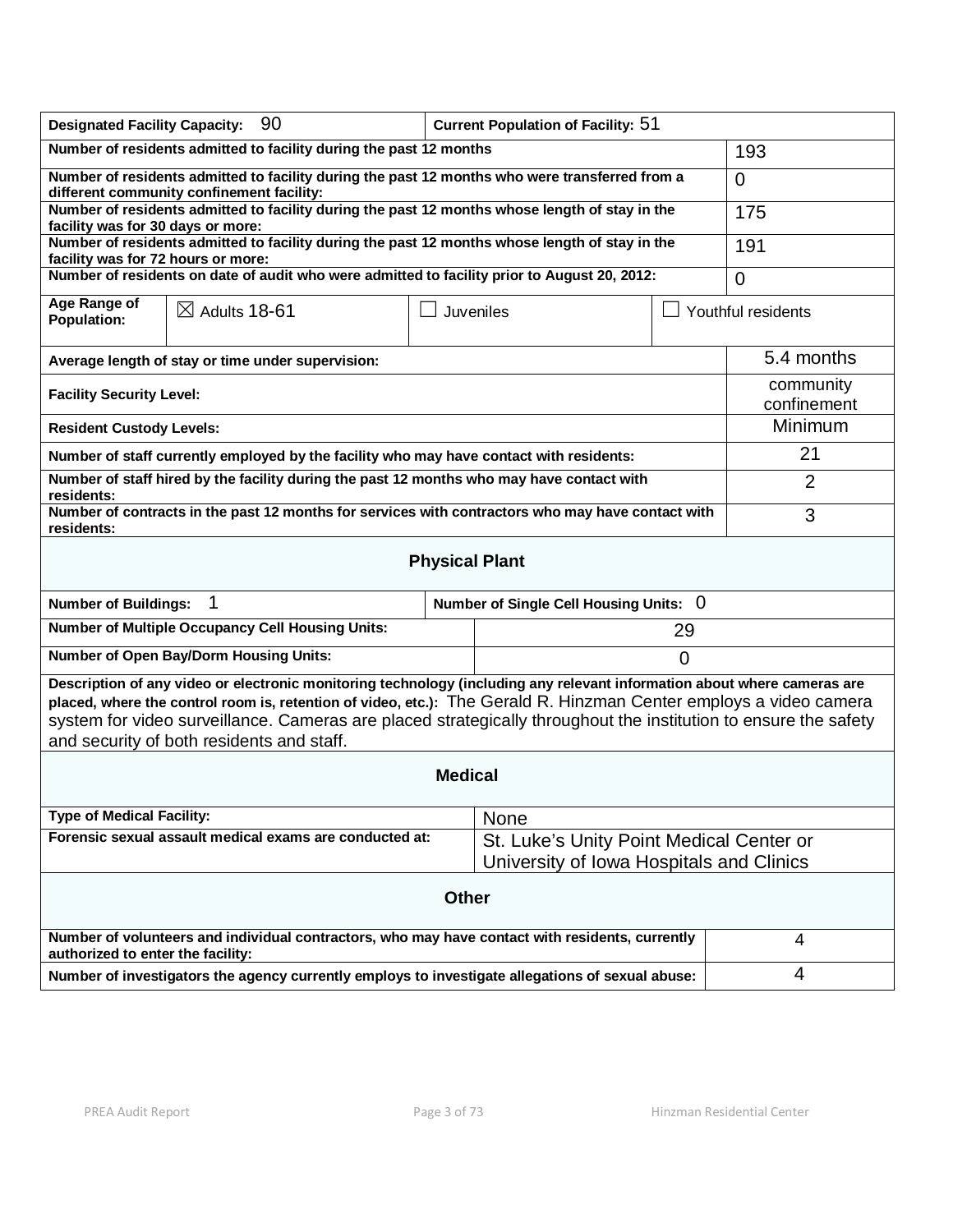# **Audit Findings**

## **Audit Narrative**

*The auditor's description of the audit methodology should include a detailed description of the following processes during the pre-onsite audit, onsite audit, and post-audit phases: documents and files reviewed, discussions and types of interviews conducted, number of days spent on-site, observations made during the site-review, and a detailed description of any follow-up work conducted during the post-audit phase. The narrative should describe the techniques the auditor used to sample documentation and select interviewees, and the auditor's process for the site review.*

## **Pre-Audit Preparation**

Prior to the on-site visit, the PREA Coordinator provided all policies and supportive documents to the auditor for review. This auditor discussed information contained in the Pre-Audit Questionnaire with the PREA Audit Coordinator prior to the on-site visit.

## **Entrance Briefing and Tour (On-Site Audit) - First Day**

The on-site Prison Rape Elimination Act (PREA) compliance audit of the Gerald R. Hinzman Center, Cedar Rapids, Iowa, was conducted May 1, 2018 by The Nakamoto Group, Inc. certified PREA auditor James L. Roland Jr. Upon arrival at the facility, an in-briefing meeting was held with the Clinical Services Director/PREA Coordinator. The audit process was discussed during the briefing. The standards used for this audit became effective August 20, 2012. As part of the audit, a review of local facility policies and a tour of the facility were completed. During the on-site tour, the auditor observed PREA related documentation and materials located on bulletin boards and reviewed entries made in the electronic logs. The auditor tested telephones and other electronic media which provide offender access to outside independent advocacy reporting capabilities. Additionally, the auditor assessed camera surveillance, physical supervision and electronic monitoring capabilities. Other areas of focus during the facility tour included, but were not limited to, levels of staff supervision, video monitoring and limits to cross-gender viewing. All signs and postings were in both English and Spanish. Inmates are able to shower, dress and use the toilet facilities without exposing themselves to employees of the opposite gender. Informal and formal conversations with employees and inmates regarding the PREA standards were conducted. Postings regarding PREA violation reporting and the agency's zero-tolerance policy for sexual abuse and sexual harassment were prominently displayed in all housing units, meeting areas and throughout the facility. Audit notice postings with the PREA auditor's contact information were posted in the same areas. The auditor notice postings were posted in April 2018. The auditor did not receive any resident correspondence prior to the onsite visit.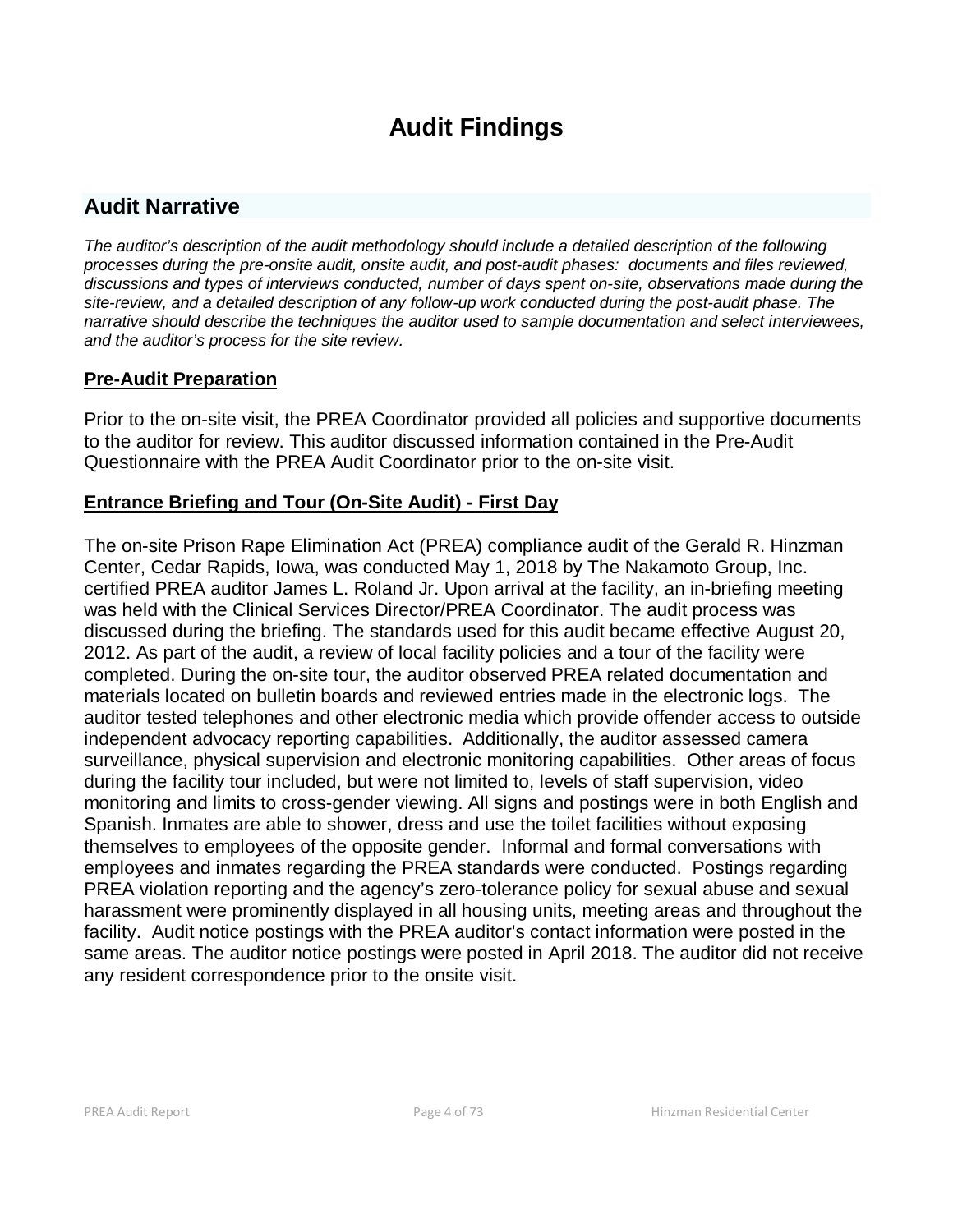## **Staff-Resident Interviews - Second Day**

A total of 16 residents were interviewed. This random selection included eight males and eight females. One cognitive impaired resident was also interviewed. There were no Limited English proficient (LEP) residents housed at the facility at the time of the audit. Two residents reported sexual harassment during the auditing period; they were interviewed and their completed investigations were examined. There were no residents who reported sexual victimization during risk screening. There were no self-identified transgender, intersex, bisexual or gay residents. No residents refused to be interviewed. During the tour, three staff members were asked questions as outlined on the First Responder interview sheet and all responses were correct.

A total of 14 staff members were interviewed, to include nine residential specialists (from all three shifts), five administrative/specialized staff and the Human Resource Manager (HRM). The administrative staff included the District Director, Assistant District Director, PREA Coordinator, Investigator and Residential Manager. All staff members have been trained to act as first responders when a PREA related incident occurs.

## **Investigations**

During the current auditing period, there were a total of four reported allegations of sexual abuse/sexual harassment. Of the reported allegations, one was substantiated, one was unsubstantiated and two were unfounded. Both the substantiated case and unsubstantiated case involved resident-on-resident allegations. The two unfounded cases involved residentagainst-staff allegations. Documentation for all four investigations was reviewed by the auditor for compliance purposes

## **Facility Characteristics**

*The auditor's description of the audited facility should include details about the facility type, demographics and size of the resident, resident or detainee population, numbers and type of staff positions, configuration and layout of the facility, numbers of housing units, description of housing units including any special housing units, a description of programs and services, including food service and recreation. The auditor should describe how these details are relevant to PREA implementation and compliance.*

The Gerald R. Hinzman Residential Correctional Center, a 90 bed facility, was completed and dedicated July 17, 1996 in Linn County, Iowa and provides services to male and female offenders. There are four wings in the facility housing male residents, to include nine threeperson bedrooms; eight two-person bedrooms; and one 10-person bedroom. The female residents' housing area is comprised of 10 three-person bedrooms and one two-person bedroom. The female population is separated from the male population by the physical layout of the building.

The facility provides services as a condition of probation to offenders from the Federal Bureau of Prisons and Federal Probation, second and third drunk driving offenders, special sentence parolees and women placed on work release. Each resident is involved in an individualized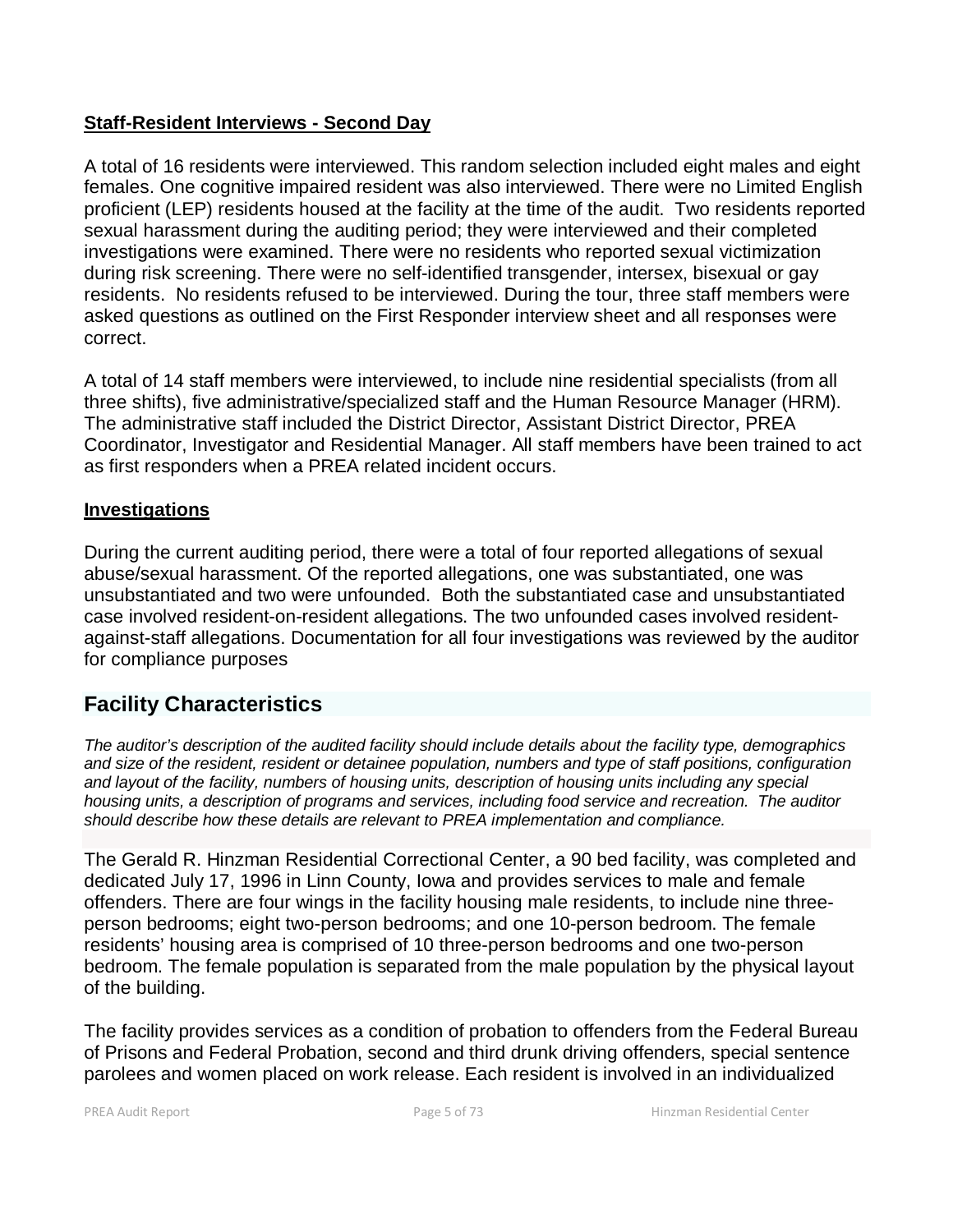program, with the goal of enhancing the resident's ability to succeed. The Gerald R. Hinzman Center offers educational opportunities, money management job development, the Iowa Domestic Violence Program (IDAP), sex offender programming, Alcoholics Anonymous and Narcotics Anonymous, cognitive programming, community service and recreational activities.

## **Summary of Audit Findings**

*The summary should include the number of standards exceeded, number of standards met, and number of standards not met, along with a list of each of the standards in each category. If relevant, provide a summarized description of the corrective action plan, including deficiencies observed, recommendations made, actions taken by the agency, relevant timelines, and methods used by the auditor to reassess compliance.*

*Auditor Note: No standard should be found to be "Not Applicable" or "NA". A compliance determination must be made for each standard.*

Upon completion of the on-site audit, an exit briefing was held to discuss the audit findings. This briefing was held with the District Director, the PREA Coordinator, PREA Investigator, Residential Manager and Residential Supervisor. The auditor's pre-audit and onsite audit activities support a conclusion of compliance with the PREA standards. Employees at the facility were found to be extremely courteous, cooperative and professional. All areas of the facility were found to be clean and well maintained. There are adequate limits to cross-gender viewing and searches. The facility has adaptive measures in place to ensure disabled and LEP residents can participate in and benefit from all aspects of the PREA process.

Hiring and promotion practices are consistent with sexual abuse safety measures. The facility has appropriate medical and victim advocacy networks in place and available, as needed. Staff and resident PREA education and training are documented. Residents acknowledged the admissions screening process included questions regarding any history of sexual abuse or victimization and whether they would like to identify a sexual preference. Intake and classification assessments are efficient and seamless in addressing referrals based on victimization or abusiveness screening data. Related documentation is organized and stored in information systems available on a need-to-know basis. Reporting mechanisms are displayed in a conspicuous manner and residents and employees are aware of all reporting methods available to them. Systems are in place for coordinated responses to incidents of sexual abuse, as needed.

The facility also has sufficiently trained personnel who conduct administrative investigations. There are seven trained investigators who conduct administrative investigations. The Cedar Rapids Police Department (CRPD) conducts criminal investigations. Staff indicated adequate training in all aspects of the PREA, particularly First Responder duties or actions to be taken in the event of a reported sexual abuse related incident. At the conclusion of the audit, the auditor thanked the District Director and the Hinzman staff for their hard work and dedication to the PREA process.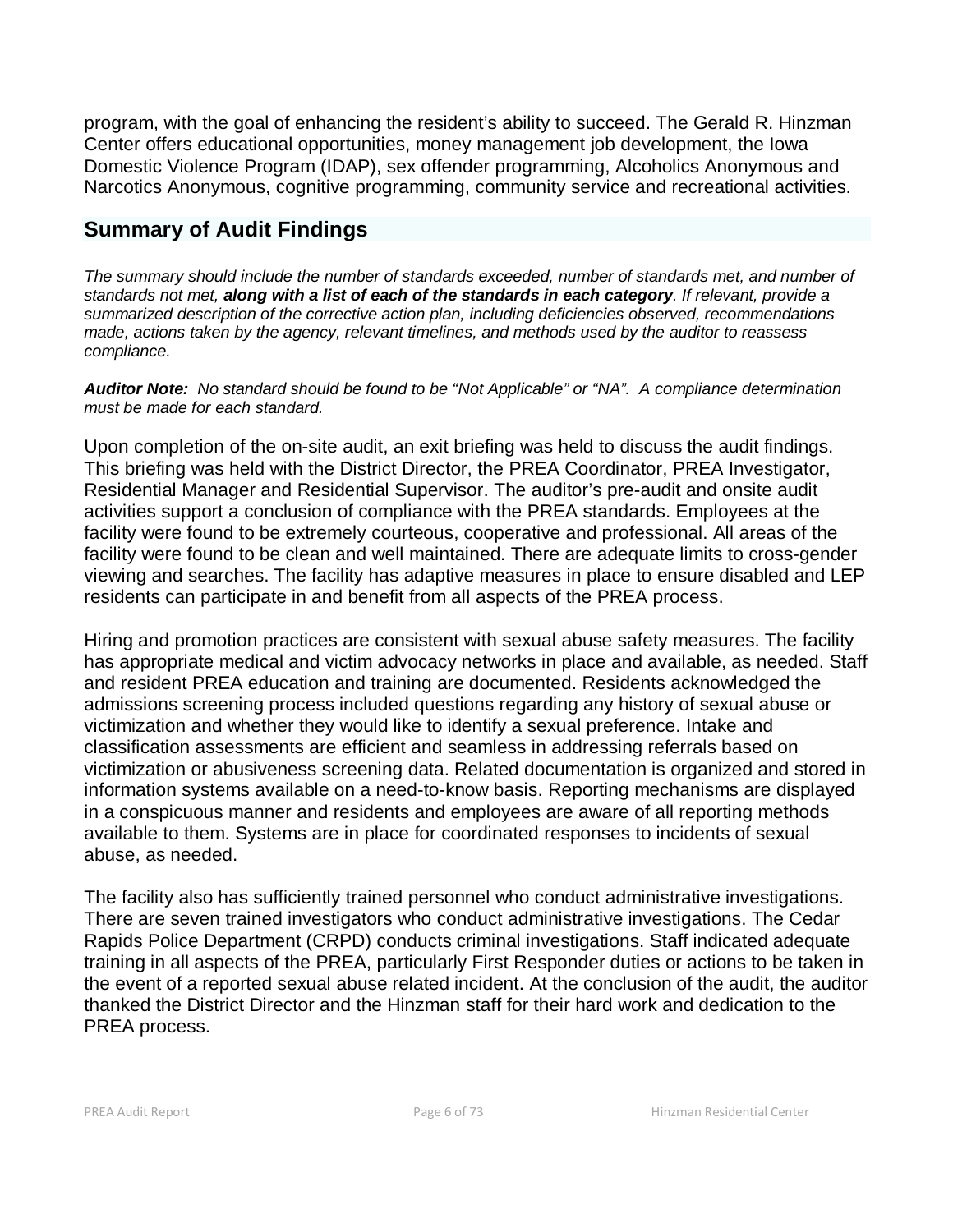| <b>Number of Standards Exceeded:</b> | $\mathcal{L}$ |
|--------------------------------------|---------------|
| <b>Number of Standards Met:</b>      | 41            |
| <b>Number of Standards Not Met:</b>  | O             |

## **Summary of Corrective Action (if any)**

During the facility tour, the following concern was noted and reported to the PREA Coordinator at the close of the first day.

Concern #1-At the conclusion of PREA related investigations; residents were not notified of the official findings in writing (only verbally).

Corrective Action: A written resident notification instrument was designed, reviewed by this auditor and implemented. This notification instrument includes a resident and staff signature line. Residents involved in investigations and who currently reside at the facility were served this documentation prior to the close of the audit. Going forward, this documentation will be completed, signed and included in all investigation packets.

# **PREVENTION PLANNING**

## **Standard 115.211: Zero tolerance of sexual abuse and sexual harassment; PREA coordinator**

## **All Yes/No Questions Must Be Answered by The Auditor to Complete the Report**

## **115.211 (a)**

- **Does the agency have a written policy mandating zero tolerance toward all forms of sexual** abuse and sexual harassment?  $\boxtimes$  Yes  $\Box$  No
- **Does the written policy outline the agency's approach to preventing, detecting, and responding** to sexual abuse and sexual harassment?  $\boxtimes$  Yes  $\Box$  No

## **115.211 (b)**

- Has the agency employed or designated an agency-wide PREA Coordinator?  $\boxtimes$  Yes  $\Box$  No
- Is the PREA Coordinator position in the upper-level of the agency hierarchy?  $\boxtimes$  Yes  $\Box$  No
- Does the PREA Coordinator have sufficient time and authority to develop, implement, and oversee agency efforts to comply with the PREA standards in all of its facilities?  $\boxtimes$  Yes  $\Box$  No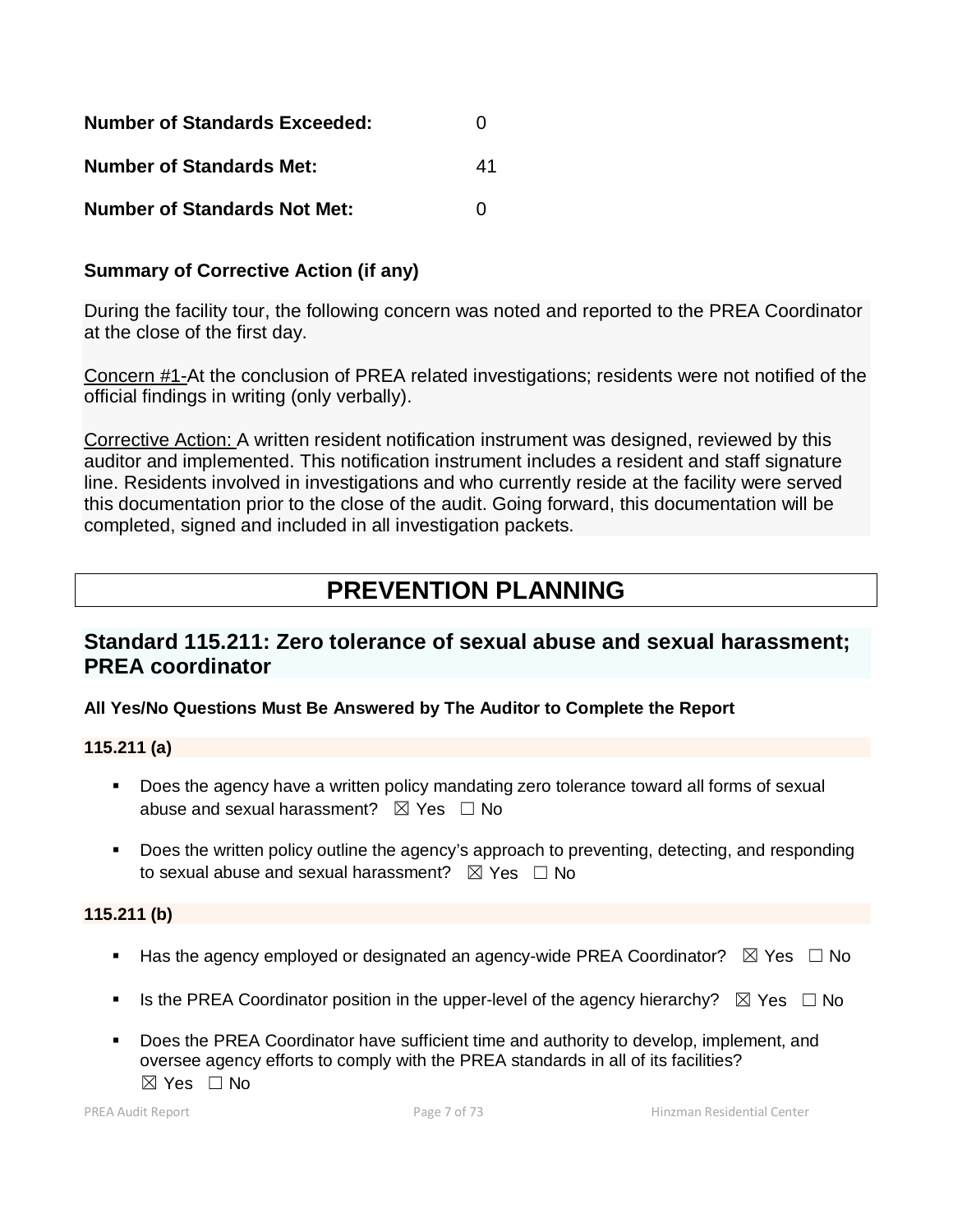## **Auditor Overall Compliance Determination**

|                                                             | <b>Exceeds Standard</b> (Substantially exceeds requirement of standards)                                                          |  |
|-------------------------------------------------------------|-----------------------------------------------------------------------------------------------------------------------------------|--|
| ⊠                                                           | <b>Meets Standard</b> (Substantial compliance; complies in all material ways with the<br>standard for the relevant review period) |  |
| $\Box$                                                      | Does Not Meet Standard (Requires Corrective Action)                                                                               |  |
| Instructions for Overall Compliance Determination Narrative |                                                                                                                                   |  |

*The narrative below must include a comprehensive discussion of all the evidence relied upon in making the compliance or non-compliance determination, the auditor's analysis and reasoning, and the auditor's conclusions. This discussion must also include corrective action recommendations where the facility does not meet the standard. These recommendations must be included in the Final Report, accompanied by information on specific corrective actions taken by the facility.*

PREA policies 2400-17, 2412-14 and 2407-17 address this standard. The agency's zerotolerance against sexual abuse is clearly established and the policy also outlines the agency's approach to preventing, detecting and responding to sexual abuse and sexual harassment allegations. The Clinical Services Director serves as the Agency PREA Coordinator (APC)and the PREA Compliance Manager for the facility. The APC reports to the District Director. Zerotolerance posters are displayed throughout every area of the facility. The facility policies outline a zero-tolerance policy for all forms of sexual abuse and sexual harassment. Residents are informed orally about the zero-tolerance policy and the PREA program during in-processing and are required to view a video during admission and orientation presentations. Additional program information is contained in the Resident Handbook and is also posted throughout the facility as observed during the tour. All PREA information, to include both written materials and videos, are available in English and Spanish. Additional interpretive services are available for residents who do not speak or read English or Spanish. Both institution staff and residents are provided with a wealth of opportunities to become informed of PREA policies and procedures. All employees receive initial training and annual training, as well as updates throughout the year.

## **Standard 115.212: Contracting with other entities for the confinement of residents**

## **All Yes/No Questions Must Be Answered by the Auditor to Complete the Report**

## **115.212 (a)**

 If this agency is public and it contracts for the confinement of its residents with private agencies or other entities including other government agencies, has the agency included the entity's obligation to comply with the PREA standards in any new contract or contract renewal signed on or after August 20, 2012? (N/A if the agency does not contract with private agencies or other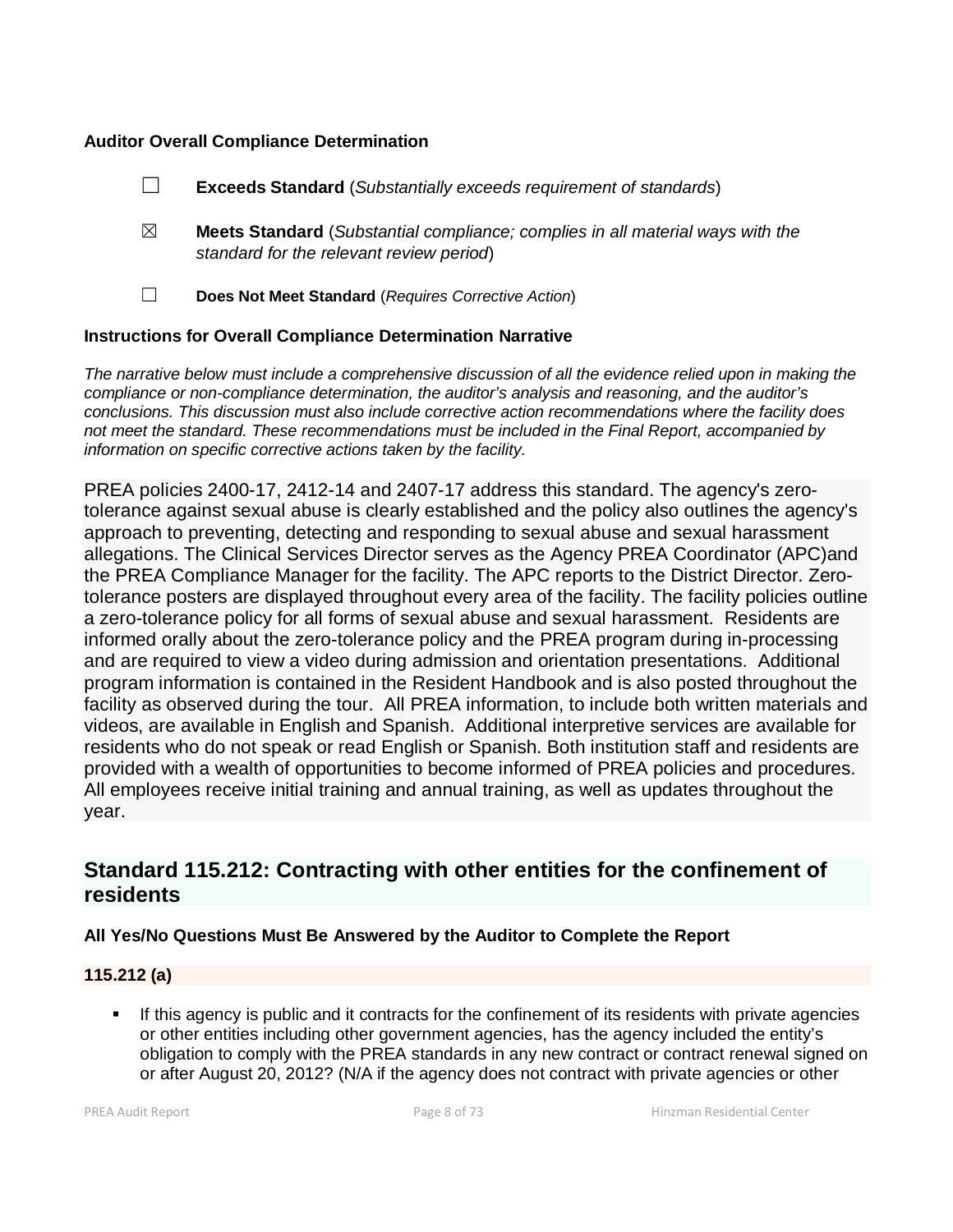entities for the confinement of residents.)  $\Box$  Yes  $\Box$  No  $\boxtimes$  NA

#### **115.212 (b)**

 Does any new contract or contract renewal signed on or after August 20, 2012 provide for agency contract monitoring to ensure that the contractor is complying with the PREA standards? (N/A if the agency does not contract with private agencies or other entities for the confinement of residents OR the response to 115.212(a)-1 is "NO".)  $\Box$  Yes  $\Box$  No  $\boxtimes$  NA

## **115.212 (c)**

- If the agency has entered into a contract with an entity that fails to comply with the PREA standards, did the agency do so only in emergency circumstances after making all reasonable attempts to find a PREA compliant private agency or other entity to confine residents? (N/A if the agency has not entered into a contract with an entity that fails to comply with the PREA standards.)  $\Box$  Yes  $\Box$  No  $\boxtimes$  NA
- In such a case, does the agency document its unsuccessful attempts to find an entity in compliance with the standards? (N/A if the agency has not entered into a contract with an entity that fails to comply with the PREA standards.)  $\Box$  Yes  $\Box$  No  $\boxtimes$  NA

#### **Auditor Overall Compliance Determination**

- ☐ **Exceeds Standard** (*Substantially exceeds requirement of standards*)
- ☒ **Meets Standard** (*Substantial compliance; complies in all material ways with the standard for the relevant review period*)
- ☐ **Does Not Meet Standard** (*Requires Corrective Action*)

#### **Instructions for Overall Compliance Determination Narrative**

*The narrative below must include a comprehensive discussion of all the evidence relied upon in making the compliance or non-compliance determination, the auditor's analysis and reasoning, and the auditor's conclusions. This discussion must also include corrective action recommendations where the facility does not meet the standard. These recommendations must be included in the Final Report, accompanied by information on specific corrective actions taken by the facility.*

The facility does not contract with other entities for the confinement of residents.

## **Standard 115.213: Supervision and monitoring**

## **All Yes/No Questions Must Be Answered by the Auditor to Complete the Report**

## **115.213 (a)**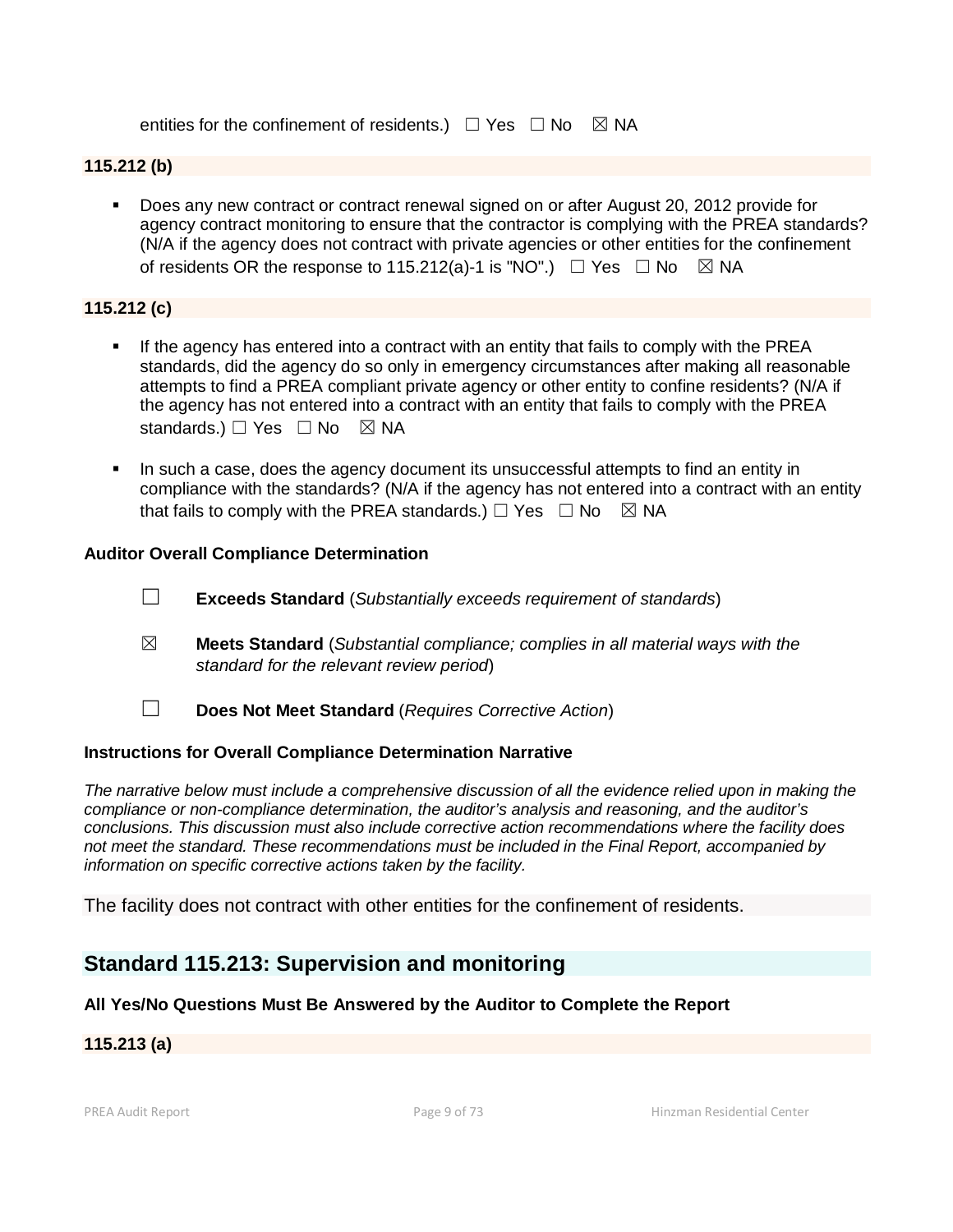- Does the agency develop for each facility a staffing plan that provides for adequate levels of staffing and, where applicable, video monitoring, to protect residents against sexual abuse? ☒ Yes ☐ No
- Does the agency document for each facility a staffing plan that provides for adequate levels of staffing and, where applicable, video monitoring, to protect residents against sexual abuse?  $\boxtimes$  Yes  $\Box$  No
- Does the agency ensure that each facility's staffing plan takes into consideration the physical layout of each facility in calculating adequate staffing levels and determining the need for video monitoring?  $\boxtimes$  Yes  $\Box$  No
- Does the agency ensure that each facility's staffing plan takes into consideration the composition of the resident population in calculating adequate staffing levels and determining the need for video monitoring?  $\boxtimes$  Yes  $\Box$  No
- Does the agency ensure that each facility's staffing plan takes into consideration the prevalence of substantiated and unsubstantiated incidents of sexual abuse in calculating adequate staffing levels and determining the need for video monitoring?  $\boxtimes$  Yes  $\Box$  No
- Does the agency ensure that each facility's staffing plan takes into consideration any other relevant factors in calculating adequate staffing levels and determining the need for video monitoring?  $\boxtimes$  Yes  $\Box$  No

## **115.213 (b)**

 In circumstances where the staffing plan is not complied with, does the facility document and justify all deviations from the plan? (N/A if no deviations from staffing plan.)  $\boxtimes$  Yes  $\Box$  No  $\Box$  NA

## **115.213 (c)**

- In the past 12 months, has the facility assessed, determined, and documented whether adjustments are needed to the staffing plan established pursuant to paragraph (a) of this section?  $\boxtimes$  Yes  $\Box$  No
- In the past 12 months, has the facility assessed, determined, and documented whether adjustments are needed to prevailing staffing patterns?  $\boxtimes$  Yes  $\Box$  No
- In the past 12 months, has the facility assessed, determined, and documented whether adjustments are needed to the facility's deployment of video monitoring systems and other monitoring technologies?  $\boxtimes$  Yes  $\Box$  No
- In the past 12 months, has the facility assessed, determined, and documented whether adjustments are needed to the resources the facility has available to commit to ensure adequate staffing levels?  $\boxtimes$  Yes  $\Box$  No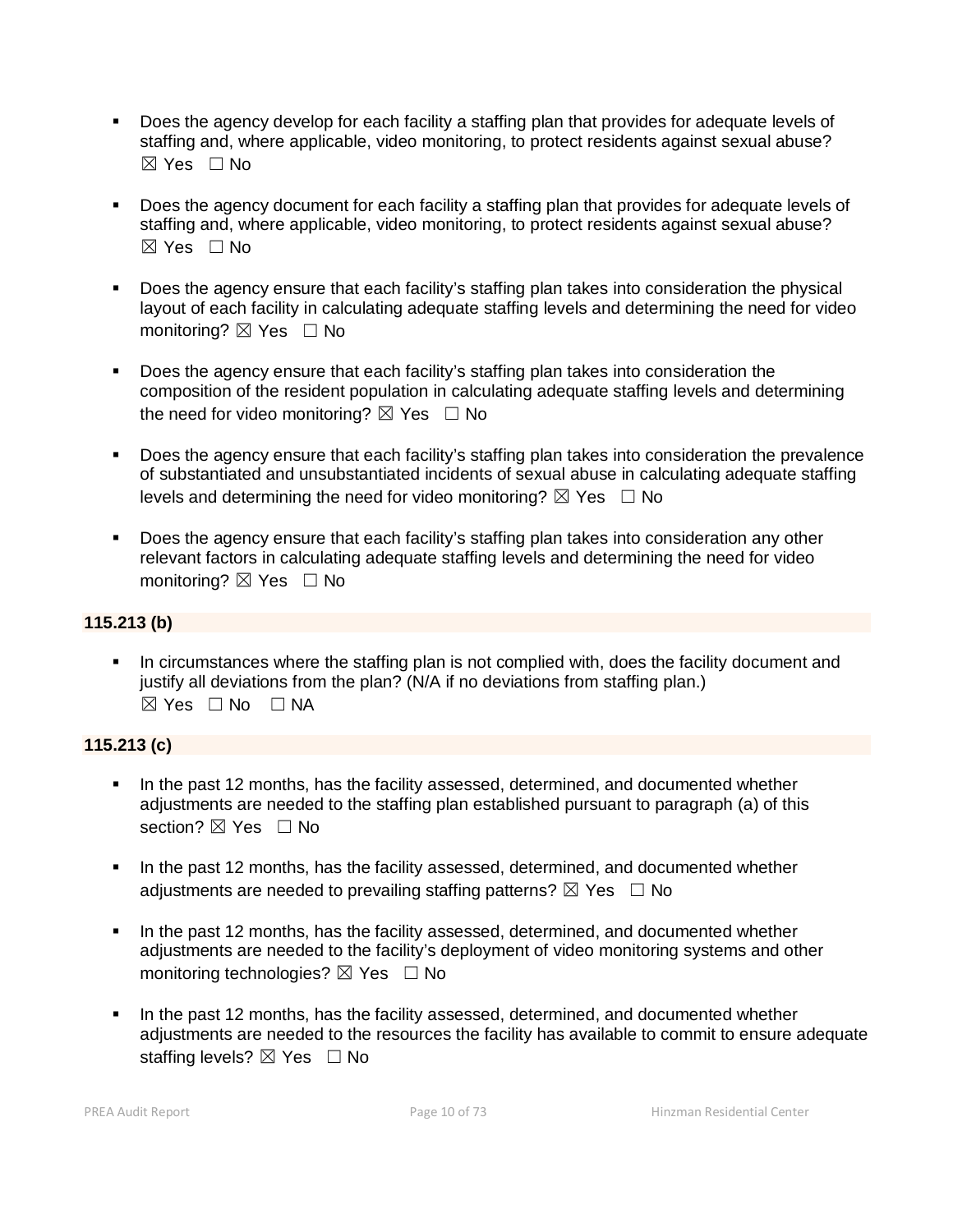#### **Auditor Overall Compliance Determination**

|             | <b>Exceeds Standard</b> (Substantially exceeds requirement of standards)                                                          |
|-------------|-----------------------------------------------------------------------------------------------------------------------------------|
| $\boxtimes$ | <b>Meets Standard</b> (Substantial compliance; complies in all material ways with the<br>standard for the relevant review period) |
|             | Does Not Meet Standard (Requires Corrective Action)                                                                               |

#### **Instructions for Overall Compliance Determination Narrative**

*The narrative below must include a comprehensive discussion of all the evidence relied upon in making the compliance or non-compliance determination, the auditor's analysis and reasoning, and the auditor's conclusions. This discussion must also include corrective action recommendations where the facility does not meet the standard. These recommendations must be included in the Final Report, accompanied by information on specific corrective actions taken by the facility.*

PREA policy 2400-17, the Facility Staffing Report and staff interviews address this standard. Policy requires the facility to review the staffing plans on an annual basis. Interviews with the District Director, PREA Coordinator and Residential Manager, confirmed the facility's compliance with this PREA standard. The PREA and all other safety and security issues are a primary focus when they consider and review their staffing plan. The auditor reviewed the facility staffing plan and it was determined to be acceptable. The facility has been provided with all necessary resources to support the programs and procedures to ensure compliance with PREA standards. The audit included an examination of all video monitoring systems, resident access to telephones and staff rosters, as well as staff interviews.

Supervisory/Administrative staff members routinely make unannounced rounds covering all shifts and these rounds are documented. Interviews with staff confirmed unannounced rounds to all areas of the facility are conducted on a weekly basis, with no warning to employees.

## **Standard 115.215: Limits to cross-gender viewing and searches**

## **All Yes/No Questions Must Be Answered by the Auditor to Complete the Report**

## **115.215 (a)**

 Does the facility always refrain from conducting any cross-gender strip or cross-gender visual body cavity searches, except in exigent circumstances or by medical practitioners?  $\boxtimes$  Yes  $\Box$  No

## **115.215 (b)**

 Does the facility always refrain from conducting cross-gender pat-down searches of female residents, except in exigent circumstances? (N/A if less than 50 residents)  $\boxtimes$  Yes  $\Box$  No  $\Box$ NA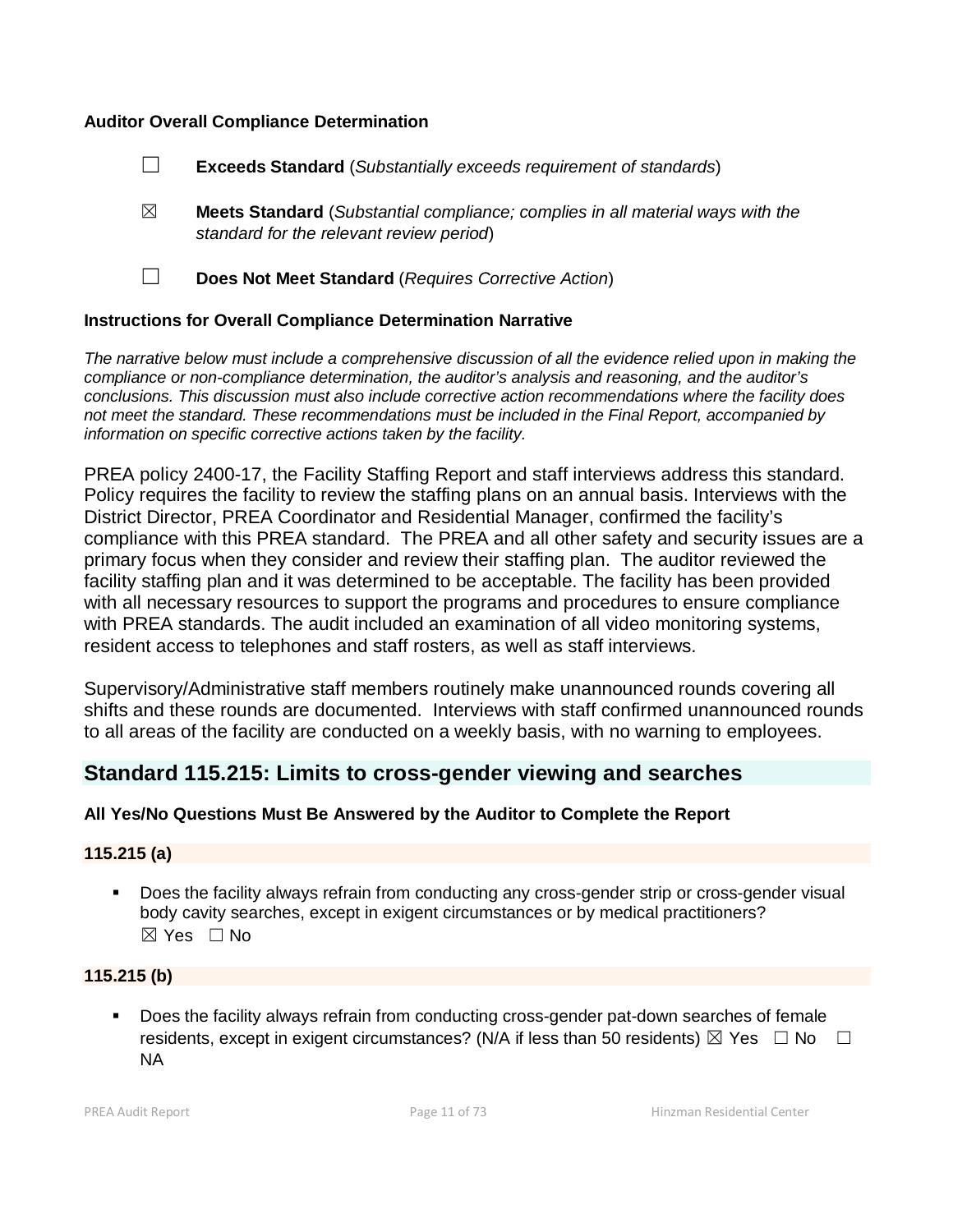Does the facility always refrain from restricting female residents' access to regularly available programming or other outside opportunities in order to comply with this provision? (N/A if less than 50 residents)  $\boxtimes$  Yes  $\Box$  No  $\Box$  NA

## **115.215 (c)**

- Does the facility document all cross-gender strip searches and cross-gender visual body cavity searches? ⊠ Yes □ No
- Does the facility document all cross-gender pat-down searches of female residents?  $\boxtimes$  Yes  $\Box$  No

## **115.215 (d)**

- Does the facility implement policies and procedures that enable residents to shower, perform bodily functions, and change clothing without nonmedical staff of the opposite gender viewing their breasts, buttocks, or genitalia, except in exigent circumstances or when such viewing is incidental to routine cell checks?  $\boxtimes$  Yes  $\Box$  No
- **Does the facility require staff of the opposite gender to announce their presence when entering** an area where residents are likely to be showering, performing bodily functions, or changing clothing?  $\boxtimes$  Yes  $\Box$  No

## **115.215 (e)**

- **Does the facility always refrain from searching or physically examining transgender or intersex** residents for the sole purpose of determining the resident's genital status?  $\boxtimes$  Yes  $\Box$  No
- If a resident's genital status is unknown, does the facility determine genital status during conversations with the resident, by reviewing medical records, or, if necessary, by learning that information as part of a broader medical examination conducted in private by a medical practitioner?  $\boxtimes$  Yes  $\Box$  No

## **115.215 (f)**

- Does the facility/agency train security staff in how to conduct cross-gender pat down searches in a professional and respectful manner, and in the least intrusive manner possible, consistent with security needs?  $\boxtimes$  Yes  $\Box$  No
- Does the facility/agency train security staff in how to conduct searches of transgender and intersex residents in a professional and respectful manner, and in the least intrusive manner possible, consistent with security needs?  $\boxtimes$  Yes  $\Box$  No

## **Auditor Overall Compliance Determination**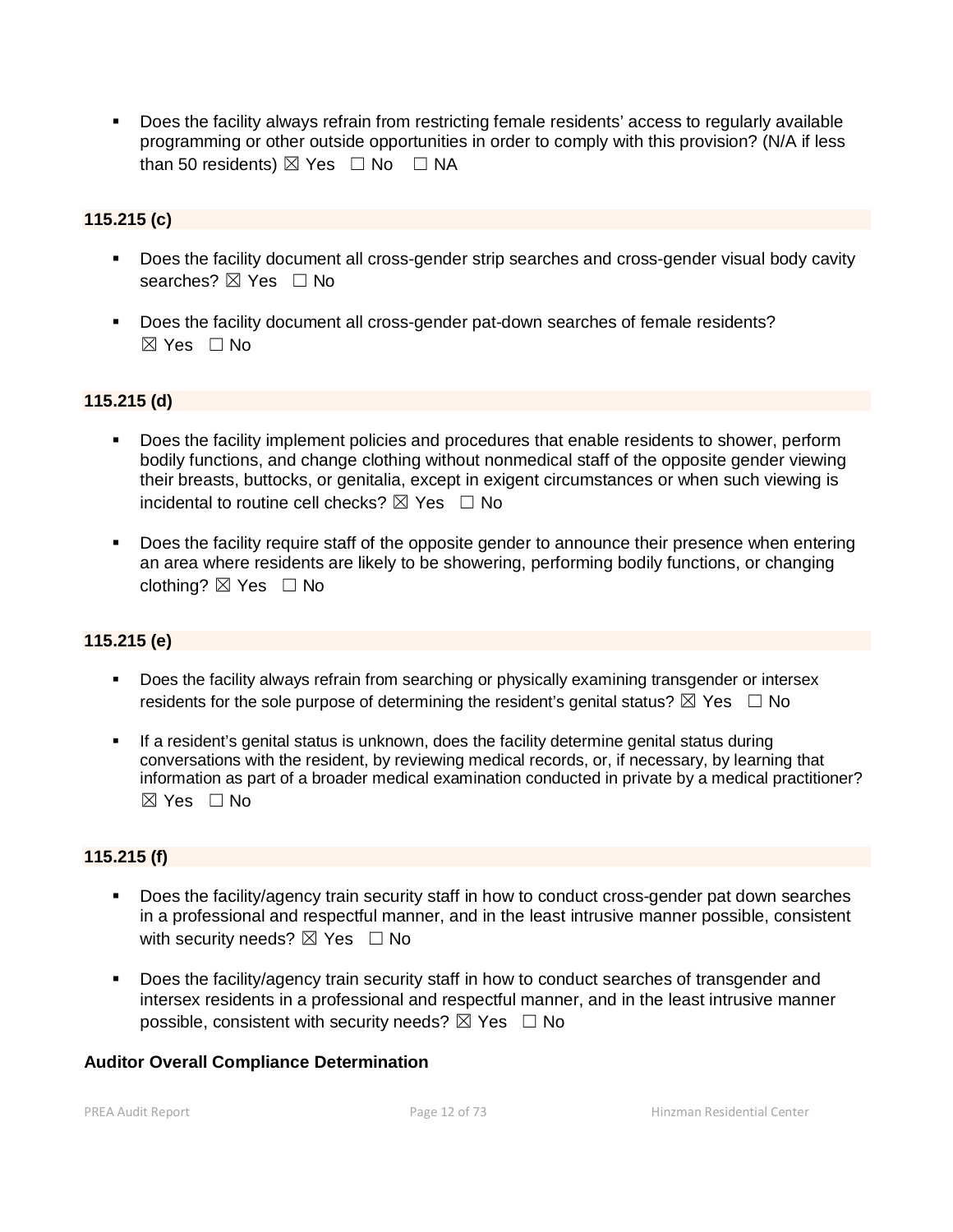- ☐ **Exceeds Standard** (*Substantially exceeds requirement of standards*)
- ☒ **Meets Standard** (*Substantial compliance; complies in all material ways with the standard for the relevant review period*)
- ☐ **Does Not Meet Standard** (*Requires Corrective Action*)

#### **Instructions for Overall Compliance Determination Narrative**

*The narrative below must include a comprehensive discussion of all the evidence relied upon in making the compliance or non-compliance determination, the auditor's analysis and reasoning, and the auditor's conclusions. This discussion must also include corrective action recommendations where the facility does not meet the standard. These recommendations must be included in the Final Report, accompanied by information on specific corrective actions taken by the facility.*

Policy 2400-17 addresses this standard. Cross-gender strip or cross-gender body cavity searches are prohibited, except in emergency situations or when performed and documented by a medical practitioner. Staff interviews revealed receipt of cross-gender pat search training during initial and annual training. The auditor observed that each unit is equipped with individual shower stalls for privacy while showering. The facility has implemented a policy that all staff working the unit will announce themselves prior to walking the wing; thereby allowing the residents adequate opportunity to prepare from a privacy perspective. The residents interviewed acknowledged they are allowed to shower, dress and use the toilet privately, without being viewed by staff of the opposite gender. Staff and residents indicated that employees of the opposite gender announce their presence before entering a housing unit. Staff members were aware of the policy prohibiting the search of a transgender or intersex resident for the sole purpose of determining the resident's genital status. During the past 12 months, there were no exigent circumstances that required cross-gender viewing of a resident by a staff member at the facility.

## **Standard 115.216: Residents with disabilities and residents who are limited English proficient**

## **All Yes/No Questions Must Be Answered by the Auditor to Complete the Report**

## **115.216 (a)**

- Does the agency take appropriate steps to ensure that residents with disabilities have an equal opportunity to participate in or benefit from all aspects of the agency's efforts to prevent, detect, and respond to sexual abuse and sexual harassment, including: Residents who are deaf or hard of hearing?  $\boxtimes$  Yes  $\Box$  No
- **Does the agency take appropriate steps to ensure that residents with disabilities have an equal** opportunity to participate in or benefit from all aspects of the agency's efforts to prevent, detect, and respond to sexual abuse and sexual harassment, including: Residents who are blind or have low vision?  $\nabla$  Yes  $\Box$  No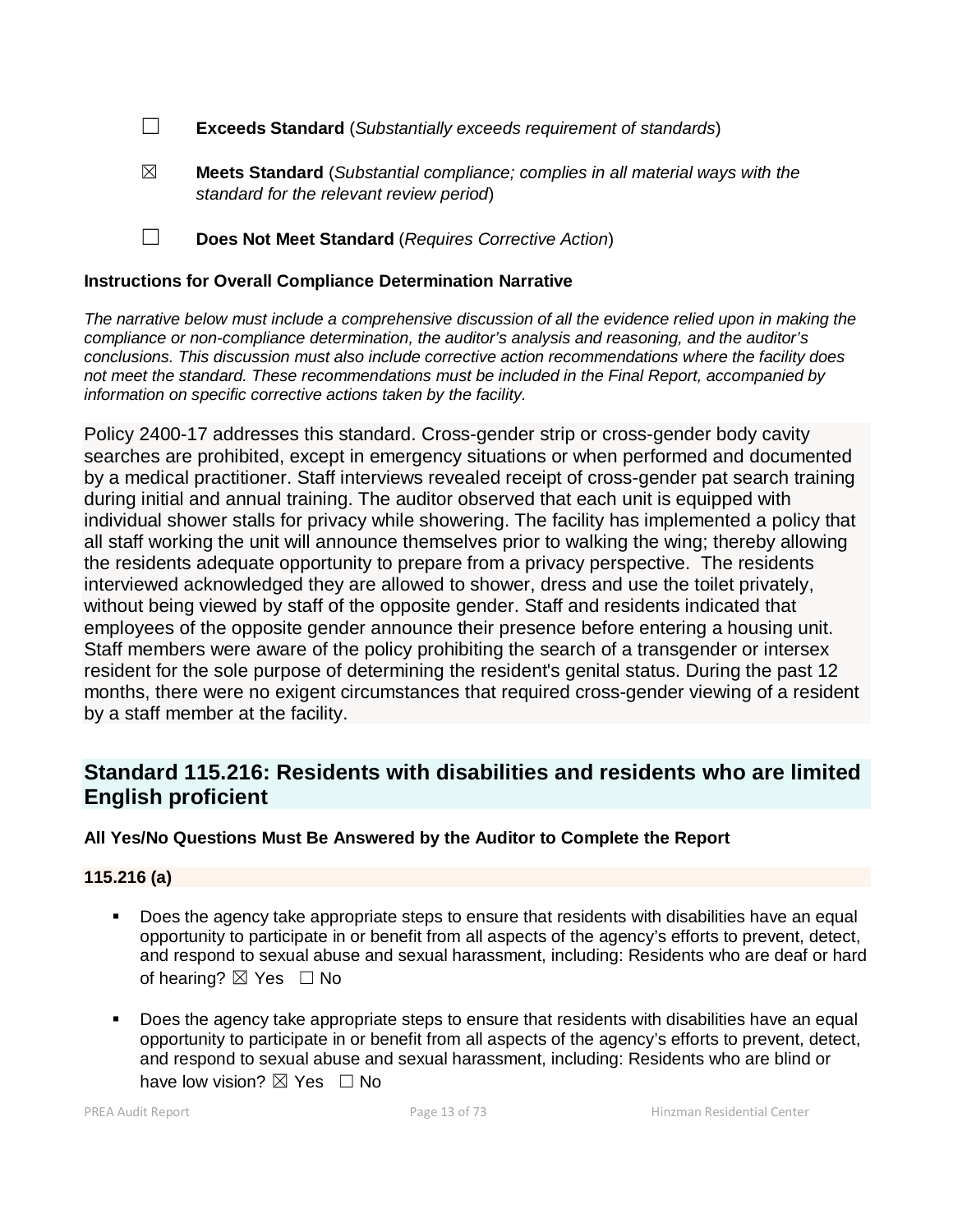- Does the agency take appropriate steps to ensure that residents with disabilities have an equal opportunity to participate in or benefit from all aspects of the agency's efforts to prevent, detect, and respond to sexual abuse and sexual harassment, including: Residents who have intellectual disabilities?  $\boxtimes$  Yes  $\Box$  No
- Does the agency take appropriate steps to ensure that residents with disabilities have an equal opportunity to participate in or benefit from all aspects of the agency's efforts to prevent, detect, and respond to sexual abuse and sexual harassment, including: Residents who have psychiatric disabilities?  $\boxtimes$  Yes  $\Box$  No
- Does the agency take appropriate steps to ensure that residents with disabilities have an equal opportunity to participate in or benefit from all aspects of the agency's efforts to prevent, detect, and respond to sexual abuse and sexual harassment, including: Residents who have speech disabilities?  $\boxtimes$  Yes  $\Box$  No
- Does the agency take appropriate steps to ensure that residents with disabilities have an equal opportunity to participate in or benefit from all aspects of the agency's efforts to prevent, detect, and respond to sexual abuse and sexual harassment, including: Other? (if "other," please explain in overall determination notes.)  $\boxtimes$  Yes  $\Box$  No
- Do such steps include, when necessary, ensuring effective communication with residents who are deaf or hard of hearing?  $\boxtimes$  Yes  $\Box$  No
- Do such steps include, when necessary, providing access to interpreters who can interpret effectively, accurately, and impartially, both receptively and expressively, using any necessary specialized vocabulary?  $\boxtimes$  Yes  $\Box$  No
- Does the agency ensure that written materials are provided in formats or through methods that ensure effective communication with residents with disabilities including residents who: Have intellectual disabilities?  $\boxtimes$  Yes  $\Box$  No
- Does the agency ensure that written materials are provided in formats or through methods that ensure effective communication with residents with disabilities including residents who: Have limited reading skills?  $\boxtimes$  Yes  $\Box$  No
- Does the agency ensure that written materials are provided in formats or through methods that ensure effective communication with residents with disabilities including residents who: Are blind or have low vision?  $\boxtimes$  Yes  $\Box$  No

## **115.216 (b)**

 Does the agency take reasonable steps to ensure meaningful access to all aspects of the agency's efforts to prevent, detect, and respond to sexual abuse and sexual harassment to residents who are limited English proficient?  $\boxtimes$  Yes  $\Box$  No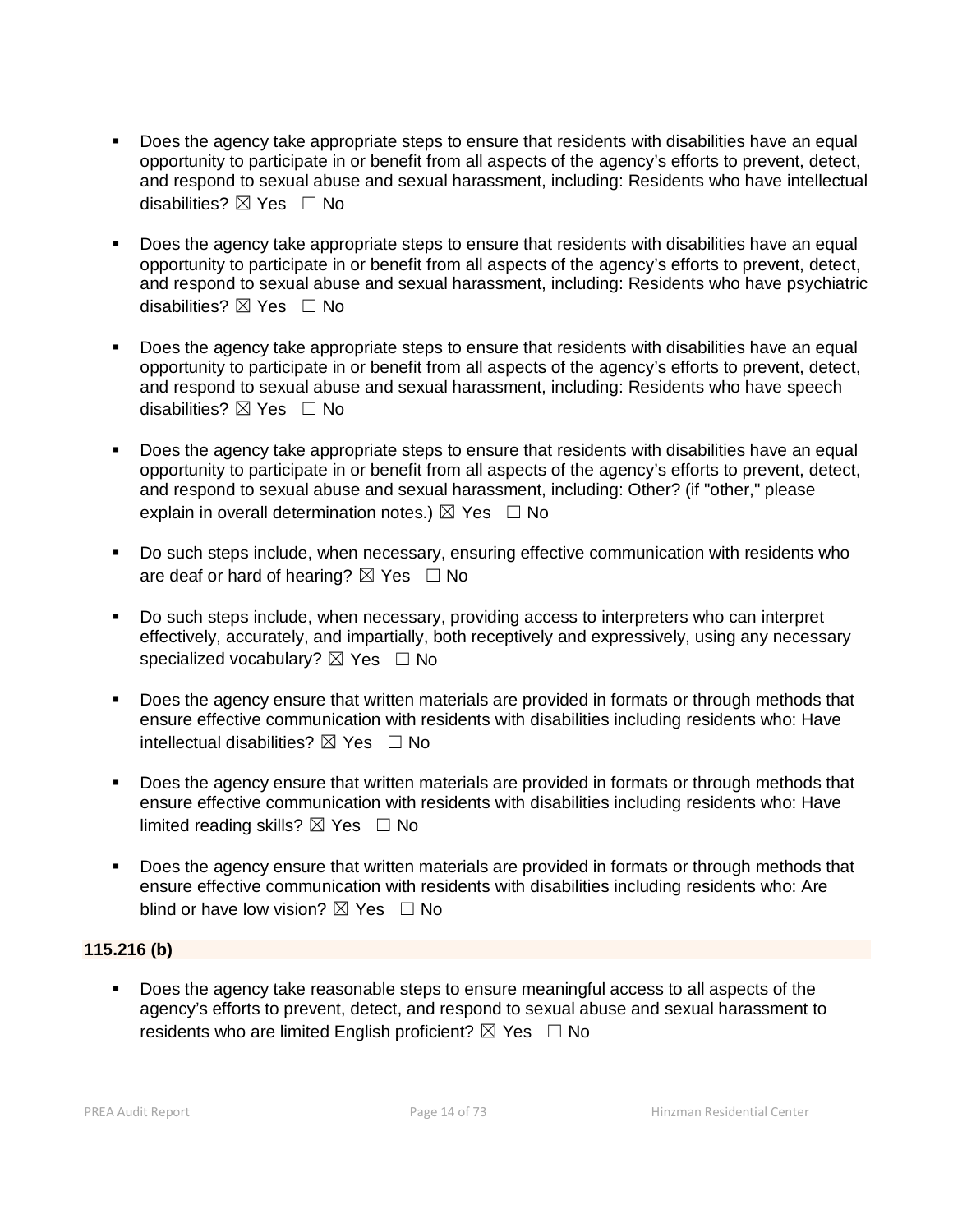Do these steps include providing interpreters who can interpret effectively, accurately, and impartially, both receptively and expressively, using any necessary specialized vocabulary? ☒ Yes ☐ No

## **115.216 (c)**

 Does the agency always refrain from relying on resident interpreters, resident readers, or other types of resident assistants except in limited circumstances where an extended delay in obtaining an effective interpreter could compromise the resident's safety, the performance of first-response duties under §115.264, or the investigation of the resident's allegations?  $\boxtimes$  Yes  $\Box$  No

## **Auditor Overall Compliance Determination**

- ☐ **Exceeds Standard** (*Substantially exceeds requirement of standards*)
- ☒ **Meets Standard** (*Substantial compliance; complies in all material ways with the standard for the relevant review period*)
- ☐ **Does Not Meet Standard** (*Requires Corrective Action*)

## **Instructions for Overall Compliance Determination Narrative**

*The narrative below must include a comprehensive discussion of all the evidence relied upon in making the compliance or non-compliance determination, the auditor's analysis and reasoning, and the auditor's conclusions. This discussion must also include corrective action recommendations where the facility does not meet the standard. These recommendations must be included in the Final Report, accompanied by information on specific corrective actions taken by the facility.*

Policies 2400-17, 2412-14 and the Resident Handbook address this standard. The Gerald R. Hinzman Center takes appropriate steps to ensure residents with disabilities and residents with Limited English Proficiency (LEP) have an opportunity to participate in and benefit from the facility's efforts to prevent, detect and respond to sexual abuse and sexual harassment. PREA handouts, bulletin board postings and Resident Handbooks are in both English and Spanish. The above-mentioned documents were reviewed by the auditor. Staff members were aware of the policy that under no circumstances are resident interpreters or assistants to be used when dealing with PREA issues. The facility has a blanket purchase agreement for on-demand overthe-phone interpreter services. The translation service is provided for residents who don't have a basic command of the English language. There were no LEP residents at the facility at the time of this audit. The review of documentation, in addition to staff and resident interviews, support a finding that the facility is in compliance with this standard

## **Standard 115.217: Hiring and promotion decisions**

## **All Yes/No Questions Must Be Answered by the Auditor to Complete the Report**

## **115.217 (a)**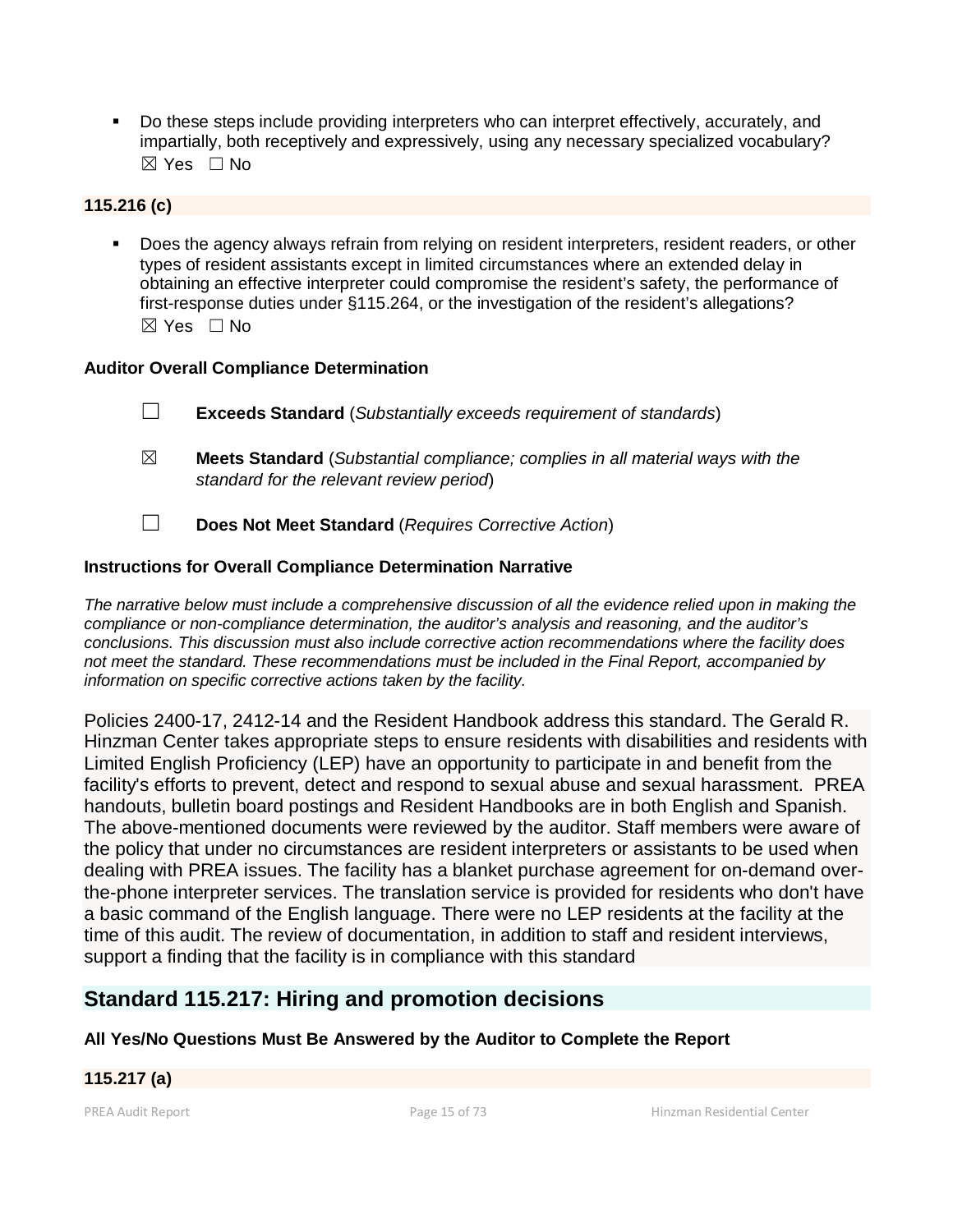- Does the agency prohibit the hiring or promotion of anyone who may have contact with residents who: Has engaged in sexual abuse in a prison, jail, lockup, community confinement facility, iuvenile facility, or other institution (as defined in 42 U.S.C. 1997)?  $\boxtimes$  Yes  $\Box$  No
- Does the agency prohibit the hiring or promotion of anyone who may have contact with residents who: Has been convicted of engaging or attempting to engage in sexual activity in the community facilitated by force, overt or implied threats of force, or coercion, or if the victim did not consent or was unable to consent or refuse?  $\boxtimes$  Yes  $\Box$  No
- Does the agency prohibit the hiring or promotion of anyone who may have contact with residents who: Has been civilly or administratively adjudicated to have engaged in the activity described in the question immediately above?  $\boxtimes$  Yes  $\Box$  No
- Does the agency prohibit the enlistment of services of any contractor who may have contact with residents who: Has engaged in sexual abuse in a prison, jail, lockup, community confinement facility, juvenile facility, or other institution (as defined in 42 U.S.C. 1997)?  $\boxtimes$  Yes  $\Box$  No
- Does the agency prohibit the enlistment of services of any contractor who may have contact with residents who: Has been convicted of engaging or attempting to engage in sexual activity in the community facilitated by force, overt or implied threats of force, or coercion, or if the victim did not consent or was unable to consent or refuse?  $\boxtimes$  Yes  $\Box$  No
- Does the agency prohibit the enlistment of services of any contractor who may have contact with residents who: Has been civilly or administratively adjudicated to have engaged in the activity described in the question immediately above?  $\boxtimes$  Yes  $\Box$  No

## **115.217 (b)**

 Does the agency consider any incidents of sexual harassment in determining whether to hire or promote anyone, or to enlist the services of any contractor, who may have contact with residents? **⊠** Yes □ No

## **115.217 (c)**

- Before hiring new employees, who may have contact with residents, does the agency: Perform a criminal background records check?  $\boxtimes$  Yes  $\Box$  No
- Before hiring new employees, who may have contact with residents, does the agency: Consistent with Federal, State, and local law, make its best efforts to contact all prior institutional employers for information on substantiated allegations of sexual abuse or any resignation during a pending investigation of an allegation of sexual abuse?  $\boxtimes$  Yes  $\Box$  No

## **115.217 (d)**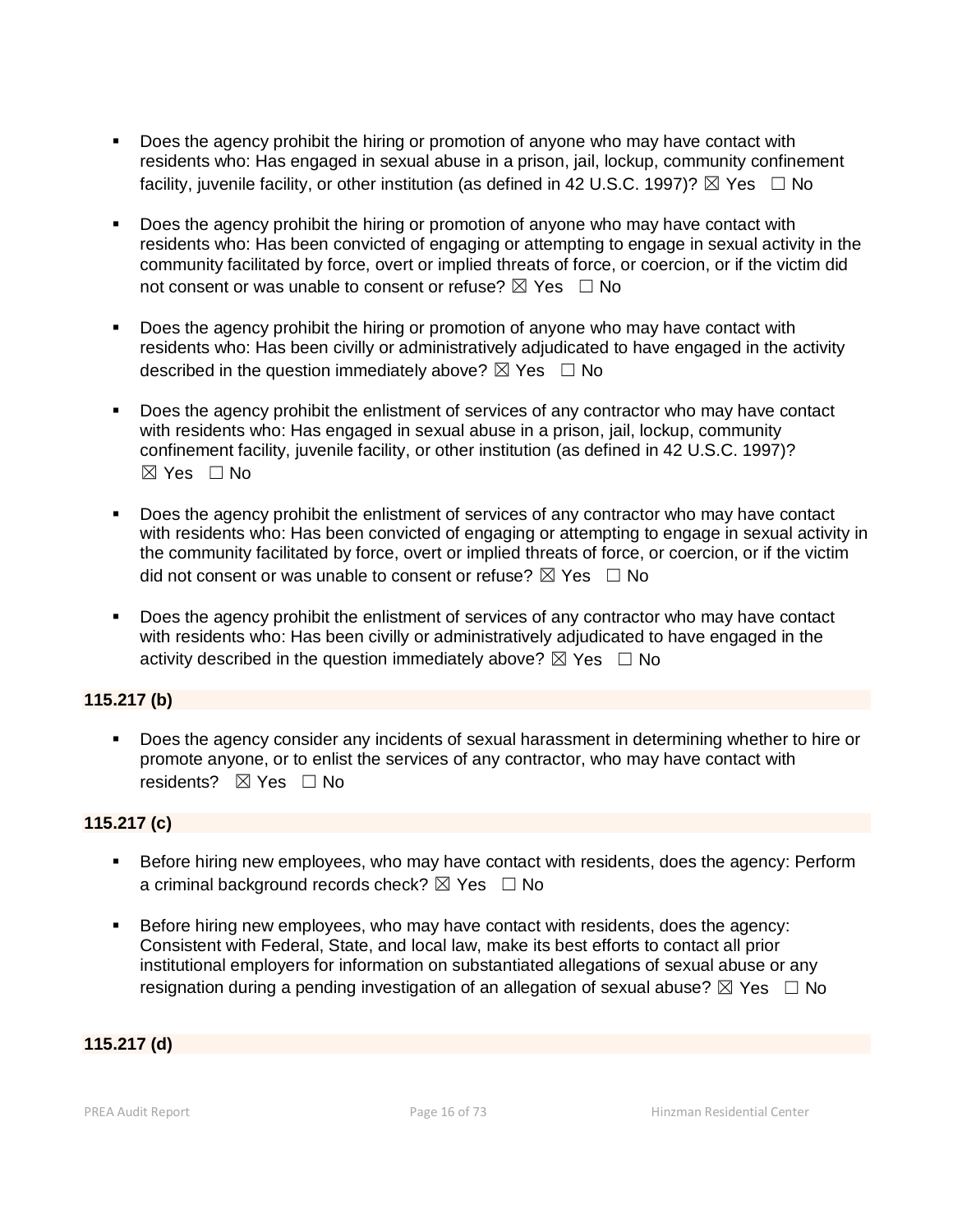Does the agency perform a criminal background records check before enlisting the services of any contractor who may have contact with residents?  $\boxtimes$  Yes  $\Box$  No

## **115.217 (e)**

 Does the agency either conduct criminal background records checks at least every five years of current employees and contractors who may have contact with residents or have in place a system for otherwise capturing such information for current employees?  $\boxtimes$  Yes  $\Box$  No

## **115.217 (f)**

- Does the agency ask all applicants and employees who may have contact with residents directly about previous misconduct described in paragraph (a) of this section in written applications or interviews for hiring or promotions?  $\boxtimes$  Yes  $\Box$  No
- Does the agency ask all applicants and employees who may have contact with residents directly about previous misconduct described in paragraph (a) of this section in any interviews or written self-evaluations conducted as part of reviews of current employees?  $\boxtimes$  Yes  $\Box$  No
- Does the agency impose upon employees a continuing affirmative duty to disclose any such misconduct?  $\boxtimes$  Yes  $\Box$  No

## **115.217 (g)**

 Does the agency consider material omissions regarding such misconduct, or the provision of materially false information, grounds for termination?  $\boxtimes$  Yes  $\Box$  No

## **115.217 (h)**

 Unless prohibited by law, does the agency provide information on substantiated allegations of sexual abuse or sexual harassment involving a former employee upon receiving a request from an institutional employer for whom such employee has applied to work? (N/A if providing information on substantiated allegations of sexual abuse or sexual harassment involving a former employee is prohibited by law.)  $\boxtimes$  Yes  $\Box$  No  $\Box$  NA

## **Auditor Overall Compliance Determination**

- ☐ **Exceeds Standard** (*Substantially exceeds requirement of standards*)
- ☒ **Meets Standard** (*Substantial compliance; complies in all material ways with the standard for the relevant review period*)

☐ **Does Not Meet Standard** (*Requires Corrective Action*)

## **Instructions for Overall Compliance Determination Narrative**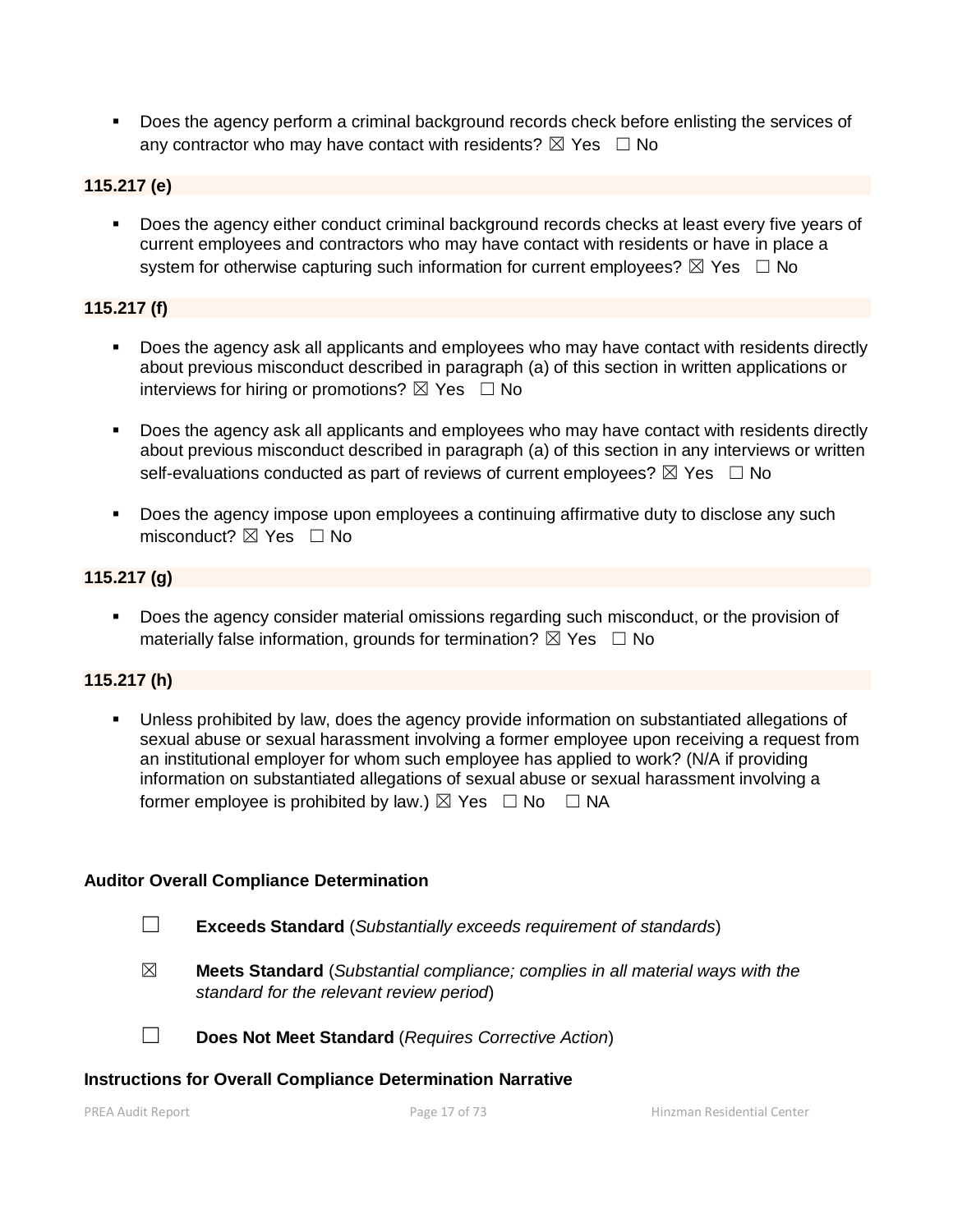*The narrative below must include a comprehensive discussion of all the evidence relied upon in making the compliance or non-compliance determination, the auditor's analysis and reasoning, and the auditor's conclusions. This discussion must also include corrective action recommendations where the facility does not meet the standard. These recommendations must be included in the Final Report, accompanied by information on specific corrective actions taken by the facility.*

Policy 2400-17 addresses this standard. Three employee files and three contractor files were reviewed and found to be in compliance with the standard. The HRM was interviewed and stated that all components of this standard have been met. Background checks have been completed on all employees, contractors and volunteers. The facility office personnel also conduct background checks before approving staff promotions. A tracking system is in place to ensure that updated background checks are conducted every five years. All background checks are completed by the National Crime Investigation Center (NCIC). Policy clearly states the submission of false information by any applicant is grounds for termination. The agency makes its best efforts to contact all prior institution employers for information on substantiated allegations of sexual abuse or resignations occurring during a pending investigation of sexual abuse. The agency also provides information on substantiated allegations of sexual abuse/sexual harassment involving former employees, when requested by a potential institutional employer, unless prohibited by law. Appropriate licensing and certifying agencies are notified when professional employees are terminated for substantiated allegations of sexual abuse/sexual harassment. Documentation on file supports a finding that the facility is in compliance with this standard.

## **Standard 115.218: Upgrades to facilities and technologies**

## **All Yes/No Questions Must Be Answered by the Auditor to Complete the Report**

## **115.218 (a)**

 If the agency designed or acquired any new facility or planned any substantial expansion or modification of existing facilities, did the agency consider the effect of the design, acquisition, expansion, or modification upon the agency's ability to protect residents from sexual abuse? (N/A if agency/facility has not acquired a new facility or made a substantial expansion to existing facilities since August 20, 2012, or since the last PREA audit, whichever is later.)  $\Box$  Yes  $\Box$  No  $\boxtimes$  NA

## **115.218 (b)**

 If the agency installed or updated a video monitoring system, electronic surveillance system, or other monitoring technology, did the agency consider how such technology may enhance the agency's ability to protect residents from sexual abuse? (N/A if agency/facility has not installed or updated a video monitoring system, electronic surveillance system, or other monitoring technology since August 20, 2012, or since the last PREA audit, whichever is later.)  $\Box$  Yes  $\Box$  No  $\boxtimes$  NA

## **Auditor Overall Compliance Determination**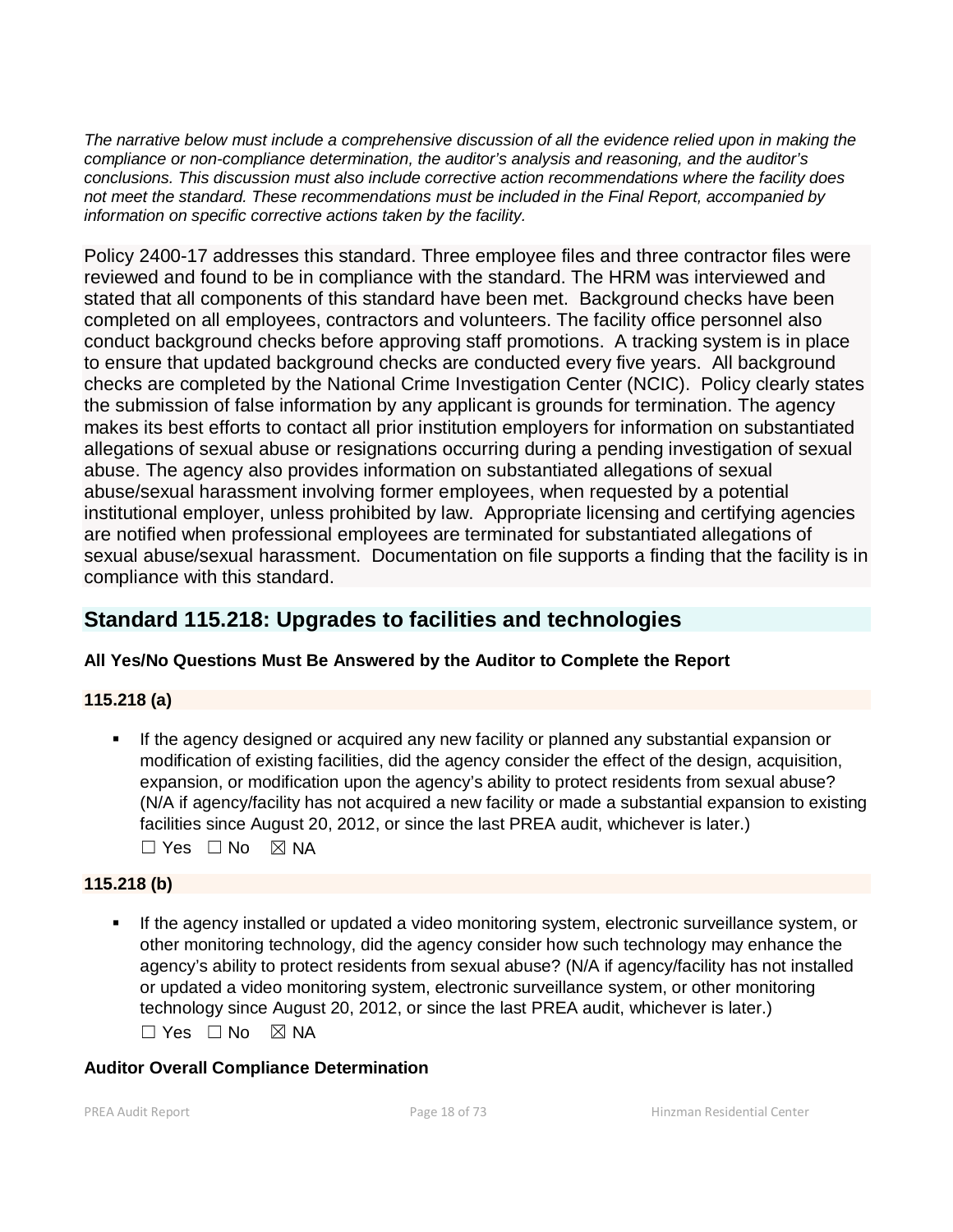☐ **Exceeds Standard** (*Substantially exceeds requirement of standards*)

☒ **Meets Standard** (*Substantial compliance; complies in all material ways with the standard for the relevant review period*)

☐ **Does Not Meet Standard** (*Requires Corrective Action*)

#### **Instructions for Overall Compliance Determination Narrative**

*The narrative below must include a comprehensive discussion of all the evidence relied upon in making the compliance or non-compliance determination, the auditor's analysis and reasoning, and the auditor's conclusions. This discussion must also include corrective action recommendations where the facility does not meet the standard. These recommendations must be included in the Final Report, accompanied by information on specific corrective actions taken by the facility.*

The facility has not made a substantial expansion to existing facilities since August 20, 2012, or since the last PREA audit.

# **RESPONSIVE PLANNING**

## **Standard 115.221: Evidence protocol and forensic medical examinations**

## **All Yes/No Questions Must Be Answered by the Auditor to Complete the Report**

#### **115.221 (a)**

 If the agency is responsible for investigating allegations of sexual abuse, does the agency follow a uniform evidence protocol that maximizes the potential for obtaining usable physical evidence for administrative proceedings and criminal prosecutions? (N/A if the agency/facility is not responsible for conducting any form of criminal OR administrative sexual abuse investigations.)  $\boxtimes$  Yes  $\Box$  No  $\Box$  NA

## **115.221 (b)**

- Is this protocol developmentally appropriate for youth where applicable? (N/A if the agency/facility is not responsible for conducting any form of criminal OR administrative sexual abuse investigations.)  $\Box$  Yes  $\Box$  No  $\boxtimes$  NA
- Is this protocol, as appropriate, adapted from or otherwise based on the most recent edition of the U.S. Department of Justice's Office on Violence Against Women publication, "A National Protocol for Sexual Assault Medical Forensic Examinations, Adults/Adolescents," or similarly comprehensive and authoritative protocols developed after 2011? (N/A if the agency/facility is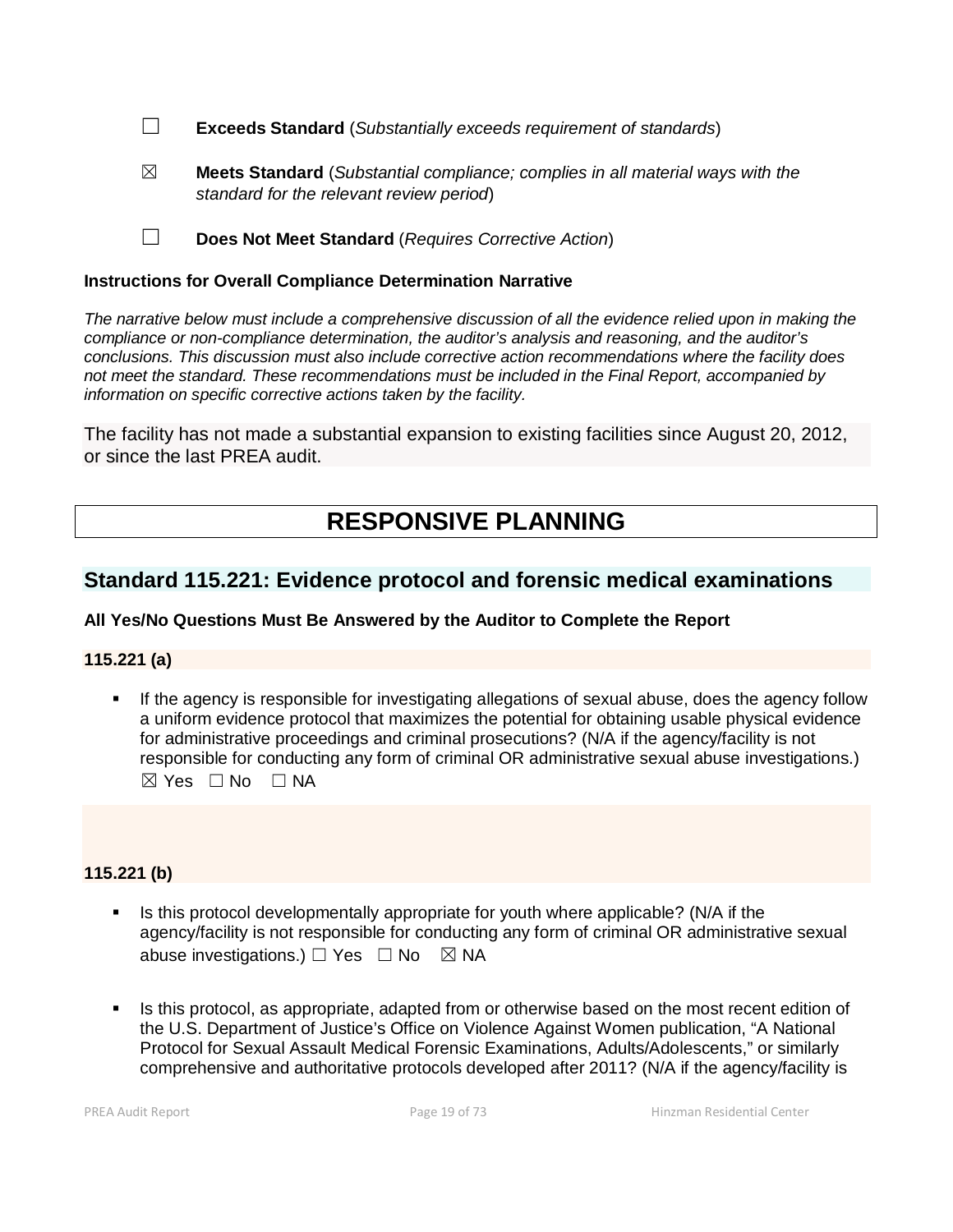not responsible for conducting any form of criminal OR administrative sexual abuse investigations.) ☒ Yes ☐ No ☐ NA

## **115.221 (c)**

- Does the agency offer all residents who experience sexual abuse access to forensic medical examinations, whether on-site or at an outside facility, without financial cost, where evidentiarily or medically appropriate?  $\boxtimes$  Yes  $\Box$  No
- Are such examinations performed by Sexual Assault Forensic Examiners (SAFEs) or Sexual Assault Nurse Examiners (SANEs) where possible?  $\boxtimes$  Yes  $\Box$  No
- If SAFEs or SANEs cannot be made available, is the examination performed by other qualified medical practitioners (they must have been specifically trained to conduct sexual assault forensic exams)?  $\boxtimes$  Yes  $\Box$  No
- Has the agency documented its efforts to provide SAFEs or SANEs?  $\boxtimes$  Yes  $\Box$  No

#### **115.221 (d)**

- Does the agency attempt to make available to the victim a victim advocate from a rape crisis center? ⊠ Yes □ No
- If a rape crisis center is not available to provide victim advocate services, does the agency make available to provide these services a qualified staff member from a community-based organization, or a qualified agency staff member?  $\boxtimes$  Yes  $\Box$  No
- Has the agency documented its efforts to secure services from rape crisis centers?  $\boxtimes$  Yes  $\Box$  No

## **115.221 (e)**

- As requested by the victim, does the victim advocate, qualified agency staff member, or qualified community-based organization staff member accompany and support the victim through the forensic medical examination process and investigatory interviews?  $\boxtimes$  Yes  $\Box$  No
- As requested by the victim, does this person provide emotional support, crisis intervention, information, and referrals?  $\boxtimes$  Yes  $\Box$  No

#### **115.221 (f)**

 If the agency itself is not responsible for investigating allegations of sexual abuse, has the agency requested that the investigating entity follow the requirements of paragraphs (a) through (e) of this section? (N/A if the agency/facility is responsible for conducting criminal AND administrative sexual abuse investigations.)  $\boxtimes$  Yes  $\Box$  No  $\Box$  NA

#### **115.221 (g)**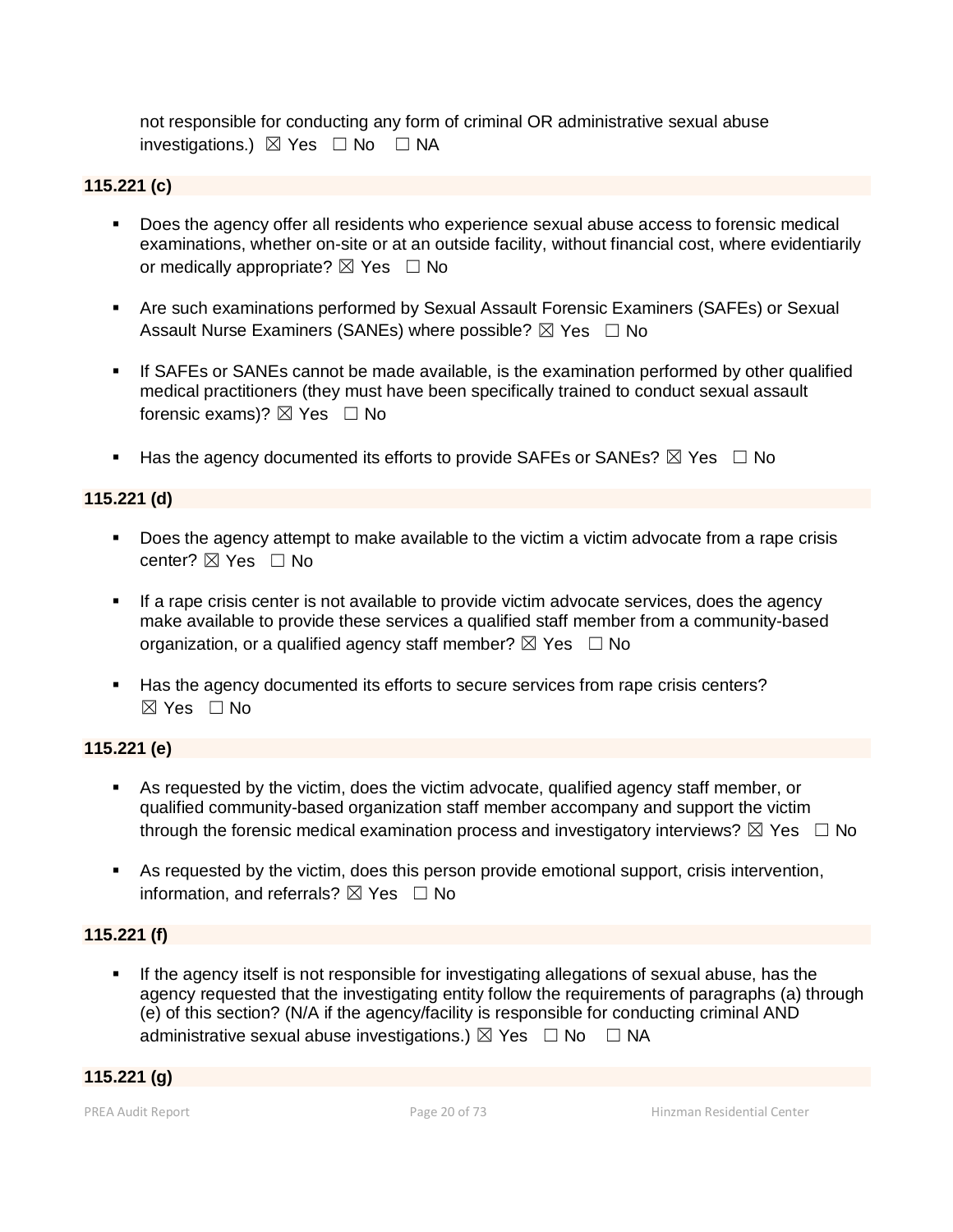Auditor is not required to audit this provision.

## **115.221 (h)**

**If the agency uses a qualified agency staff member or a qualified community-based staff** member for the purposes of this section, has the individual been screened for appropriateness to serve in this role and received education concerning sexual assault and forensic examination issues in general? (Check N/A if agency attempts to make a victim advocate from a rape crisis center available to victims per 115.221(d) above.)  $\boxtimes$  Yes  $\Box$  No  $\Box$  NA

#### **Auditor Overall Compliance Determination**

- ☐ **Exceeds Standard** (*Substantially exceeds requirement of standards*)
- ☒ **Meets Standard** (*Substantial compliance; complies in all material ways with the standard for the relevant review period*)
- ☐ **Does Not Meet Standard** (*Requires Corrective Action*)

## **Instructions for Overall Compliance Determination Narrative**

*The narrative below must include a comprehensive discussion of all the evidence relied upon in making the compliance or non-compliance determination, the auditor's analysis and reasoning, and the auditor's conclusions. This discussion must also include corrective action recommendations where the facility does not meet the standard. These recommendations must be included in the Final Report, accompanied by information on specific corrective actions taken by the facility.*

Policy 2408-17 addresses this standard. Facility personnel were interviewed concerning this standard and all were knowledgeable of the procedures required to secure and obtain usable physical evidence when sexual abuse is alleged. Additionally, staff members were aware that there were seven trained facility investigators and their identities. All forensic medical examinations are conducted by a Sexual Abuse Nurse Examiner (SANE) at the University of Iowa Hospitals and Clinics and/or St. Luke's Unity Point Medical Center. The facility has a Memorandum of Understanding (MOU) with Riverview Center, a local victim advocacy group. The facility has two trained advocacy staff members. There were four sexual abuse and sexual harassment allegations, during the past twelve months; however, there were no SAFE/SANE forensic exams required.

## **Standard 115.222: Policies to ensure referrals of allegations for investigations**

#### **All Yes/No Questions Must Be Answered by the Auditor to Complete the Report**

## **115.222 (a)**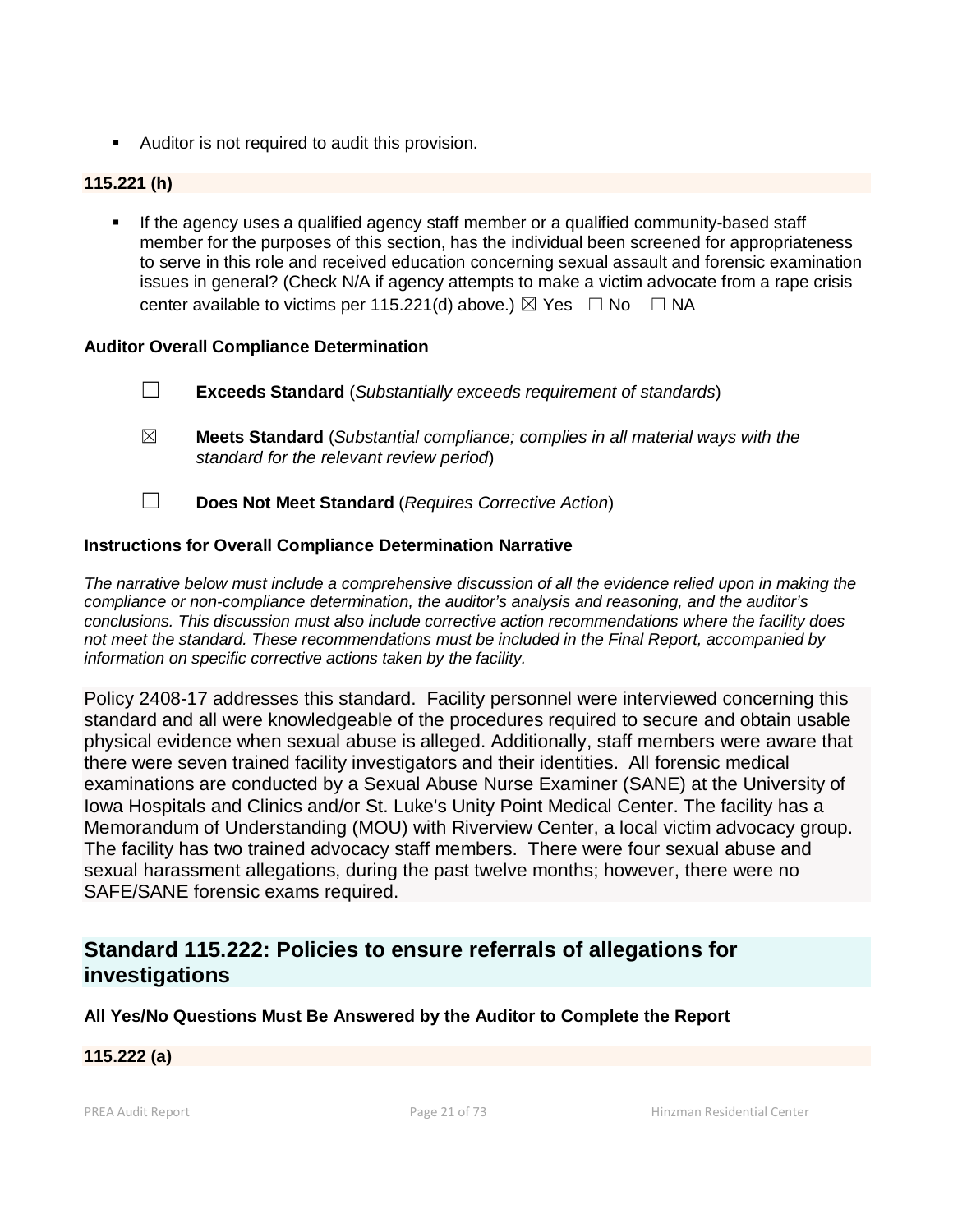- Does the agency ensure an administrative or criminal investigation is completed for all allegations of sexual abuse?  $\boxtimes$  Yes  $\Box$  No
- **Does the agency ensure an administrative or criminal investigation is completed for all** allegations of sexual harassment?  $\boxtimes$  Yes  $\Box$  No

## **115.222 (b)**

- **Does the agency have a policy and practice in place to ensure that allegations of sexual abuse** or sexual harassment are referred for investigation to an agency with the legal authority to conduct criminal investigations, unless the allegation does not involve potentially criminal behavior? **⊠** Yes □ No
- Has the agency published such policy on its website or, if it does not have one, made the policy available through other means?  $\boxtimes$  Yes  $\Box$  No
- Does the agency document all such referrals?  $\boxtimes$  Yes  $\Box$  No

## **115.222 (c)**

 If a separate entity is responsible for conducting criminal investigations, does such publication describe the responsibilities of both the agency and the investigating entity? [N/A if the agency/facility is responsible for conducting criminal investigations. See 115.221(a).]  $\boxtimes$  Yes  $\Box$  No  $\Box$  NA

#### **115.222 (d)**

**Auditor is not required to audit this provision.** 

#### **115.222 (e)**

Auditor is not required to audit this provision.

#### **Auditor Overall Compliance Determination**

- ☐ **Exceeds Standard** (*Substantially exceeds requirement of standards*)
- ☒ **Meets Standard** (*Substantial compliance; complies in all material ways with the standard for the relevant review period*)
- ☐ **Does Not Meet Standard** (*Requires Corrective Action*)

#### **Instructions for Overall Compliance Determination Narrative**

*The narrative below must include a comprehensive discussion of all the evidence relied upon in making the compliance or non-compliance determination, the auditor's analysis and reasoning, and the auditor's conclusions. This discussion must also include corrective action recommendations where the facility does*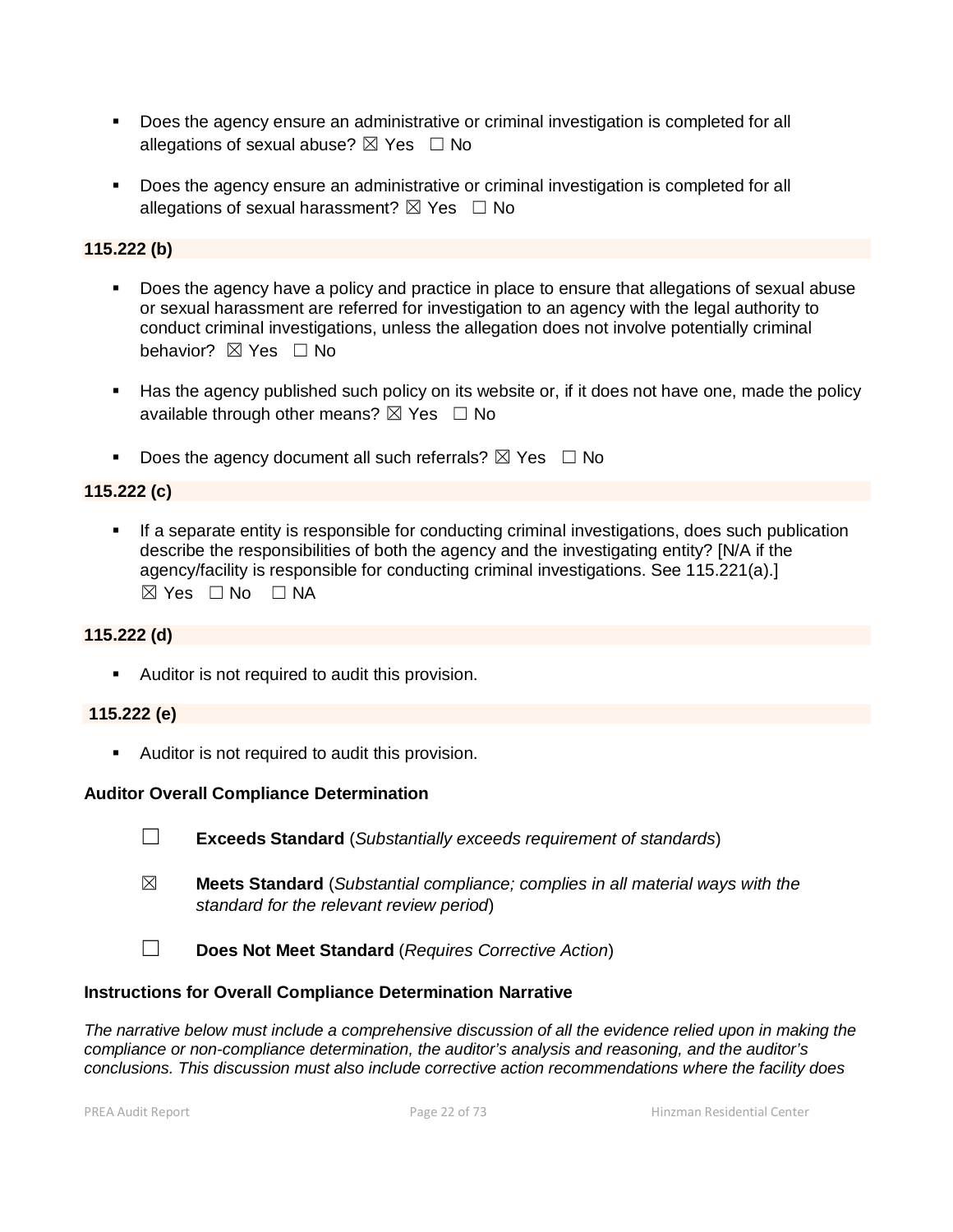*not meet the standard. These recommendations must be included in the Final Report, accompanied by information on specific corrective actions taken by the facility.*

PREA policy 2406-17 addresses this standard. Administrative and criminal investigations are completed on all allegations of sexual abuse/sexual harassment. Various administrative staff members that conduct administrative investigations were interviewed and found to be very knowledgeable concerning their responsibilities. There are seven facility trained investigators who have received training through the Moss Group Training Program. The Cedar Rapids City Police Department and Iowa Department of Corrections (IDOC), Division of Investigative Services, conduct the criminal investigations for the facility. There were four reported allegations during the auditing period. One allegation was substantiated, one was unsubstantiated and two were unfounded. Both the substantiated case and the unsubstantiated case were resident-on-resident allegations. The two unfounded cases were resident-against-staff allegations.

# **TRAINING AND EDUCATION**

## **Standard 115.231: Employee training**

## **All Yes/No Questions Must Be Answered by the Auditor to Complete the Report**

## **115.231 (a)**

- Does the agency train all employees who may have contact with residents on: Its zero-tolerance policy for sexual abuse and sexual harassment?  $\boxtimes$  Yes  $\Box$  No
- Does the agency train all employees who may have contact with residents on: How to fulfill their responsibilities under agency sexual abuse and sexual harassment prevention, detection, reporting, and response policies and procedures?  $\boxtimes$  Yes  $\Box$  No
- Does the agency train all employees who may have contact with residents on: Residents' right to be free from sexual abuse and sexual harassment  $\boxtimes$  Yes  $\Box$  No
- Does the agency train all employees who may have contact with residents on: The right of residents and employees to be free from retaliation for reporting sexual abuse and sexual harassment?  $\boxtimes$  Yes  $\Box$  No
- Does the agency train all employees who may have contact with residents on: The dynamics of sexual abuse and sexual harassment in juvenile facilities?  $\boxtimes$  Yes  $\Box$  No
- **Does the agency train all employees who may have contact with residents on: The common** reactions of juvenile victims of sexual abuse and sexual harassment?  $\boxtimes$  Yes  $\Box$  No
- Does the agency train all employees who may have contact with residents on: How to detect and respond to signs of threatened and actual sexual abuse?  $\boxtimes$  Yes  $\Box$  No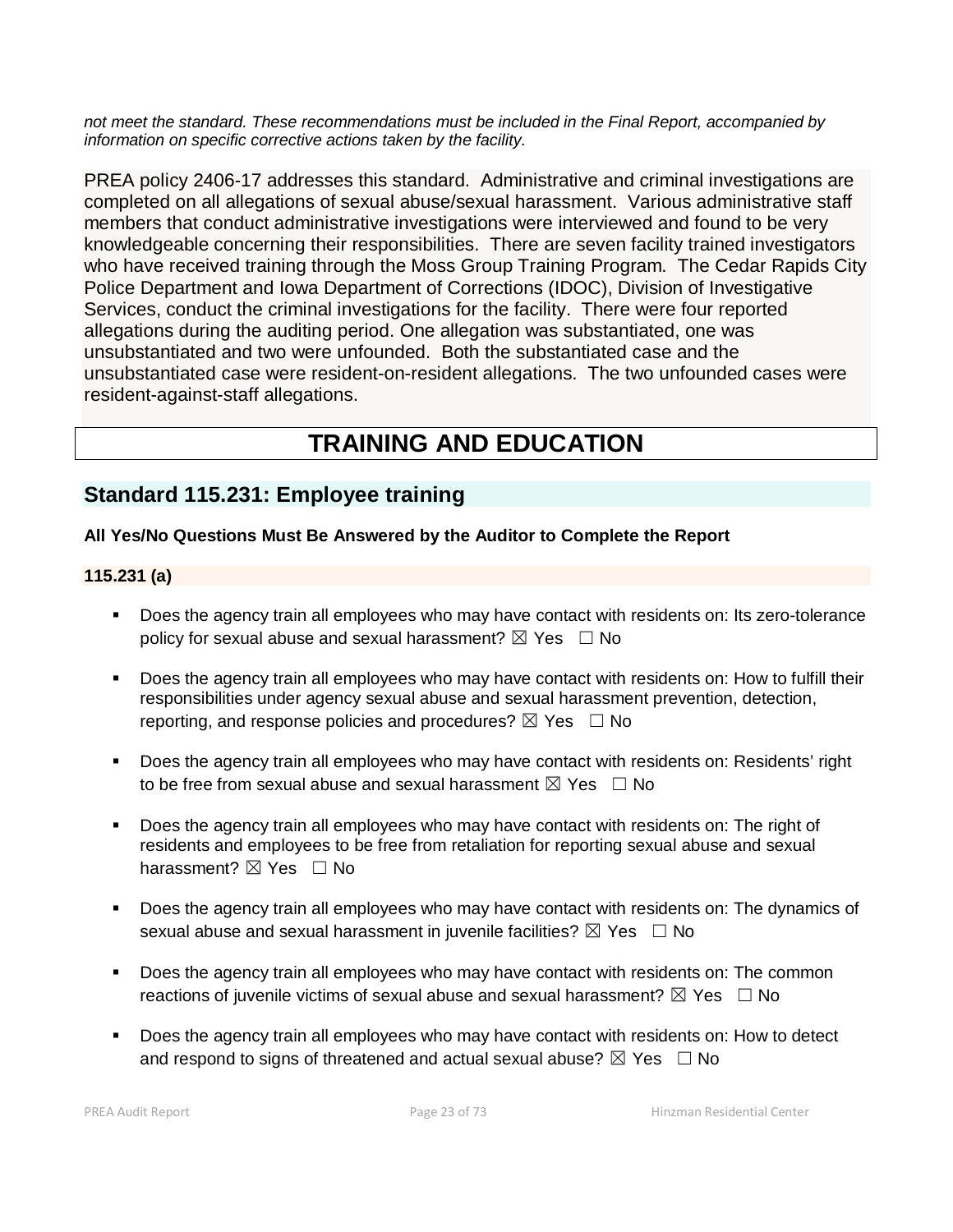- Does the agency train all employees who may have contact with residents on: How to avoid inappropriate relationships with residents?  $\boxtimes$  Yes  $\Box$  No
- Does the agency train all employees who may have contact with residents on: How to communicate effectively and professionally with residents, including lesbian, gay, bisexual, transgender, intersex, or gender nonconforming residents?  $\boxtimes$  Yes  $\Box$  No
- Does the agency train all employees who may have contact with residents on: How to comply with relevant laws related to mandatory reporting of sexual abuse to outside authorities?  $\boxtimes$  Yes  $\Box$  No

## **115.231 (b)**

- Is such training tailored to the gender of the residents at the employee's facility?  $\boxtimes$  Yes  $\Box$  No
- **Have employees received additional training if reassigned from a facility that houses only male** residents to a facility that houses only female residents, or vice versa?  $\boxtimes$  Yes  $\Box$  No

## **115.231 (c)**

- Have all current employees who may have contact with residents received such training? ☒ Yes ☐ No
- **Does the agency provide each employee with refresher training every two years to ensure that** all employees know the agency's current sexual abuse and sexual harassment policies and procedures? ⊠ Yes □ No
- In years in which an employee does not receive refresher training, does the agency provide refresher information on current sexual abuse and sexual harassment policies?  $\boxtimes$  Yes  $\Box$  No

## **115.231 (d)**

Does the agency document, through employee signature or electronic verification, that employees understand the training they have received?  $\boxtimes$  Yes  $\Box$  No

## **Auditor Overall Compliance Determination**

- ☐ **Exceeds Standard** (*Substantially exceeds requirement of standards*)
- ☒ **Meets Standard** (*Substantial compliance; complies in all material ways with the standard for the relevant review period*)
- ☐ **Does Not Meet Standard** (*Requires Corrective Action*)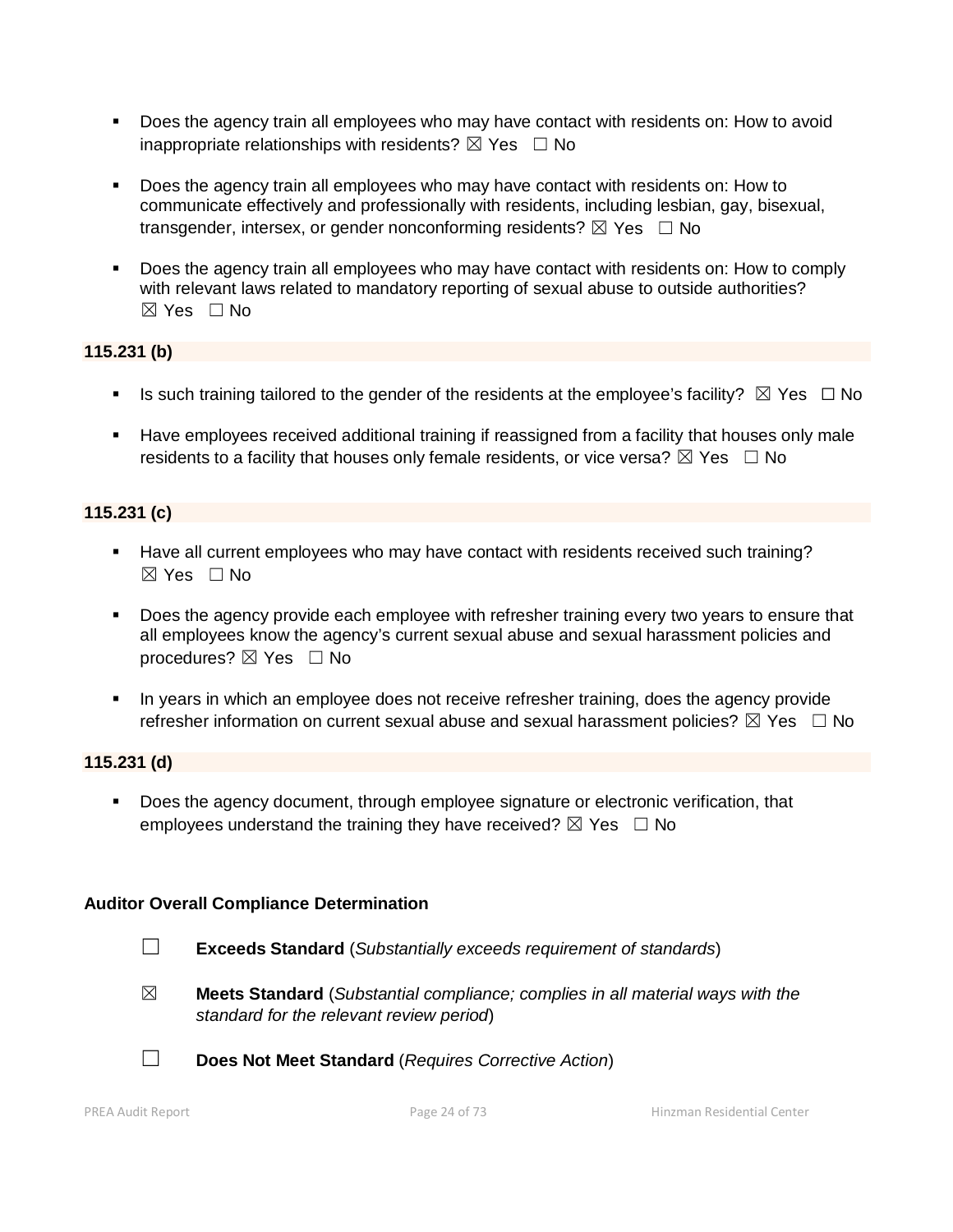## **Instructions for Overall Compliance Determination Narrative**

*The narrative below must include a comprehensive discussion of all the evidence relied upon in making the compliance or non-compliance determination, the auditor's analysis and reasoning, and the auditor's conclusions. This discussion must also include corrective action recommendations where the facility does not meet the standard. These recommendations must be included in the Final Report, accompanied by information on specific corrective actions taken by the facility.*

PREA policies 2402-17, 2400-17 and the Annual Training Plan address this standard. The Iowa Department of Corrections provides an extensive, web-based E-Learning system of the PREA standards which all staff are required to complete. Contractors and volunteers are provided training relative to their duties and responsibilities. Annual refresher training, including PREA topics, is provided to all staff with continuous updates throughout the year. Staff acknowledge, in writing, their understanding of the PREA. Staff training files and the facility training curriculum were reviewed and contained documentation to support the facility's compliance with this standard. All staff interviewed indicated they had received PREA training.

## **Standard 115.232: Volunteer and contractor training**

## **All Yes/No Questions Must Be Answered by the Auditor to Complete the Report**

## **115.232 (a)**

 Has the agency ensured that all volunteers and contractors who have contact with residents have been trained on their responsibilities under the agency's sexual abuse and sexual harassment prevention, detection, and response policies and procedures?  $\boxtimes$  Yes  $\Box$  No

## **115.232 (b)**

 Have all volunteers and contractors who have contact with residents been notified of the agency's zero-tolerance policy regarding sexual abuse and sexual harassment and informed how to report such incidents (the level and type of training provided to volunteers and contractors shall be based on the services they provide and level of contact they have with residents)? ⊠ Yes □ No

## **115.232 (c)**

Does the agency maintain documentation confirming that volunteers and contractors understand the training they have received?  $\boxtimes$  Yes  $\Box$  No

## **Auditor Overall Compliance Determination**

- ☐ **Exceeds Standard** (*Substantially exceeds requirement of standards*)
- ☒ **Meets Standard** (*Substantial compliance; complies in all material ways with the standard for the relevant review period*)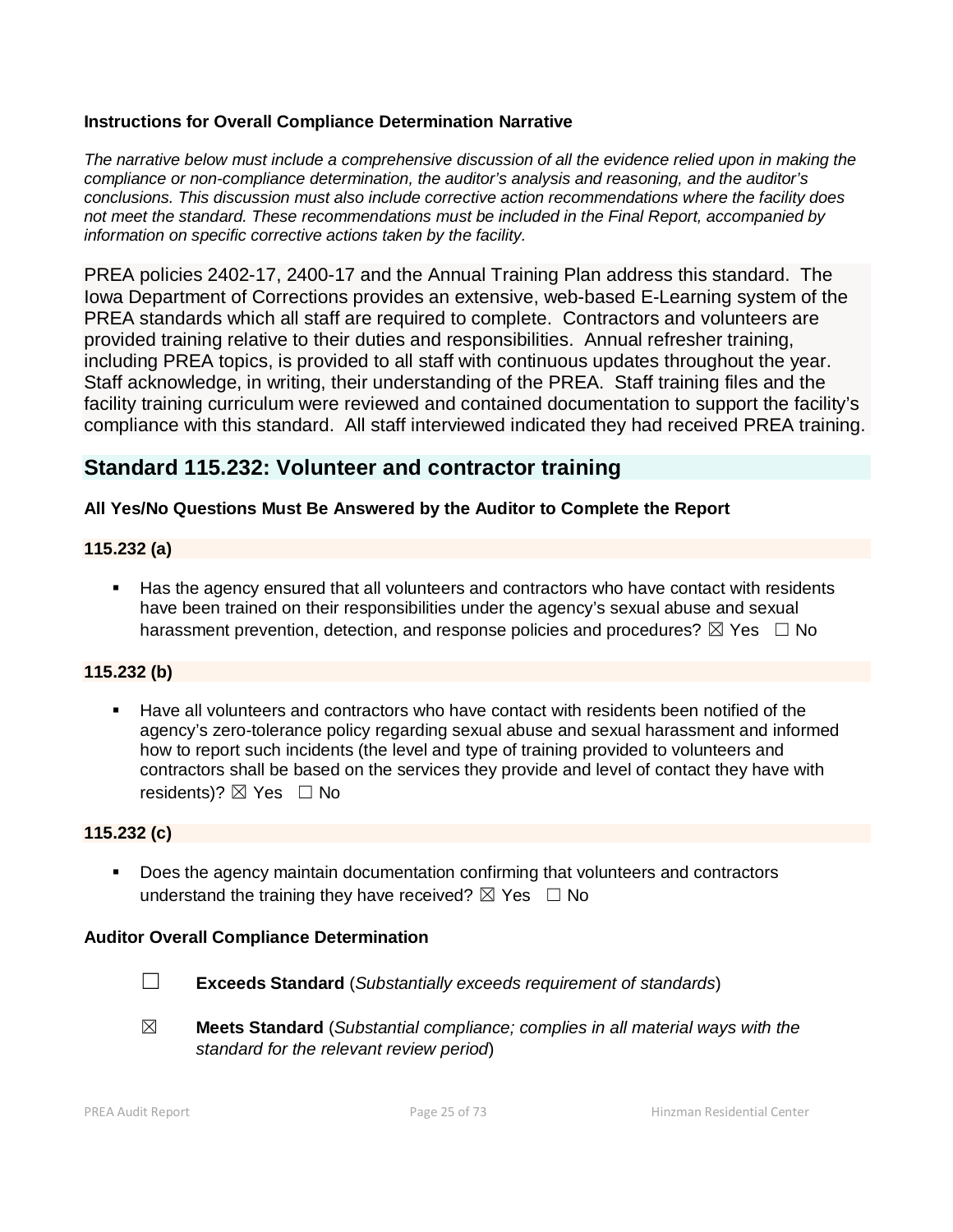☐ **Does Not Meet Standard** (*Requires Corrective Action*)

#### **Instructions for Overall Compliance Determination Narrative**

*The narrative below must include a comprehensive discussion of all the evidence relied upon in making the compliance or non-compliance determination, the auditor's analysis and reasoning, and the auditor's conclusions. This discussion must also include corrective action recommendations where the facility does not meet the standard. These recommendations must be included in the Final Report, accompanied by information on specific corrective actions taken by the facility.*

PREA policy 2402-17 and the Annual Training Plan address this standard. There are three contractors and four volunteers who have received PREA training that covered the zerotolerance, reporting and responding requirements. All training is documented and this auditor examined training files that confirmed standard compliance. Additionally, the auditor interviewed one volunteer, which further supported compliance with this standard.

## **Standard 115.233: Resident education**

## **All Yes/No Questions Must Be Answered by the Auditor to Complete the Report**

## **115.233 (a)**

- During intake, do residents receive information explaining: The agency's zero-tolerance policy regarding sexual abuse and sexual harassment?  $\boxtimes$  Yes  $\Box$  No
- During intake, do residents receive information explaining: How to report incidents or suspicions of sexual abuse or sexual harassment?  $\boxtimes$  Yes  $\Box$  No
- During intake, do residents receive information explaining: Their rights to be free from sexual abuse and sexual harassment?  $\boxtimes$  Yes  $\Box$  No
- During intake, do residents receive information explaining: Their rights to be free from retaliation for reporting such incidents?  $\boxtimes$  Yes  $\Box$  No
- During intake, do residents receive information regarding agency policies and procedures for responding to such incidents?  $\boxtimes$  Yes  $\Box$  No

#### **115.233 (b)**

 Does the agency provide refresher information whenever a resident is transferred to a different facility?  $\boxtimes$  Yes  $\Box$  No

## **115.233 (c)**

 Does the agency provide resident education in formats accessible to all residents, including those who: Are limited English proficient?  $\boxtimes$  Yes  $\Box$  No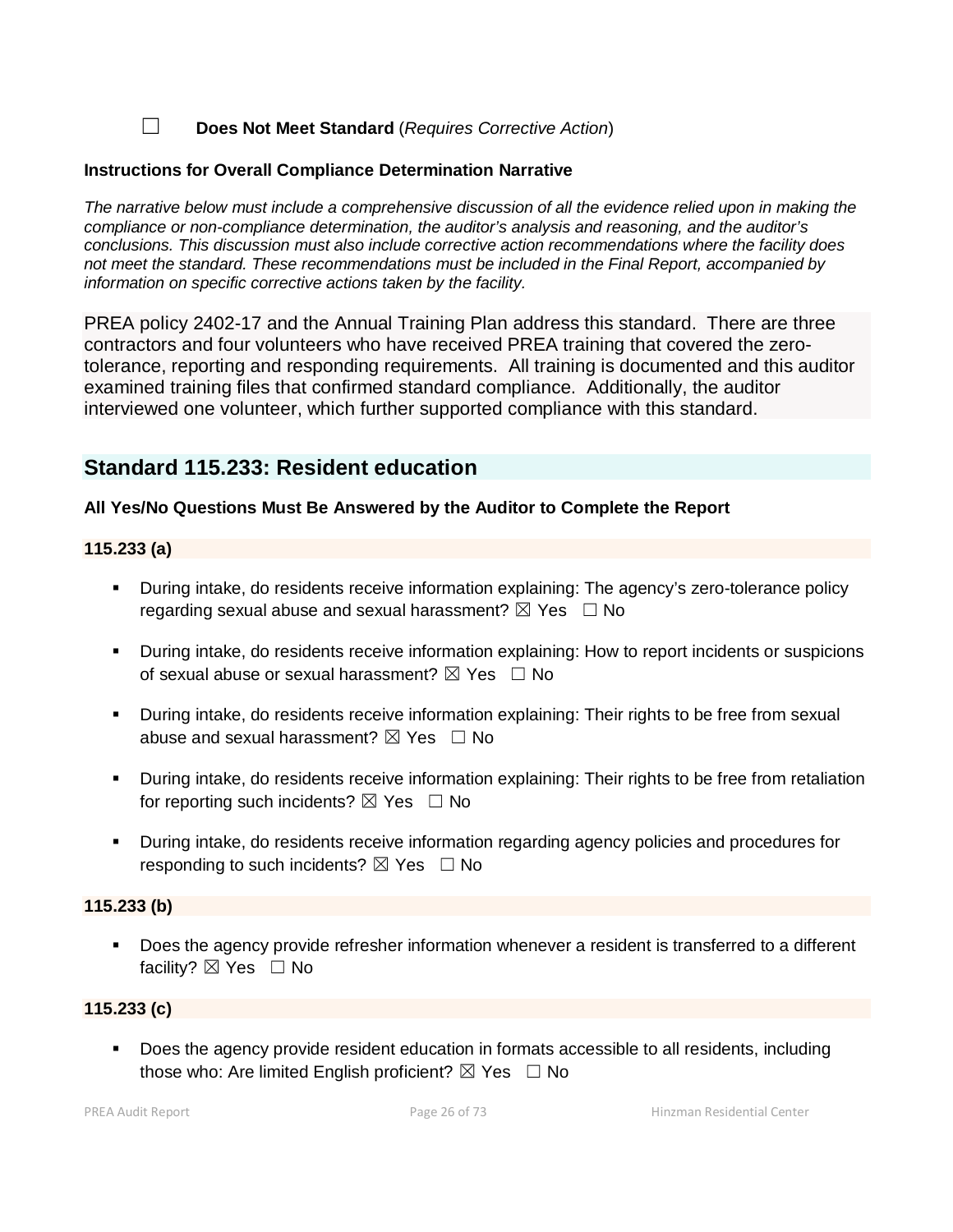- Does the agency provide resident education in formats accessible to all residents, including those who: Are deaf?  $\boxtimes$  Yes  $\Box$  No
- **Does the agency provide resident education in formats accessible to all residents, including** those who: Are visually impaired?  $\boxtimes$  Yes  $\Box$  No
- Does the agency provide resident education in formats accessible to all residents, including those who: Are otherwise disabled?  $\boxtimes$  Yes  $\Box$  No
- **Does the agency provide resident education in formats accessible to all residents, including** those who: Have limited reading skills?  $\boxtimes$  Yes  $\Box$  No

## **115.233 (d)**

 Does the agency maintain documentation of resident participation in these education sessions?  $\boxtimes$  Yes  $\Box$  No

## **115.233 (e)**

In addition to providing such education, does the agency ensure that key information is continuously and readily available or visible to residents through posters, Resident Handbooks, or other written formats?  $\boxtimes$  Yes  $\Box$  No

## **Auditor Overall Compliance Determination**

- ☐ **Exceeds Standard** (*Substantially exceeds requirement of standards*)
- ☒ **Meets Standard** (*Substantial compliance; complies in all material ways with the standard for the relevant review period*)

☐ **Does Not Meet Standard** (*Requires Corrective Action*)

## **Instructions for Overall Compliance Determination Narrative**

*The narrative below must include a comprehensive discussion of all the evidence relied upon in making the compliance or non-compliance determination, the auditor's analysis and reasoning, and the auditor's conclusions. This discussion must also include corrective action recommendations where the facility does not meet the standard. These recommendations must be included in the Final Report, accompanied by information on specific corrective actions taken by the facility.*

PREA policy 2402-17 addresses this standard. Residents receive information during the intake process that includes a PREA video; PREA information packet, to include Prevention of Sexual Misconduct- an Overview for Offenders material; Protection from Abuse and Offender Grievance Procedure handout; and a Resident Handbook, printed in English and Spanish. Facility staff members meet periodically with residents regarding the PREA standards, giving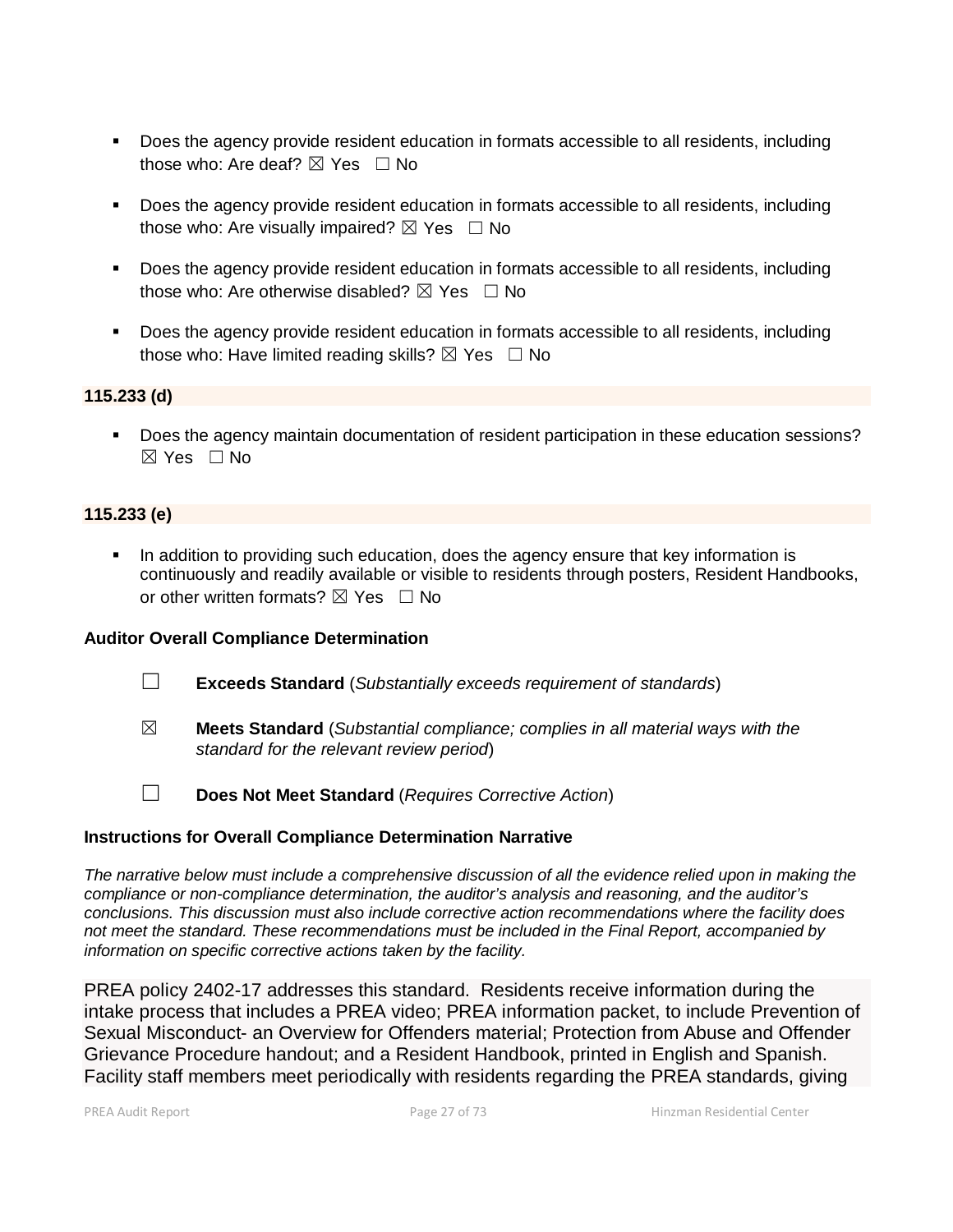the residents an opportunity to ask questions and present any concerns. There are zero tolerance posters throughout the facility and in each housing unit, along with a hotline telephone number to call the Sexual Abuse Assault or Council on Sexual Assault and Domestic Violence to report sexual abuse or sexual harassment. Additionally, the address for the Iowa Ombudsman Office is also posted. Two staff members have also been trained to provide advocacy services. The telephone number for the local victim advocacy center, Riverview Center, is posted next to all resident telephones. Interviews with staff and residents, as well as the review of documentation, support a finding of compliance with the standard.

## **Standard 115.234: Specialized training: Investigations**

## **All Yes/No Questions Must Be Answered by the Auditor to Complete the Report**

## **115.234 (a)**

 In addition to the general training provided to all employees pursuant to §115.231, does the agency ensure that, to the extent the agency itself conducts sexual abuse investigations, its investigators have received training in conducting such investigations in confinement settings? [N/A if the agency does not conduct any form of administrative or criminal sexual abuse investigations. See 115.221(a).]  $\boxtimes$  Yes  $\Box$  No  $\Box$  NA

## **115.234 (b)**

- Does this specialized training include: Techniques for interviewing sexual abuse victims? [N/A if the agency does not conduct any form of administrative or criminal sexual abuse investigations. See 115.221(a).] ⊠ Yes □ No □ NA
- Does this specialized training include: Proper use of Miranda and Garrity warnings? [N/A if the agency does not conduct any form of administrative or criminal sexual abuse investigations. See 115.221(a).] ⊠ Yes □ No □ NA
- Does this specialized training include: Sexual abuse evidence collection in confinement settings? [N/A if the agency does not conduct any form of administrative or criminal sexual abuse investigations. See 115.221(a).]  $\boxtimes$  Yes  $\Box$  No  $\Box$  NA
- Does this specialized training include: The criteria and evidence required to substantiate a case for administrative action or prosecution referral? [N/A if the agency does not conduct any form of administrative or criminal sexual abuse investigations. See 115.221(a).]  $\boxtimes$  Yes  $\square$  No  $\square$  NA

## **115.234 (c)**

 Does the agency maintain documentation that agency investigators have completed the required specialized training in conducting sexual abuse investigations? [N/A if the agency does not conduct any form of administrative or criminal sexual abuse investigations. See 115.221(a).]  $\boxtimes$  Yes  $\Box$  No  $\Box$  NA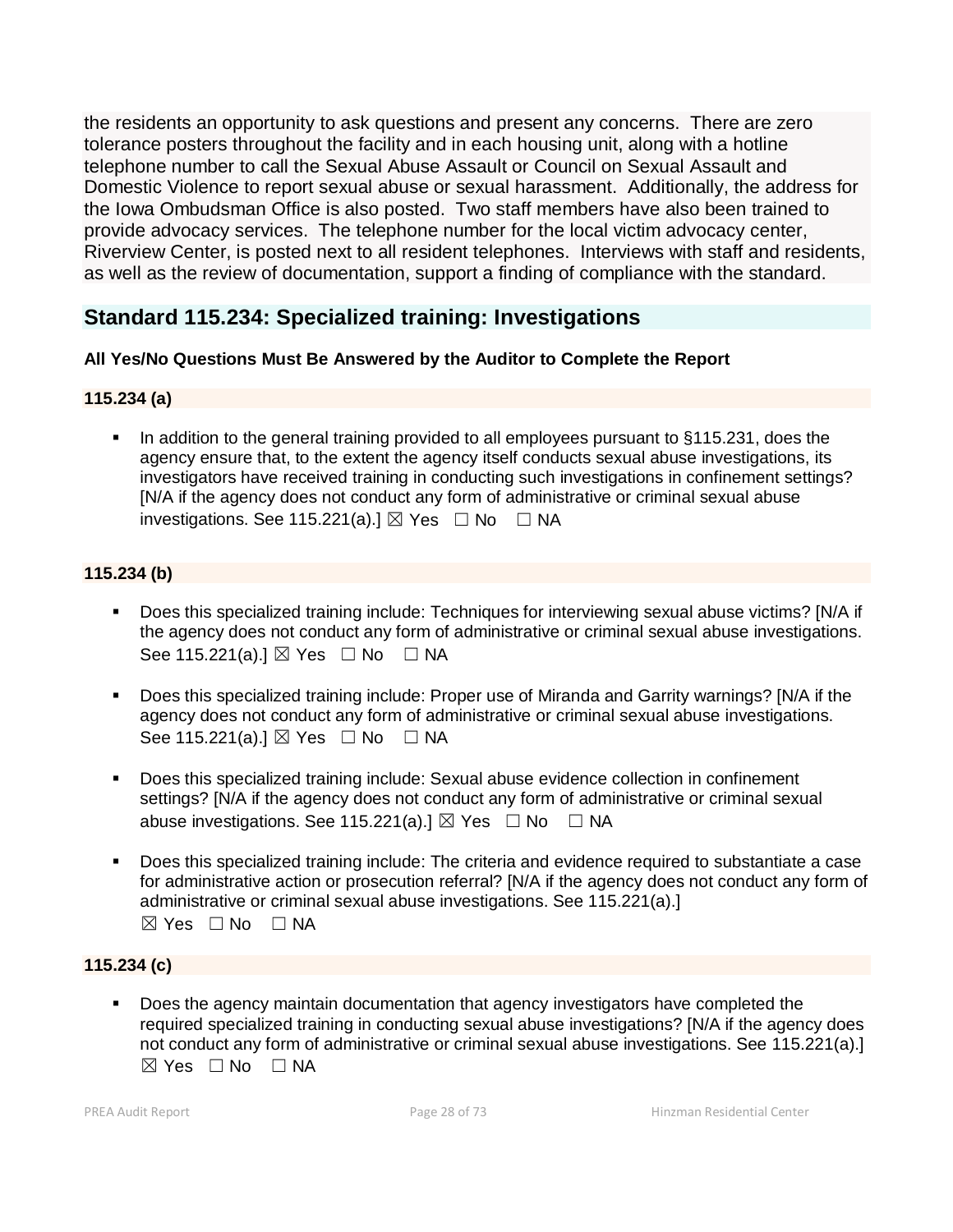#### **115.234 (d)**

**Auditor is not required to audit this provision.** 

#### **Auditor Overall Compliance Determination**

- ☐ **Exceeds Standard** (*Substantially exceeds requirement of standards*)
- ☒ **Meets Standard** (*Substantial compliance; complies in all material ways with the standard for the relevant review period*)
- ☐ **Does Not Meet Standard** (*Requires Corrective Action*)

#### **Instructions for Overall Compliance Determination Narrative**

*The narrative below must include a comprehensive discussion of all the evidence relied upon in making the compliance or non-compliance determination, the auditor's analysis and reasoning, and the auditor's conclusions. This discussion must also include corrective action recommendations where the facility does not meet the standard. These recommendations must be included in the Final Report, accompanied by information on specific corrective actions taken by the facility.*

PREA policy 2402-17 addresses this standard. The Cedar Rapids City Police (CRCP) Department or Iowa Department of Corrections, Division of Investigative Services, conducts criminal investigations. Seven facility investigators received PREA specialized investigative training through the Moss Group Training Program and perform administrative investigations. Training records were reviewed to confirm their completion of the required training.

## **Standard 115.235: Specialized training: Medical and mental health care**

## **All Yes/No Questions Must Be Answered by the Auditor to Complete the Report 115.235 (a)**

- Does the agency ensure that all full- and part-time medical and mental health care practitioners who work regularly in its facilities have been trained in: How to detect and assess signs of sexual abuse and sexual harassment?  $\boxtimes$  Yes  $\Box$  No
- Does the agency ensure that all full- and part-time medical and mental health care practitioners who work regularly in its facilities have been trained in: How to preserve physical evidence of sexual abuse? ⊠ Yes □ No
- Does the agency ensure that all full- and part-time medical and mental health care practitioners who work regularly in its facilities have been trained in: How to respond effectively and professionally to victims of sexual abuse and sexual harassment?  $\boxtimes$  Yes  $\Box$  No
- Does the agency ensure that all full- and part-time medical and mental health care practitioners who work regularly in its facilities have been trained in: How and to whom to report allegations or suspicions of sexual abuse and sexual harassment?  $\boxtimes$  Yes  $\Box$  No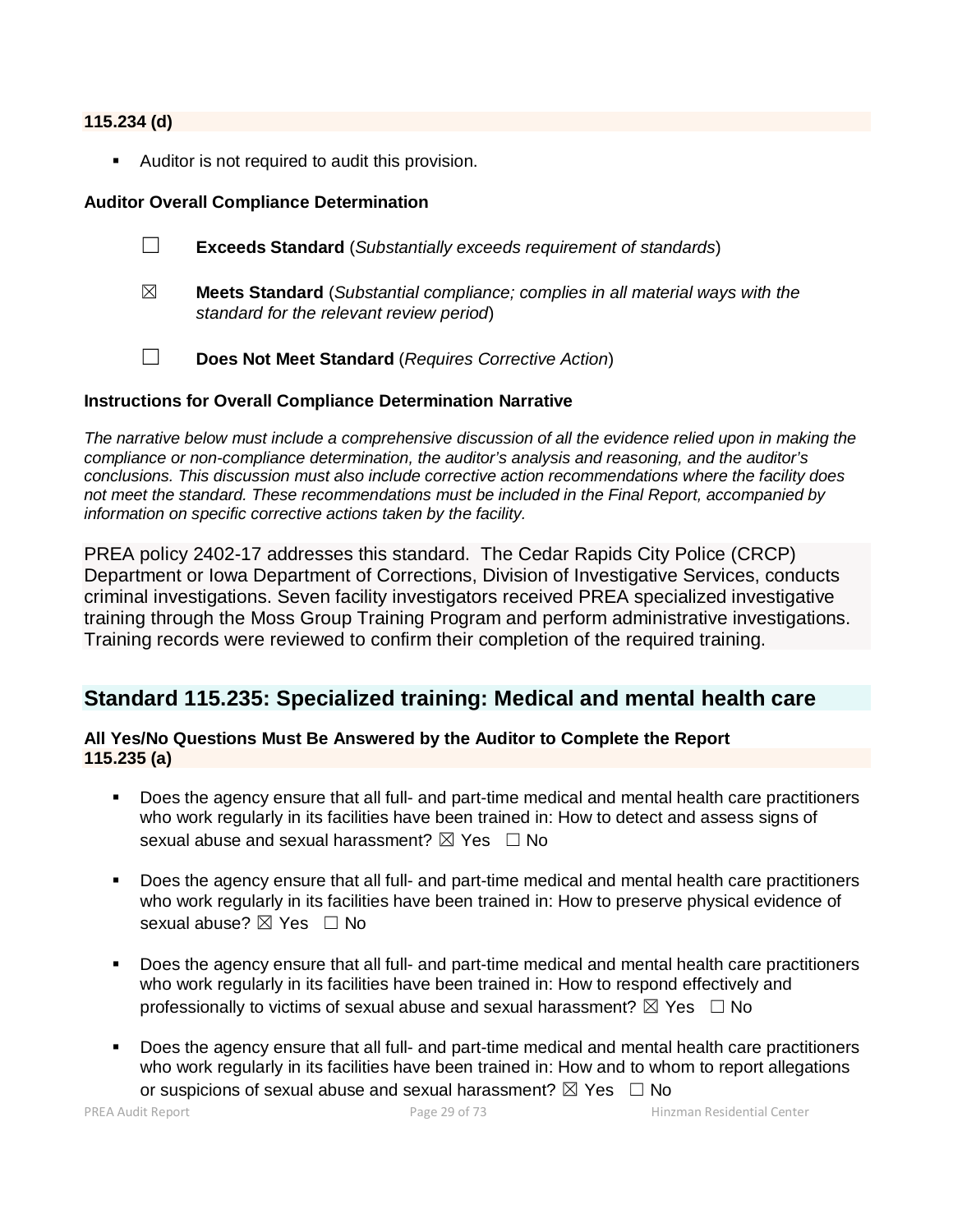## **115.235 (b)**

 If medical staff employed by the agency conduct forensic examinations, do such medical staff receive appropriate training to conduct such examinations? N/A if agency medical staff at the facility do not conduct forensic exams.)  $\Box$  Yes  $\Box$  No  $\boxtimes$  NA

## **115.235 (c)**

 Does the agency maintain documentation that medical and mental health practitioners have received the training referenced in this standard either from the agency or elsewhere? ☐ Yes ☒ No

#### **115.235 (d)**

- Do medical and mental health care practitioners employed by the agency also receive training mandated for employees by §115.231?  $\Box$  Yes  $\Box$  No  $\boxtimes$  NA
- Do medical and mental health care practitioners contracted by and volunteering for the agency also receive training mandated for contractors and volunteers by §115.232? [N/A for circumstances in which a particular status (employee or contractor/volunteer) does not apply.] ☐ Yes ☐ No ☒ NA

#### **Auditor Overall Compliance Determination**

- ☐ **Exceeds Standard** (*Substantially exceeds requirement of standards*)
- ☒ **Meets Standard** (*Substantial compliance; complies in all material ways with the standard for the relevant review period*)
- ☐ **Does Not Meet Standard** (*Requires Corrective Action*)

## **Instructions for Overall Compliance Determination Narrative**

*The narrative below must include a comprehensive discussion of all the evidence relied upon in making the compliance or non-compliance determination, the auditor's analysis and reasoning, and the auditor's conclusions. This discussion must also include corrective action recommendations where the facility does not meet the standard. These recommendations must be included in the Final Report, accompanied by information on specific corrective actions taken by the facility.*

PREA policies 2408-17 and 2402-17 address this standard. The facility does not employ medical or mental health staff. The facility has a MOU with the local University of Iowa Hospitals and Clinics, St. Luke's Unity Point Medical Center and the Riverview Center for medical, mental health and advocacy services.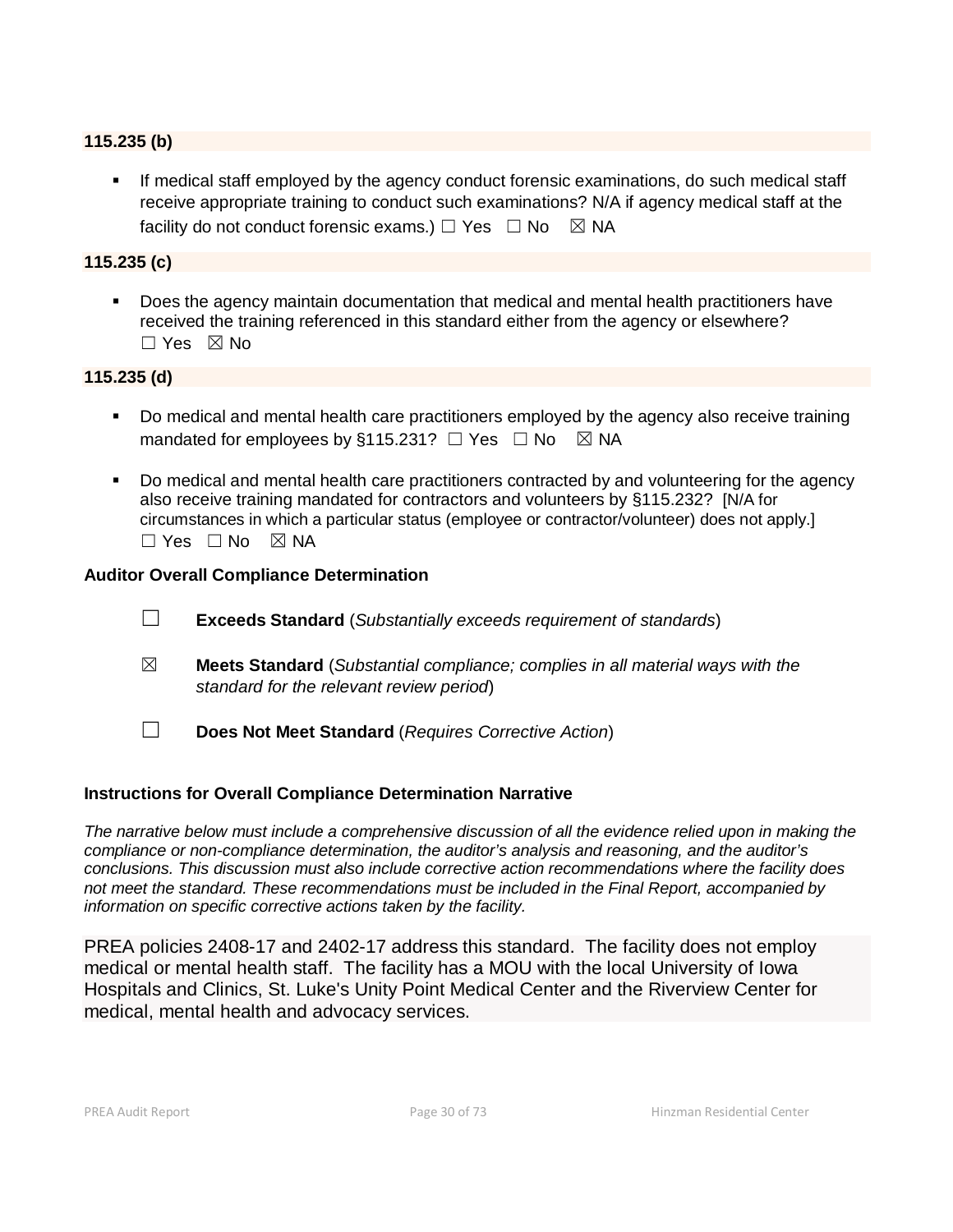# **SCREENING FOR RISK OF SEXUAL VICTIMIZATION AND ABUSIVENESS**

## **Standard 115.241: Screening for risk of victimization and abusiveness**

## **All Yes/No Questions Must Be Answered by the Auditor to Complete the Report**

## **115.241 (a)**

- Are all residents assessed during an intake screening for their risk of being sexually abused by other residents or sexually abusive toward other residents?  $\boxtimes$  Yes  $\Box$  No
- Are all residents assessed upon transfer to another facility for their risk of being sexually abused by other residents or sexually abusive toward other residents?  $\boxtimes$  Yes  $\Box$  No

## **115.241 (b)**

 Do intake screenings ordinarily take place within 72 hours of arrival at the facility?  $\boxtimes$  Yes  $\Box$  No

## **115.241 (c)**

 Are all PREA screening assessments conducted using an objective screening instrument?  $\boxtimes$  Yes  $\Box$  No

## **115.241 (d)**

- Does the intake screening consider, at a minimum, the following criteria to assess residents for risk of sexual victimization: Whether the resident has a mental, physical, or developmental disability?  $\boxtimes$  Yes  $\Box$  No
- Does the intake screening consider, at a minimum, the following criteria to assess residents for risk of sexual victimization: The age of the resident?  $\boxtimes$  Yes  $\Box$  No
- Does the intake screening consider, at a minimum, the following criteria to assess residents for risk of sexual victimization: The physical build of the resident?  $\boxtimes$  Yes  $\Box$  No
- Does the intake screening consider, at a minimum, the following criteria to assess residents for risk of sexual victimization: Whether the resident has previously been incarcerated? ☒ Yes ☐ No
- Does the intake screening consider, at a minimum, the following criteria to assess residents for risk of sexual victimization: Whether the resident's criminal history is exclusively nonviolent?  $\boxtimes$  Yes  $\Box$  No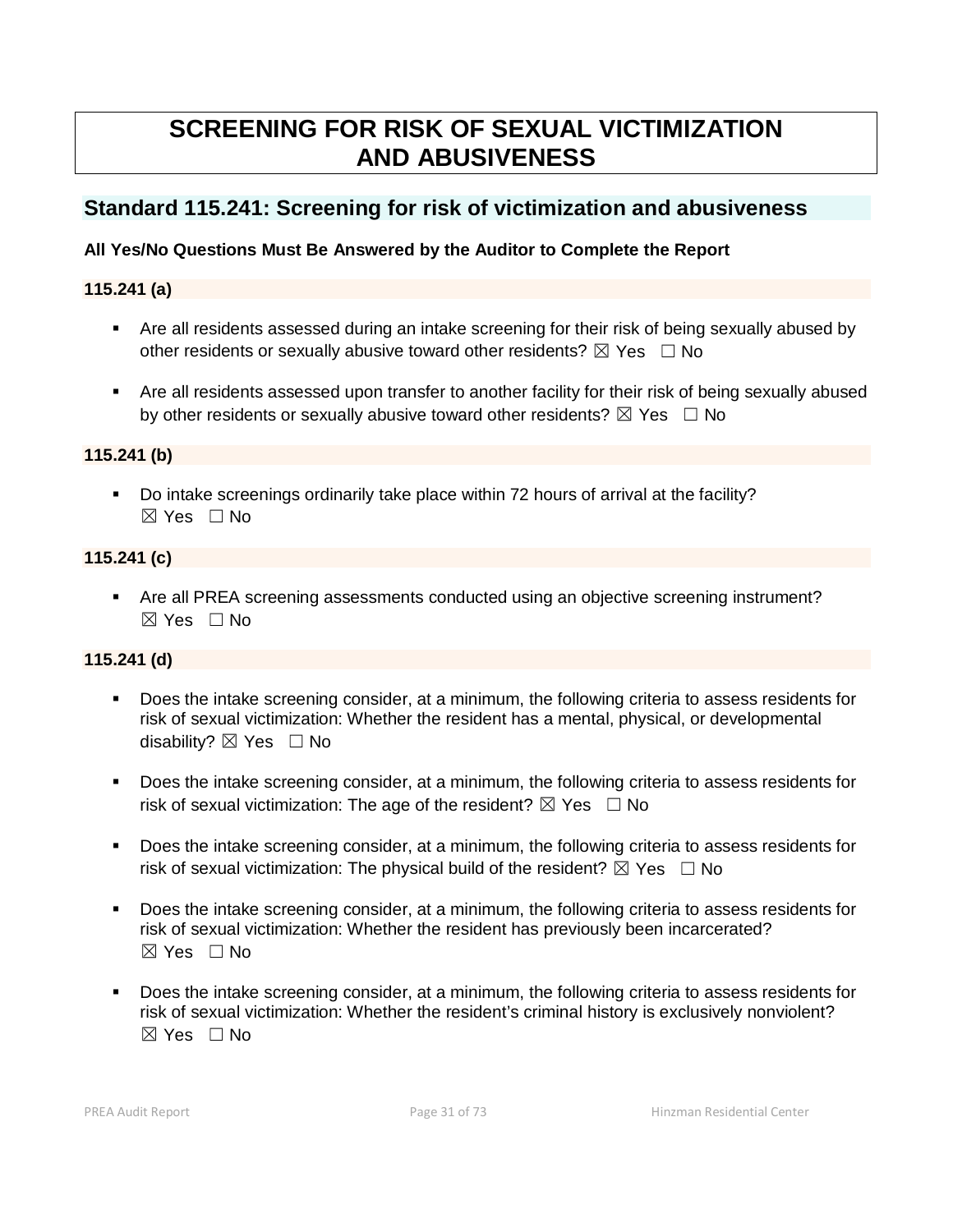- Does the intake screening consider, at a minimum, the following criteria to assess residents for risk of sexual victimization: Whether the resident has prior convictions for sex offenses against an adult or child?  $\boxtimes$  Yes  $\Box$  No
- Does the intake screening consider, at a minimum, the following criteria to assess residents for risk of sexual victimization: Whether the resident is or is perceived to be gay, lesbian, bisexual, transgender, intersex, or gender nonconforming (the facility affirmatively asks the resident about his/her sexual orientation and gender identity AND makes a subjective determination based on the screener's perception whether the resident is gender non-conforming or otherwise may be perceived to be LGBTI)?  $\boxtimes$  Yes  $\Box$  No
- Does the intake screening consider, at a minimum, the following criteria to assess residents for risk of sexual victimization: Whether the resident has previously experienced sexual victimization?  $\boxtimes$  Yes  $\Box$  No
- Does the intake screening consider, at a minimum, the following criteria to assess residents for risk of sexual victimization: The resident's own perception of vulnerability?  $\boxtimes$  Yes  $\Box$  No

## **115.241 (e)**

- **IF In assessing residents for risk of being sexually abusive, does the initial PREA risk screening** consider, when known to the agency: prior acts of sexual abuse?  $\boxtimes$  Yes  $\Box$  No
- In assessing residents for risk of being sexually abusive, does the initial PREA risk screening consider, when known to the agency: prior convictions for violent offenses?  $\boxtimes$  Yes  $\Box$  No
- In assessing residents for risk of being sexually abusive, does the initial PREA risk screening consider, when known to the agency: history of prior institutional violence or sexual abuse?  $\boxtimes$  Yes  $\Box$  No

## **115.241 (f)**

 Within a set time period not more than 30 days from the resident's arrival at the facility, does the facility reassess the resident's risk of victimization or abusiveness based upon any additional, relevant information received by the facility since the intake screening?  $\boxtimes$  Yes  $\Box$  No

## **115.241 (g)**

- Does the facility reassess a resident's risk level when warranted due to a: Referral?  $\boxtimes$  Yes  $\Box$  No
- **Does the facility reassess a resident's risk level when warranted due to a: Request?**  $\boxtimes$  Yes  $\Box$  No
- Does the facility reassess a resident's risk level when warranted due to a: Incident of sexual abuse?  $\boxtimes$  Yes  $\Box$  No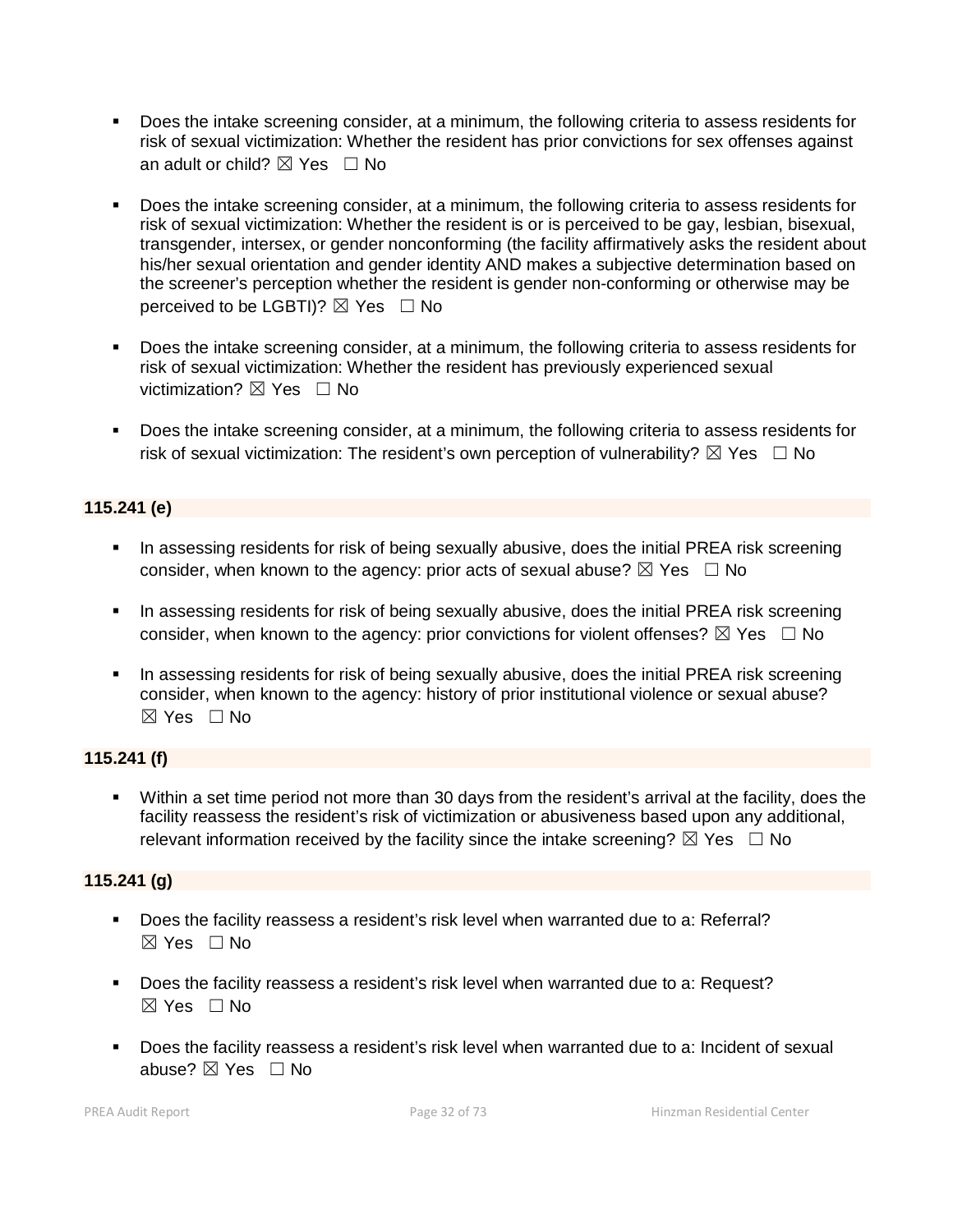Does the facility reassess a resident's risk level when warranted due to a: Receipt of additional information that bears on the resident's risk of sexual victimization or abusiveness? ☒ Yes ☐ No

## **115.241 (h)**

 Is it the case that residents are not ever disciplined for refusing to answer, or for not disclosing complete information in response to, questions asked pursuant to paragraphs (d)(1), (d)(7), (d)(8), or (d)(9) of this section?  $\boxtimes$  Yes  $\Box$  No

## **115.241 (i)**

 Has the agency implemented appropriate controls on the dissemination within the facility of responses to questions asked pursuant to this standard in order to ensure that sensitive information is not exploited to the resident's detriment by staff or other residents?  $\boxtimes$  Yes  $\Box$ No

## **Auditor Overall Compliance Determination**

- ☐ **Exceeds Standard** (*Substantially exceeds requirement of standards*)
- ☒ **Meets Standard** (*Substantial compliance; complies in all material ways with the standard for the relevant review period*)
- ☐ **Does Not Meet Standard** (*Requires Corrective Action*)

## **Instructions for Overall Compliance Determination Narrative**

*The narrative below must include a comprehensive discussion of all the evidence relied upon in making the compliance or non-compliance determination, the auditor's analysis and reasoning, and the auditor's conclusions. This discussion must also include corrective action recommendations where the facility does not meet the standard. These recommendations must be included in the Final Report, accompanied by information on specific corrective actions taken by the facility.*

PREA policy 2411-17 and the State of Iowa Sexual Violence Propensity (SVP) Intake Screening Instrument address this standard. Policy requires the use of a screening instrument to determine proper housing, bed assignment, work assignment, education and other program assignments. All residents are assessed at intake, immediately upon arrival at the facility, for their risk of being sexually abused or sexually harassed by other residents or being sexually abusive towards other residents. An intake staff member screens all new arrivals within their first 72 hours at the facility. They are almost always seen the first day of intake. The staff members review all relevant information from other facilities and continue to reassess, when additional information is received within 30 days of the resident's arrival. Residents identified as being at a high risk for sexual victimization or at a risk of sexually abusing other residents are referred to the hospital medical and mental health staff for additional assessment. Agency policy prohibits residents from being disciplined for refusing to answer, or for not disclosing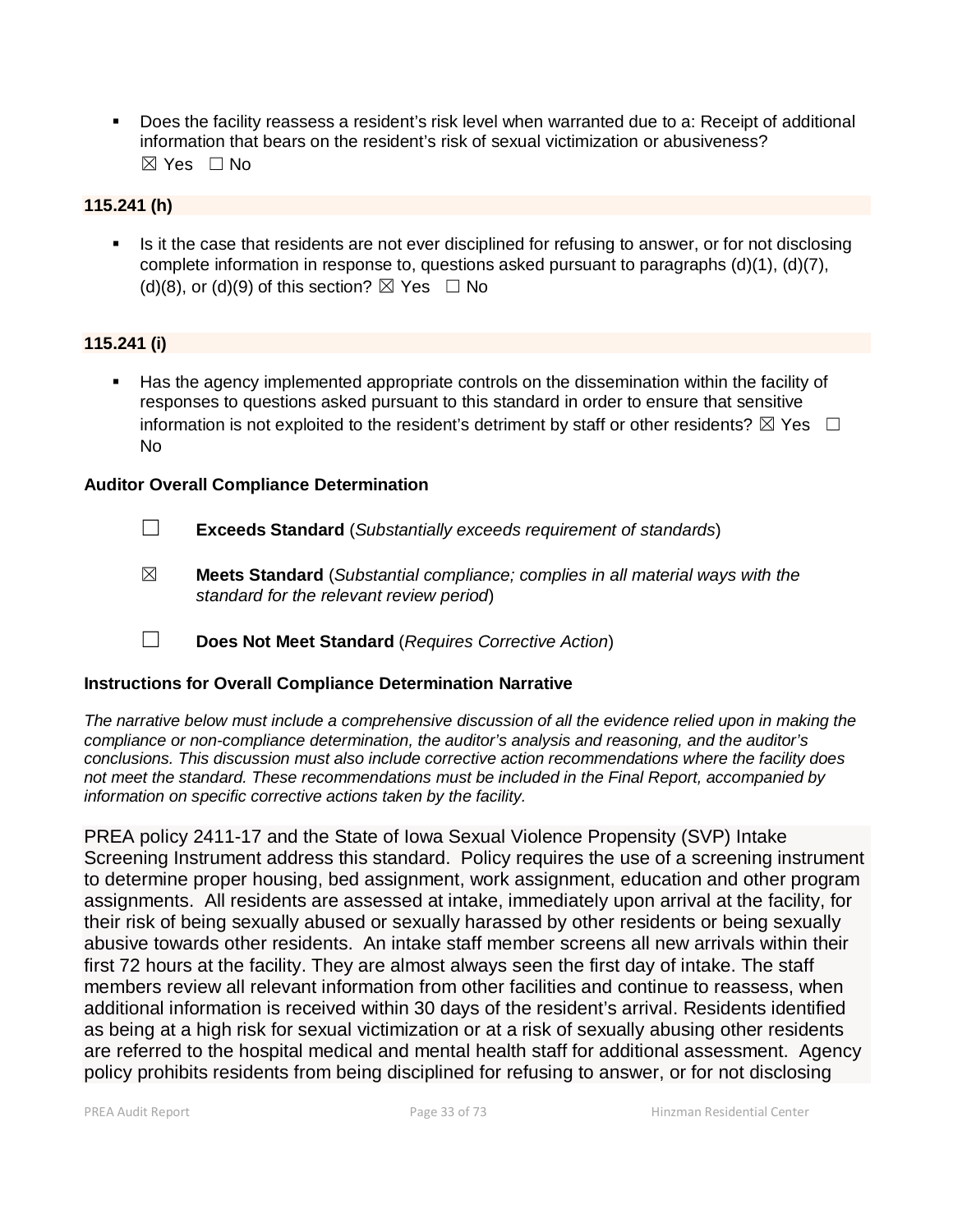complete information in response to questions regarding their mental/physical health, developmental disability, sexual preferences, sexual victimization history and perception of vulnerability, during the screening process. Housing and program assignments are made on a case-by-case basis and residents are not placed in housing units based solely on their sexual identification or status. Interviews with risk management staff and a random review of risk screening assessments support the finding that the facility is in compliance with this standard.

## **Standard 115.242: Use of screening information**

## **All Yes/No Questions Must Be Answered by the Auditor to Complete the Report**

## **115.242 (a)**

- Does the agency use information from the risk screening required by § 115.241, with the goal of keeping separate those residents at high risk of being sexually victimized from those at high risk of being sexually abusive, to inform: Housing Assignments?  $\boxtimes$  Yes  $\Box$  No
- Does the agency use information from the risk screening required by § 115.241, with the goal of keeping separate those residents at high risk of being sexually victimized from those at high risk of being sexually abusive, to inform: Bed assignments?  $\boxtimes$  Yes  $\Box$  No
- Does the agency use information from the risk screening required by § 115.241, with the goal of keeping separate those residents at high risk of being sexually victimized from those at high risk of being sexually abusive, to inform: Work Assignments?  $\boxtimes$  Yes  $\Box$  No
- Does the agency use information from the risk screening required by § 115.241, with the goal of keeping separate those residents at high risk of being sexually victimized from those at high risk of being sexually abusive, to inform: Education Assignments?  $\boxtimes$  Yes  $\Box$  No
- Does the agency use information from the risk screening required by § 115.241, with the goal of keeping separate those residents at high risk of being sexually victimized from those at high risk of being sexually abusive, to inform: Program Assignments?  $\boxtimes$  Yes  $\Box$  No

## **115.242 (b)**

**Does the agency make individualized determinations about how to ensure the safety of each** resident? **⊠** Yes □ No

## **115.242 (c)**

 When deciding whether to assign a transgender or intersex resident to a facility for male or female residents, does the agency consider on a case-by-case basis whether a placement would ensure the resident's health and safety, and whether a placement would present management or security problems (NOTE: if an agency by policy or practice assigns residents to a male or female facility on the basis of anatomy alone, that agency is not in compliance with this standard)?  $\boxtimes$  Yes  $\Box$  No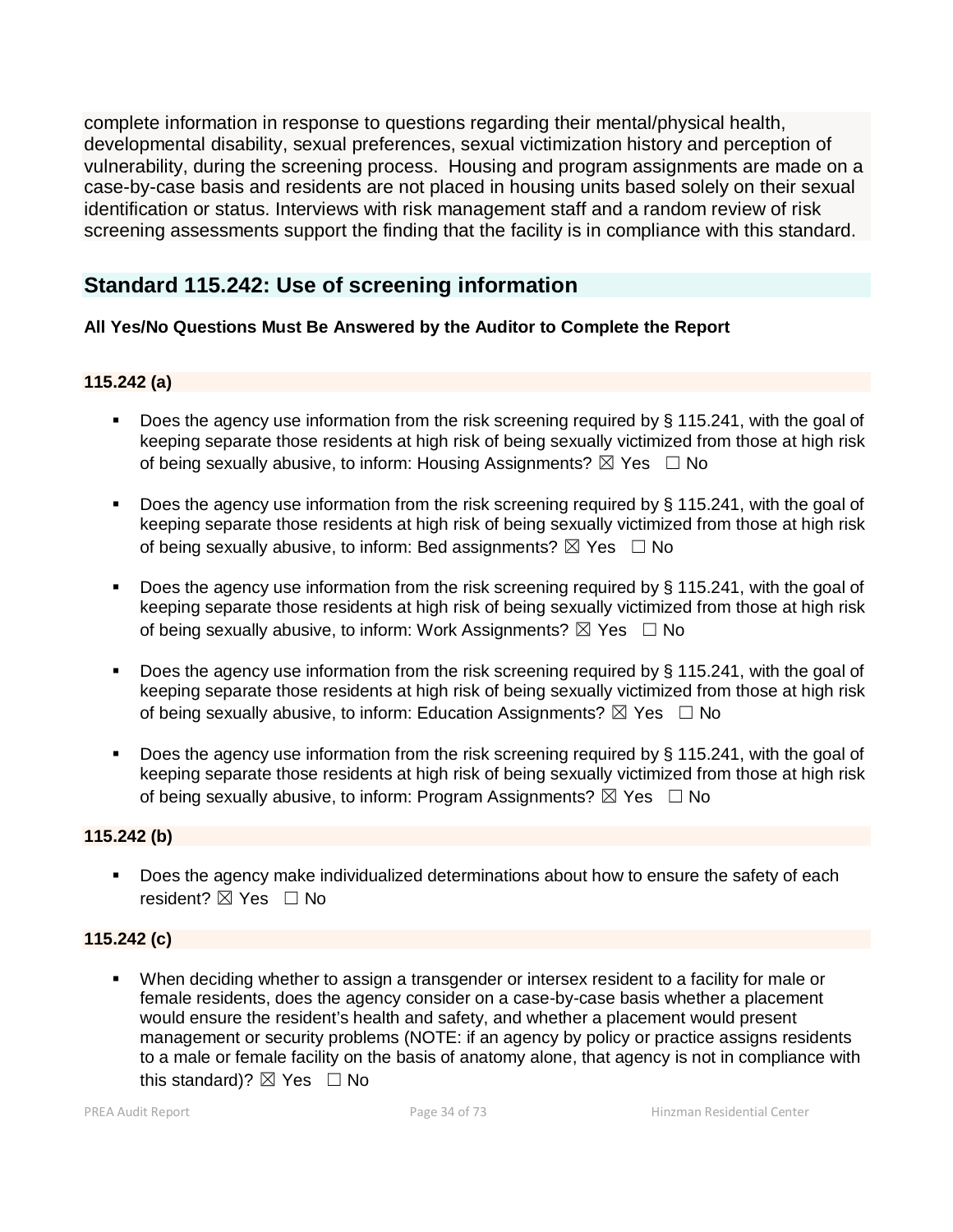When making housing or other program assignments for transgender or intersex residents, does the agency consider on a case-by-case basis whether a placement would ensure the resident's health and safety, and whether a placement would present management or security problems? ⊠ Yes □ No

#### **115.242 (d)**

 Are each transgender or intersex resident's own views with respect to his or her own safety given serious consideration when making facility and housing placement decisions and programming assignments?  $\boxtimes$  Yes  $\Box$  No

#### **115.242 (e)**

 Are transgender and intersex residents given the opportunity to shower separately from other residents?  $\boxtimes$  Yes  $\Box$  No

#### **115.242 (f)**

- Unless placement is in a dedicated facility, unit, or wing established in connection with a consent decree, legal settlement, or legal judgment for the purpose of protecting lesbian, gay, bisexual, transgender, or intersex residents, does the agency always refrain from placing: lesbian, gay, and bisexual residents in dedicated facilities, units, or wings solely on the basis of such identification or status?  $\boxtimes$  Yes  $\Box$  No
- Unless placement is in a dedicated facility, unit, or wing established in connection with a consent decree, legal settlement, or legal judgment for the purpose of protecting lesbian, gay, bisexual, transgender, or intersex residents, does the agency always refrain from placing: transgender residents in dedicated facilities, units, or wings solely on the basis of such identification or status?  $\nabla$  Yes  $\Box$  No
- Unless placement is in a dedicated facility, unit, or wing established in connection with a consent decree, legal settlement, or legal judgment for the purpose of protecting lesbian, gay, bisexual, transgender, or intersex residents, does the agency always refrain from placing: intersex residents in dedicated facilities, units, or wings solely on the basis of such identification or status?  $\nabla$  Yes  $\Box$  No

#### **Auditor Overall Compliance Determination**

- ☐ **Exceeds Standard** (*Substantially exceeds requirement of standards*)
- ☒ **Meets Standard** (*Substantial compliance; complies in all material ways with the standard for the relevant review period*)
- ☐ **Does Not Meet Standard** (*Requires Corrective Action*)

#### **Instructions for Overall Compliance Determination Narrative**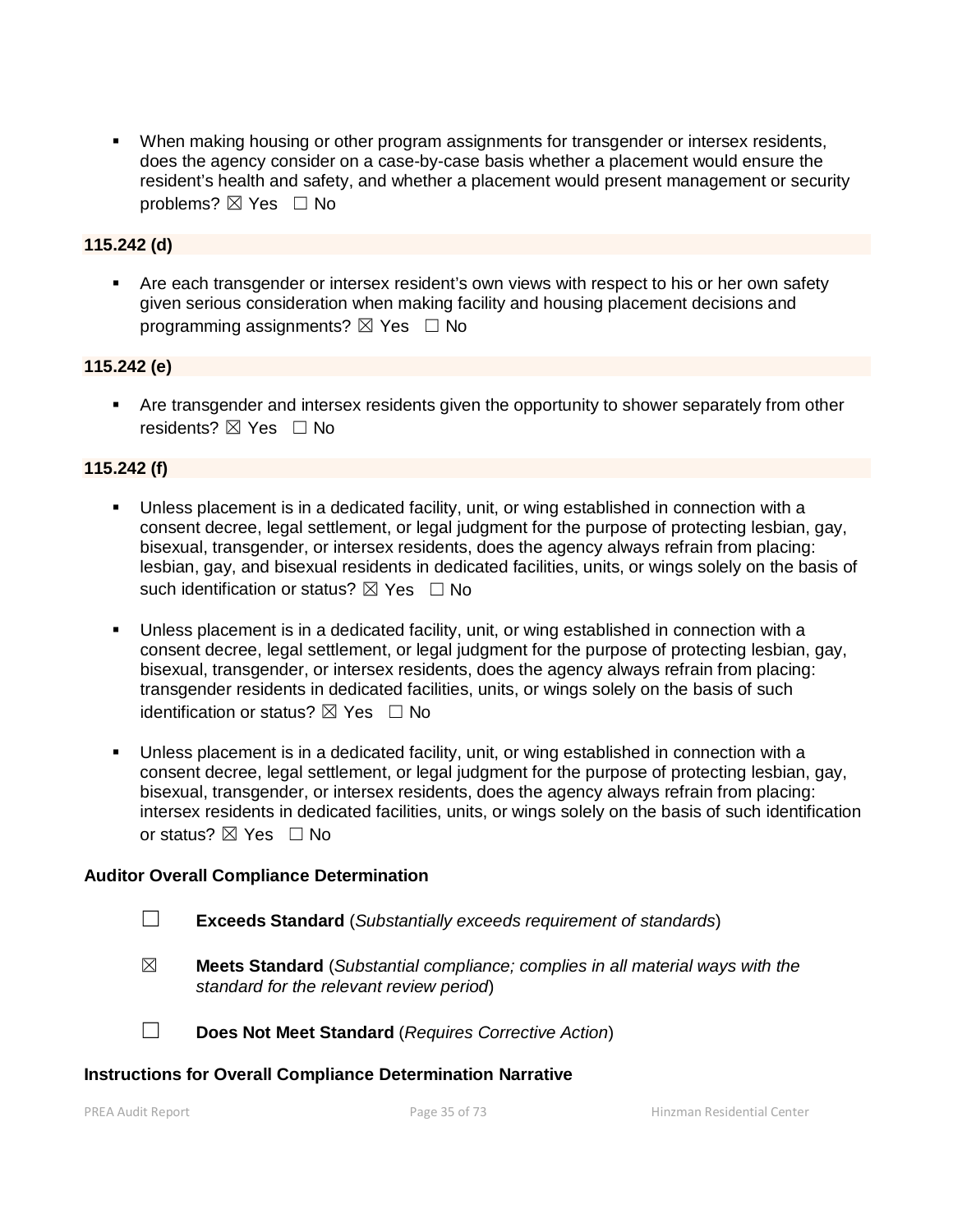*The narrative below must include a comprehensive discussion of all the evidence relied upon in making the compliance or non-compliance determination, the auditor's analysis and reasoning, and the auditor's conclusions. This discussion must also include corrective action recommendations where the facility does not meet the standard. These recommendations must be included in the Final Report, accompanied by information on specific corrective actions taken by the facility.*

PREA policy 2411-17 addresses this standard. Policy requires the use of a screening instrument to determine proper housing, bed assignment, work assignment, education and other program assignments, with the goal of keeping residents at a high risk of being sexually abused/sexually harassed separate from those residents who are at a high risk of being sexually abusive. Housing and program assignments are made on a case-by-case basis for all residents, with continued follow-up and monitoring when needed. There are weekly staff meetings which address PREA concerns and issues. From the information provided by the facility, there were no self-identified transgender, intersex, gay, or bisexual residents housed at the facility. During the audit, staff indicated transgender and intersex inmates are reassessed biannually and their own views with respect to his/her own safety would be given serious consideration. Additionally, residents are given the opportunity to shower separately from other residents. Interviews, the review of documentation and auditor observations support the finding that facility is in compliance with the standard.

# **REPORTING**

## **Standard 115.251: Resident reporting**

## **All Yes/No Questions Must Be Answered by the Auditor to Complete the Report**

## **115.251 (a)**

- Does the agency provide multiple internal ways for residents to privately report: Sexual abuse and sexual harassment?  $\boxtimes$  Yes  $\Box$  No
- **Does the agency provide multiple internal ways for residents to privately report: Retaliation by** other residents or staff for reporting sexual abuse and sexual harassment?  $\boxtimes$  Yes  $\Box$  No
- Does the agency provide multiple internal ways for residents to privately report: Staff neglect or violation of responsibilities that may have contributed to such incidents?  $\boxtimes$  Yes  $\Box$  No

## **115.251 (b)**

- Does the agency also provide at least one way for residents to report sexual abuse or sexual harassment to a public or private entity or office that is not part of the agency?  $\boxtimes$  Yes  $\Box$  No
- Is that private entity or office able to receive and immediately forward resident reports of sexual abuse and sexual harassment to agency officials?  $\boxtimes$  Yes  $\Box$  No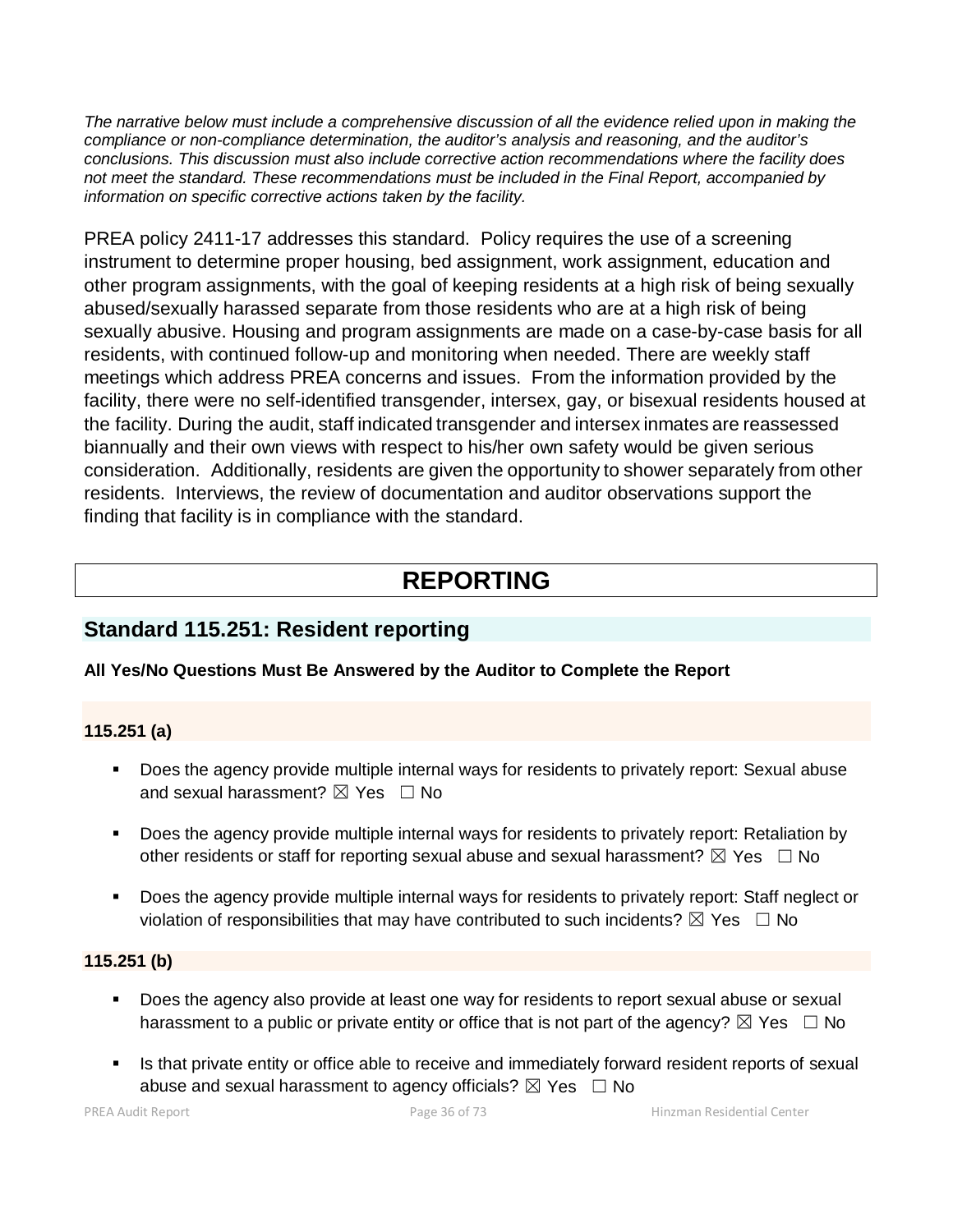Does that private entity or office allow the resident to remain anonymous upon request? ☒ Yes ☐ No

## **115.251 (c)**

- Do staff members accept reports of sexual abuse and sexual harassment made verbally, in writing, anonymously, and from third parties?  $\boxtimes$  Yes  $\Box$  No
- Do staff members promptly document any verbal reports of sexual abuse and sexual harassment?  $\boxtimes$  Yes  $\Box$  No

#### **115.251 (d)**

 Does the agency provide a method for staff to privately report sexual abuse and sexual harassment of residents?  $\boxtimes$  Yes  $\Box$  No

#### **Auditor Overall Compliance Determination**

- ☐ **Exceeds Standard** (*Substantially exceeds requirement of standards*)
- ☒ **Meets Standard** (*Substantial compliance; complies in all material ways with the standard for the relevant review period*)
- ☐ **Does Not Meet Standard** (*Requires Corrective Action*)

## **Instructions for Overall Compliance Determination Narrative**

*The narrative below must include a comprehensive discussion of all the evidence relied upon in making the compliance or non-compliance determination, the auditor's analysis and reasoning, and the auditor's conclusions. This discussion must also include corrective action recommendations where the facility does not meet the standard. These recommendations must be included in the Final Report, accompanied by information on specific corrective actions taken by the facility.*

PREA policy 2404-17, the Grievance Policy and Resident Handbook (English and Spanish) address this standard. A review of documentation and staff/resident interviews confirmed that there are multiple ways (including verbally, in writing, anonymously, privately, hotline telephone calls and from a third party) for residents to report sexual abuse/sexual harassment. Staff members document all allegations. There are posters and other documents which explain reporting methods on display throughout the facility. The facility does have a MOU with the local advocacy center, Riverview Center, to provide all services relevant to this standard. The facility has two trained staff advocates to address resident concerns.

# **Standard 115.252: Exhaustion of administrative remedies**

## **All Yes/No Questions Must Be Answered by the Auditor to Complete the Report**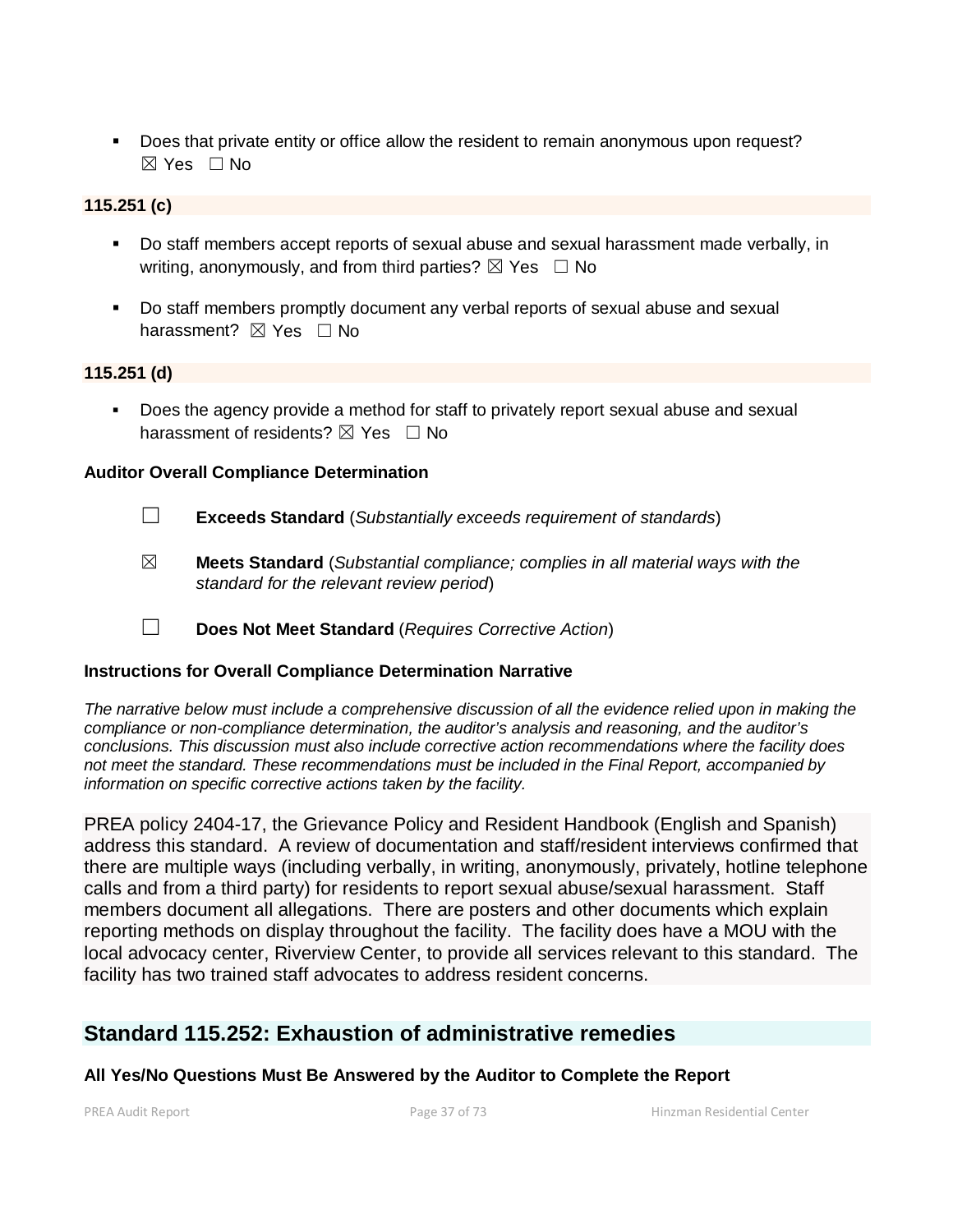## **115.252 (a)**

 Is the agency exempt from this standard? NOTE: The agency is exempt ONLY if it does not have administrative procedures to address resident grievances regarding sexual abuse. This does not mean the agency is exempt simply because a resident does not have to or is not ordinarily expected to submit a grievance to report sexual abuse. This means that as a matter of explicit policy, the agency does not have an administrative remedies process to address sexual abuse. ⊠ Yes □ No □ NA

#### **115.252 (b)**

- Does the agency permit residents to submit a grievance regarding an allegation of sexual abuse without any type of time limits? (The agency may apply otherwise-applicable time limits to any portion of a grievance that does not allege an incident of sexual abuse.) (N/A if agency is exempt from this standard.)  $\boxtimes$  Yes  $\Box$  No  $\Box$  NA
- **Does the agency always refrain from requiring a resident to use any informal grievance process,** or to otherwise attempt to resolve with staff, an alleged incident of sexual abuse? (N/A if agency is exempt from this standard.)  $\boxtimes$  Yes  $\Box$  No  $\Box$  NA

#### **115.252 (c)**

- Does the agency ensure that: A resident who alleges sexual abuse may submit a grievance without submitting it to a staff member who is the subject of the complaint? (N/A if agency is exempt from this standard.)  $\boxtimes$  Yes  $\Box$  No  $\Box$  NA
- Does the agency ensure that: Such grievance is not referred to a staff member who is the subject of the complaint? (N/A if agency is exempt from this standard.)  $\boxtimes$  Yes  $\Box$  No  $\Box$  NA

## **115.252 (d)**

- Does the agency issue a final agency decision on the merits of any portion of a grievance alleging sexual abuse within 90 days of the initial filing of the grievance? (Computation of the 90-day time period does not include time consumed by residents in preparing any administrative appeal.) (N/A if agency is exempt from this standard.)  $\boxtimes$  Yes  $\Box$  No  $\Box$  NA
- If the agency determines that the 90-day timeframe is insufficient to make an appropriate decision and claims an extension of time [the maximum allowable extension of time to respond is 70 days per 115.252(d)(3)] , does the agency notify the resident in writing of any such extension and provide a date by which a decision will be made? (N/A if agency is exempt from this standard.)  $\boxtimes$  Yes  $\Box$  No  $\Box$  NA
- At any level of the administrative process, including the final level, if the resident does not receive a response within the time allotted for reply, including any properly noticed extension, may a resident consider the absence of a response to be a denial at that level? (N/A if agency is exempt from this standard.)  $\boxtimes$  Yes  $\Box$  No  $\Box$  NA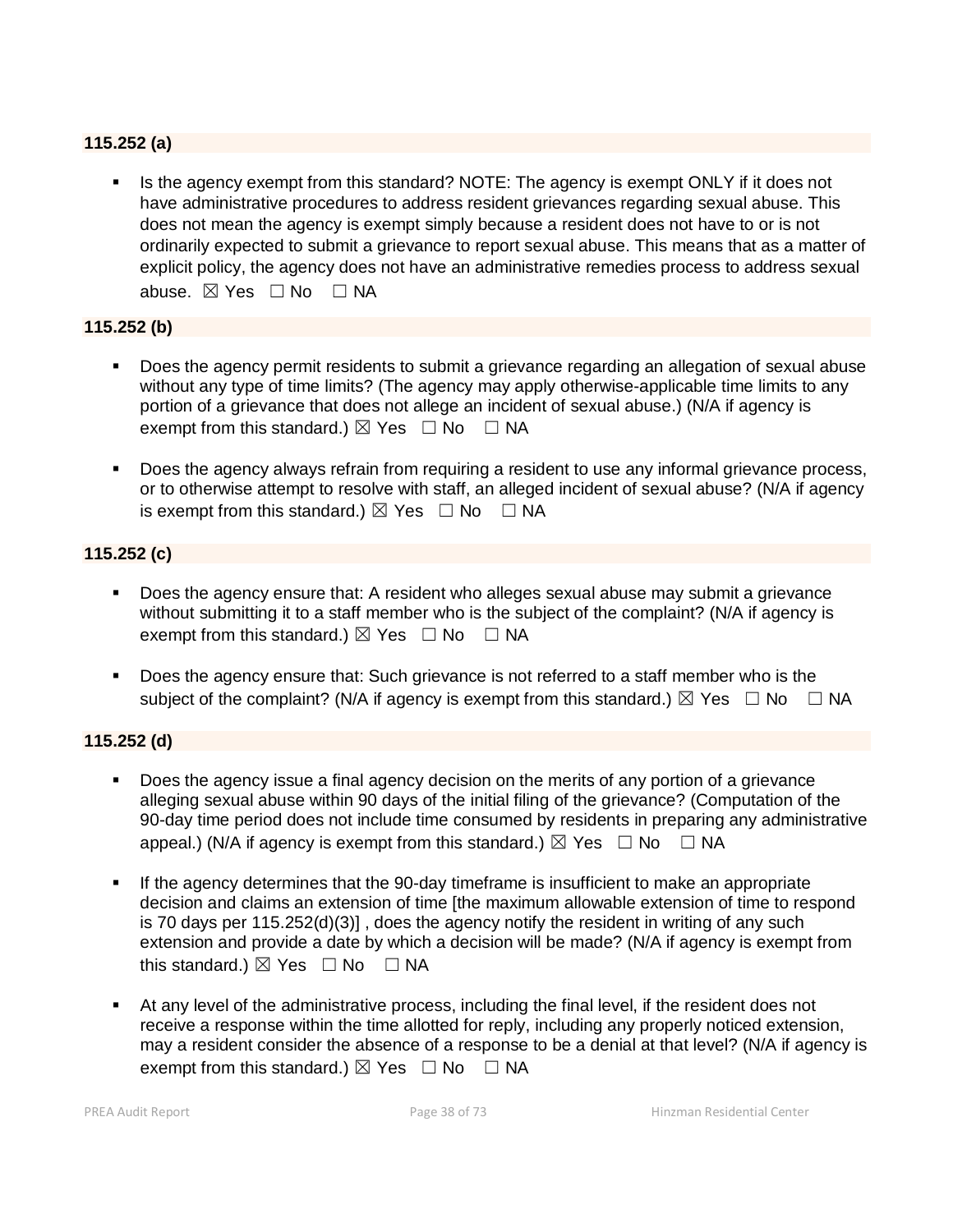#### **115.252 (e)**

- Are third parties, including fellow residents, staff members, family members, attorneys, and outside advocates, permitted to assist residents in filing requests for administrative remedies relating to allegations of sexual abuse? (N/A if agency is exempt from this standard.)  $\boxtimes$  Yes  $\Box$  No  $\Box$  NA
- Are those third parties also permitted to file such requests on behalf of residents? (If a thirdparty files such a request on behalf of a resident, the facility may require as a condition of processing the request that the alleged victim agree to have the request filed on his or her behalf, and may also require the alleged victim to personally pursue any subsequent steps in the administrative remedy process.) (N/A if agency is exempt from this standard.)  $\boxtimes$  Yes  $\Box$  No  $\Box$  NA
- If the resident declines to have the request processed on his or her behalf, does the agency document the resident's decision? (N/A if agency is exempt from this standard.)  $\boxtimes$  Yes  $\Box$  No  $\Box$  NA

## **115.252 (f)**

- Has the agency established procedures for the filing of an emergency grievance alleging that a resident is subject to a substantial risk of imminent sexual abuse? (N/A if agency is exempt from this standard.)  $\boxtimes$  Yes  $\Box$  No  $\Box$  NA
- After receiving an emergency grievance alleging a resident is subject to a substantial risk of imminent sexual abuse, does the agency immediately forward the grievance (or any portion thereof that alleges the substantial risk of imminent sexual abuse) to a level of review at which immediate corrective action may be taken? (N/A if agency is exempt from this standard.).  $\boxtimes$  Yes  $\square$  No  $\square$  NA
- After receiving an emergency grievance described above, does the agency provide an initial response within 48 hours? (N/A if agency is exempt from this standard.)  $\boxtimes$  Yes  $\Box$  No  $\Box$  NA
- After receiving an emergency grievance described above, does the agency issue a final agency decision within 5 calendar days? (N/A if agency is exempt from this standard.)  $\boxtimes$  Yes  $\square$  No  $\square$  NA
- Does the initial response and final agency decision document the agency's determination whether the resident is in substantial risk of imminent sexual abuse? (N/A if agency is exempt from this standard.)  $\boxtimes$  Yes  $\Box$  No  $\Box$  NA
- Does the initial response document the agency's action(s) taken in response to the emergency grievance? (N/A if agency is exempt from this standard.)  $\boxtimes$  Yes  $\Box$  No  $\Box$  NA
- Does the agency's final decision document the agency's action(s) taken in response to the emergency grievance? (N/A if agency is exempt from this standard.)  $\boxtimes$  Yes  $\Box$  No  $\Box$  NA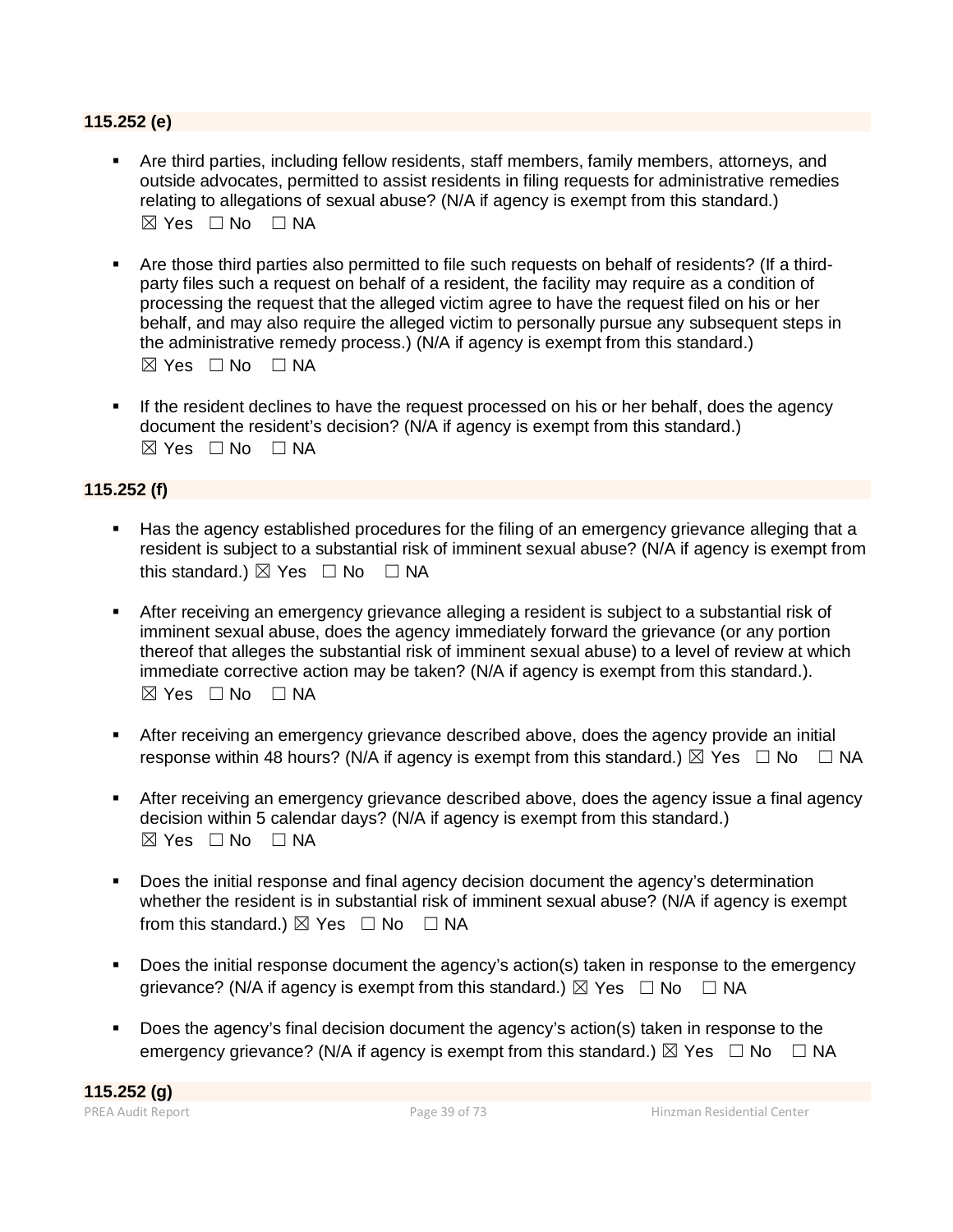If the agency disciplines a resident for filing a grievance related to alleged sexual abuse, does it do so ONLY where the agency demonstrates that the resident filed the grievance in bad faith? (N/A if agency is exempt from this standard.)  $\boxtimes$  Yes  $\Box$  No  $\Box$  NA

#### **Auditor Overall Compliance Determination**

- ☐ **Exceeds Standard** (*Substantially exceeds requirement of standards*)
- ☒ **Meets Standard** (*Substantial compliance; complies in all material ways with the standard for the relevant review period*)
- ☐ **Does Not Meet Standard** (*Requires Corrective Action*)

#### **Instructions for Overall Compliance Determination Narrative**

*The narrative below must include a comprehensive discussion of all the evidence relied upon in making the compliance or non-compliance determination, the auditor's analysis and reasoning, and the auditor's conclusions. This discussion must also include corrective action recommendations where the facility does not meet the standard. These recommendations must be included in the Final Report, accompanied by information on specific corrective actions taken by the facility.*

PREA policy 2404-17 and the Grievance Policy address this standard. Residents may file a grievance; however, all allegations of sexual abuse/sexual harassment, when received by staff, will immediately be referred for investigation. Residents are not required to use an informal grievance process and procedures also allow a resident to submit a grievance alleging sexual abuse without submitting it to the staff member who is the subject of the complaint. Additionally, policy also prohibits the investigation of the allegation by either staff alleged to be involved in the incident or any staff who may be under their supervision. Policy states that there is no time frame for filing a grievance relating to sexual abuse or sexual harassment. Allegations of physical abuse by staff shall be referred to the Sixth Judicial District, Department of Correctional Services, in accordance with procedures established for such referrals. The policy addresses the filing of emergency grievance requests. If a resident files the emergency grievance with the facility and believes he is under a substantial risk of imminent sexual abuse, an expedited response is required to be provided within 48 hours. Best efforts are made to provide the Sixth Judicial District, Department of Correctional Services, expedited appeal responses within five calendar days.

PREA Audit Report **Page 40 of 73** Page 40 of 73 Hinzman Residential Center If a resident reasonably believes the issue is sensitive and the resident's safety or well-being would be placed in danger, the resident may submit the remedy directly to the Sixth Judicial District, Department of Correctional Services. There is no prohibition that limits third parties, including fellow residents, staff members, family members, attorneys and outside victim advocates in assisting residents in filing requests for grievances relating to allegations of sexual abuse or filing such requests on behalf of residents. There were no grievances filed involving PREA related issues during the past 12 months. There were no grievances alleging sexual abuse that involved an extension due to the final decision not being reached within 90 days. Additionally, there were no grievances alleging sexual abuse filed by residents in which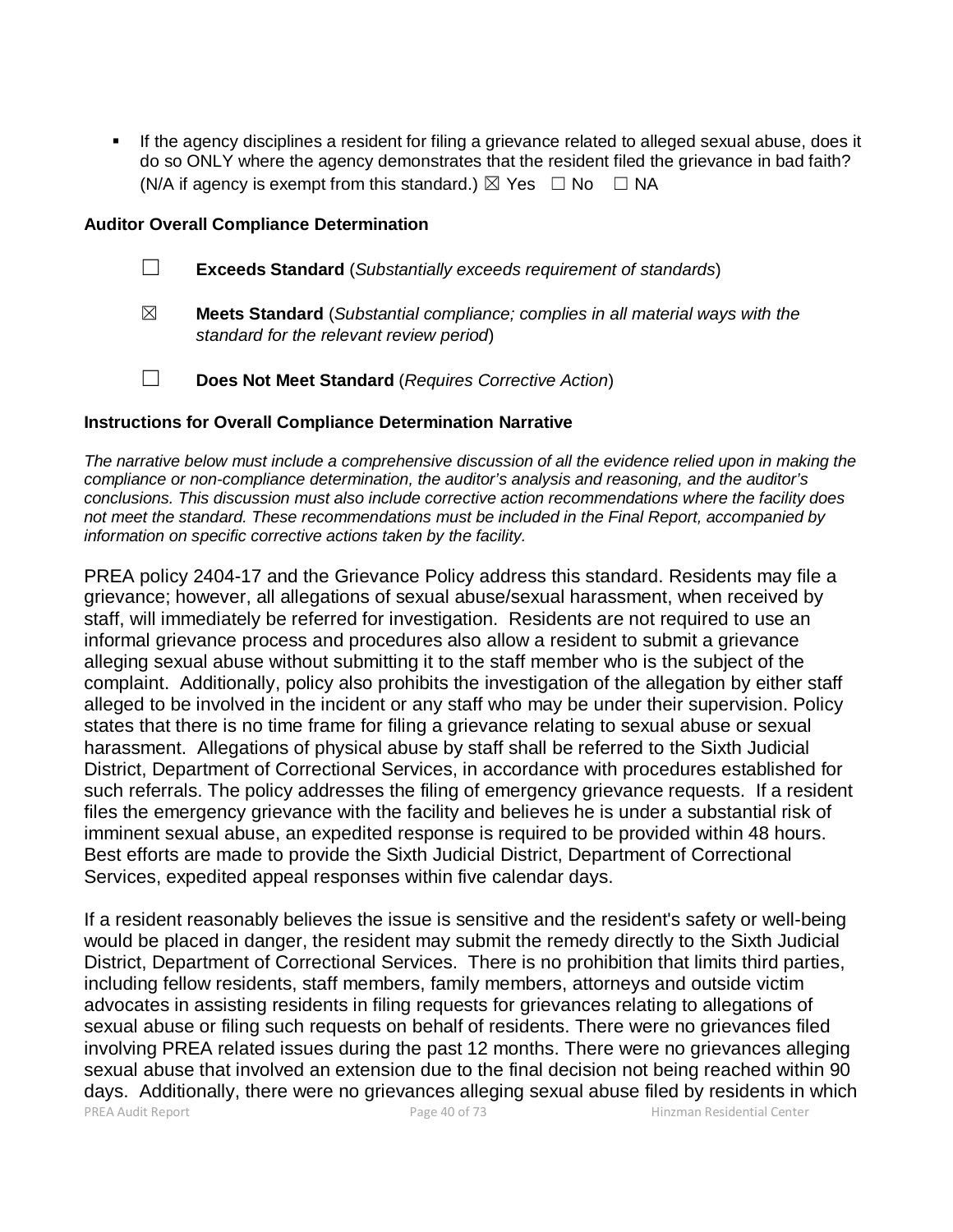the resident declined third-party assistance. Residents are held accountable for manipulative behavior and false allegations. Disciplinary action would generally be taken if a grievance was filed in bad faith.

# **Standard 115.253: Resident access to outside confidential support services**

## **All Yes/No Questions Must Be Answered by the Auditor to Complete the Report**

## **115.253 (a)**

- **Does the facility provide residents with access to outside victim advocates for emotional support** services related to sexual abuse by giving residents mailing addresses and telephone numbers, including toll-free hotline numbers where available, of local, State, or national victim advocacy or rape crisis organizations?  $\boxtimes$  Yes  $\Box$  No
- **Does the facility enable reasonable communication between residents and these organizations** and agencies, in as confidential a manner as possible?  $\boxtimes$  Yes  $\Box$  No

## **115.253 (b)**

Does the facility inform residents, prior to giving them access, of the extent to which such communications will be monitored and the extent to which reports of abuse will be forwarded to authorities in accordance with mandatory reporting laws?  $\boxtimes$  Yes  $\Box$  No

## **115.253 (c)**

- Does the agency maintain or attempt to enter into memoranda of understanding or other agreements with community service providers that are able to provide residents with confidential emotional support services related to sexual abuse?  $\boxtimes$  Yes  $\Box$  No
- **Does the agency maintain copies of agreements or documentation showing attempts to enter** into such agreements?  $\boxtimes$  Yes  $\Box$  No

## **Auditor Overall Compliance Determination**

- ☐ **Exceeds Standard** (*Substantially exceeds requirement of standards*)
- ☒ **Meets Standard** (*Substantial compliance; complies in all material ways with the standard for the relevant review period*)

☐ **Does Not Meet Standard** (*Requires Corrective Action*)

## **Instructions for Overall Compliance Determination Narrative**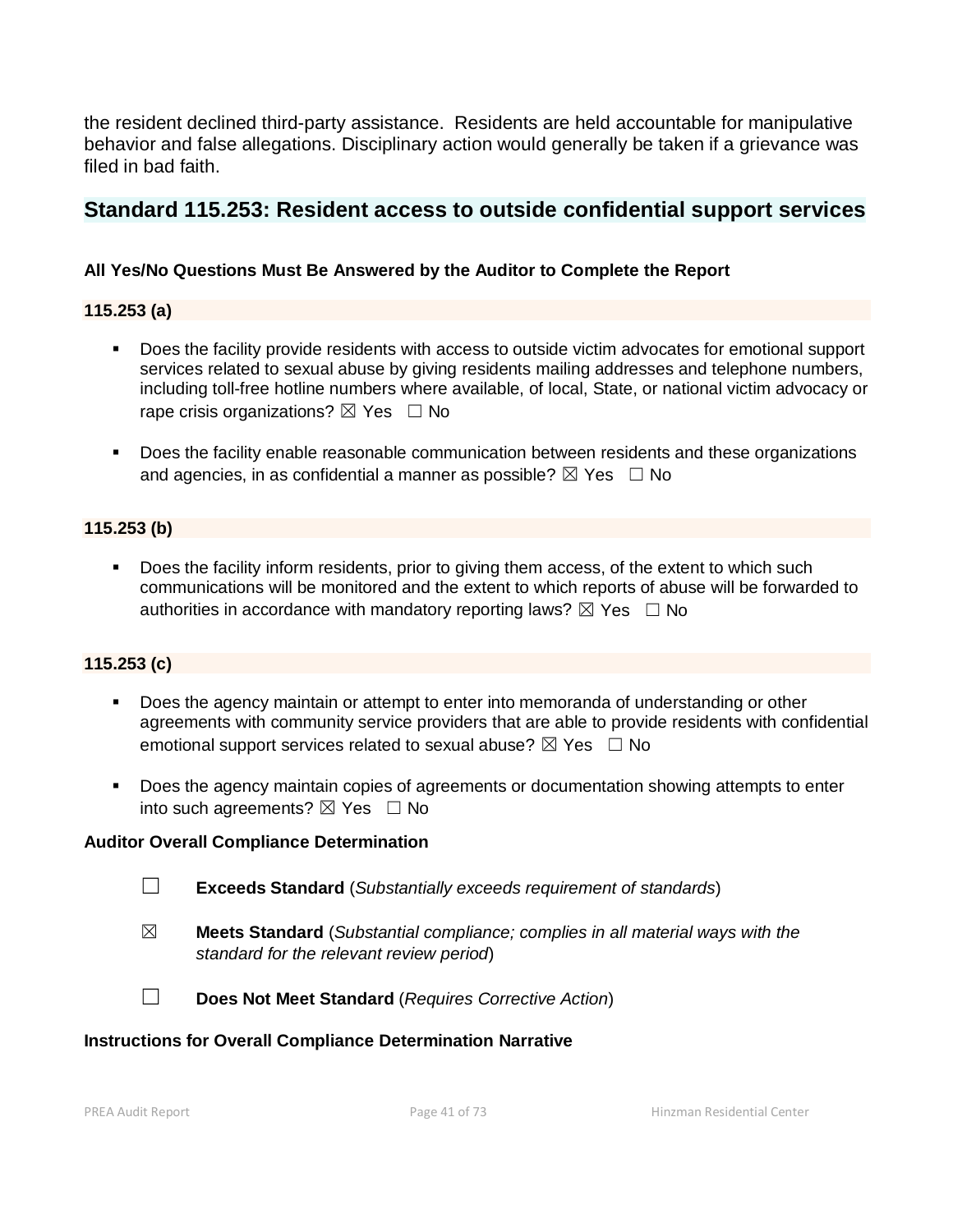*The narrative below must include a comprehensive discussion of all the evidence relied upon in making the compliance or non-compliance determination, the auditor's analysis and reasoning, and the auditor's conclusions. This discussion must also include corrective action recommendations where the facility does not meet the standard. These recommendations must be included in the Final Report, accompanied by information on specific corrective actions taken by the facility.*

PREA policy 2404-17 and the Resident Handbook address this standard. The facility does have a MOU with the local advocacy center, the Riverview Center, to provide all services relevant to this standard. The facility has contact information for the advocacy center and two staff members have been trained as advocates to address resident issues. The Riverview Center telephone number is posted at all resident telephones. This auditor made contact with a representative from the Riverview Center, who confirmed the facility had a good PREA culture and they have an excellent relationship with the facility.

# **Standard 115.254: Third-party reporting**

## **All Yes/No Questions Must Be Answered by the Auditor to Complete the Report**

## **115.254 (a)**

- Has the agency established a method to receive third-party reports of sexual abuse and sexual harassment?  $\boxtimes$  Yes  $\Box$  No
- Has the agency distributed publicly information on how to report sexual abuse and sexual harassment on behalf of a resident?  $\boxtimes$  Yes  $\Box$  No

## **Auditor Overall Compliance Determination**

- ☐ **Exceeds Standard** (*Substantially exceeds requirement of standards*)
- ☒ **Meets Standard** (*Substantial compliance; complies in all material ways with the standard for the relevant review period*)
- ☐ **Does Not Meet Standard** (*Requires Corrective Action*)

## **Instructions for Overall Compliance Determination Narrative**

*The narrative below must include a comprehensive discussion of all the evidence relied upon in making the compliance or non-compliance determination, the auditor's analysis and reasoning, and the auditor's conclusions. This discussion must also include corrective action recommendations where the facility does not meet the standard. These recommendations must be included in the Final Report, accompanied by information on specific corrective actions taken by the facility.*

PREA policy 2404-17, the facility website, the Resident Handbook, posters and posted contact information for the local advocacy center address this standard. The Resident Handbook, various information handouts, PREA packet and facility posters assist third party reporters to report allegations. The posted telephone number of the local advocacy service center allows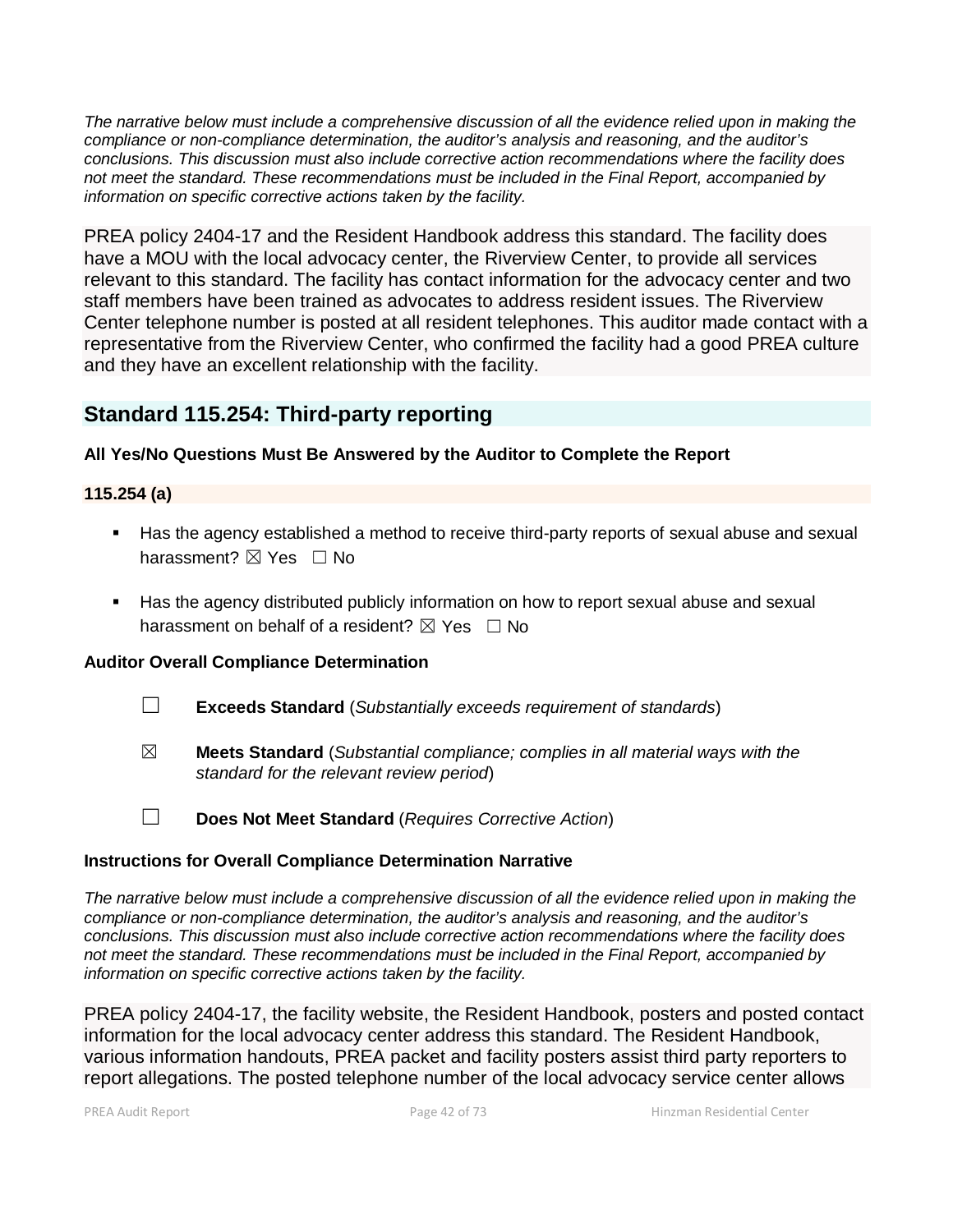residents to contact Riverview Center at any time. Posted PREA hotline numbers in visitation areas, in addition to staff and resident interviews, confirm the facility's compliance with this standard.

# **OFFICIAL RESPONSE FOLLOWING A RESIDENT REPORT**

## **Standard 115.261: Staff and agency reporting duties**

## **All Yes/No Questions Must Be Answered by the Auditor to Complete the Report**

#### **115.261 (a)**

- Does the agency require all staff to report immediately and according to agency policy any knowledge, suspicion, or information regarding an incident of sexual abuse or sexual harassment that occurred in a facility, whether or not it is part of the agency?  $\boxtimes$  Yes  $\Box$  No
- Does the agency require all staff to report immediately and according to agency policy any knowledge, suspicion, or information regarding retaliation against residents or staff who reported an incident of sexual abuse or sexual harassment?  $\boxtimes$  Yes  $\Box$  No
- **Does the agency require all staff to report immediately and according to agency policy any** knowledge, suspicion, or information regarding any staff neglect or violation of responsibilities that may have contributed to an incident of sexual abuse or sexual harassment or retaliation?  $\boxtimes$  Yes  $\Box$  No

## **115.261 (b)**

 Apart from reporting to designated supervisors or officials, do staff always refrain from revealing any information related to a sexual abuse report to anyone other than to the extent necessary, as specified in agency policy, to make treatment, investigation, and other security and management decisions?  $\boxtimes$  Yes  $\Box$  No

## **115.261 (c)**

- Unless otherwise precluded by Federal, State, or local law, are medical and mental health practitioners required to report sexual abuse pursuant to paragraph (a) of this section?  $\boxtimes$  Yes  $\Box$  No
- Are medical and mental health practitioners required to inform residents of the practitioner's duty to report, and the limitations of confidentiality, at the initiation of services?  $\boxtimes$  Yes  $\Box$  No

**115.261 (d)**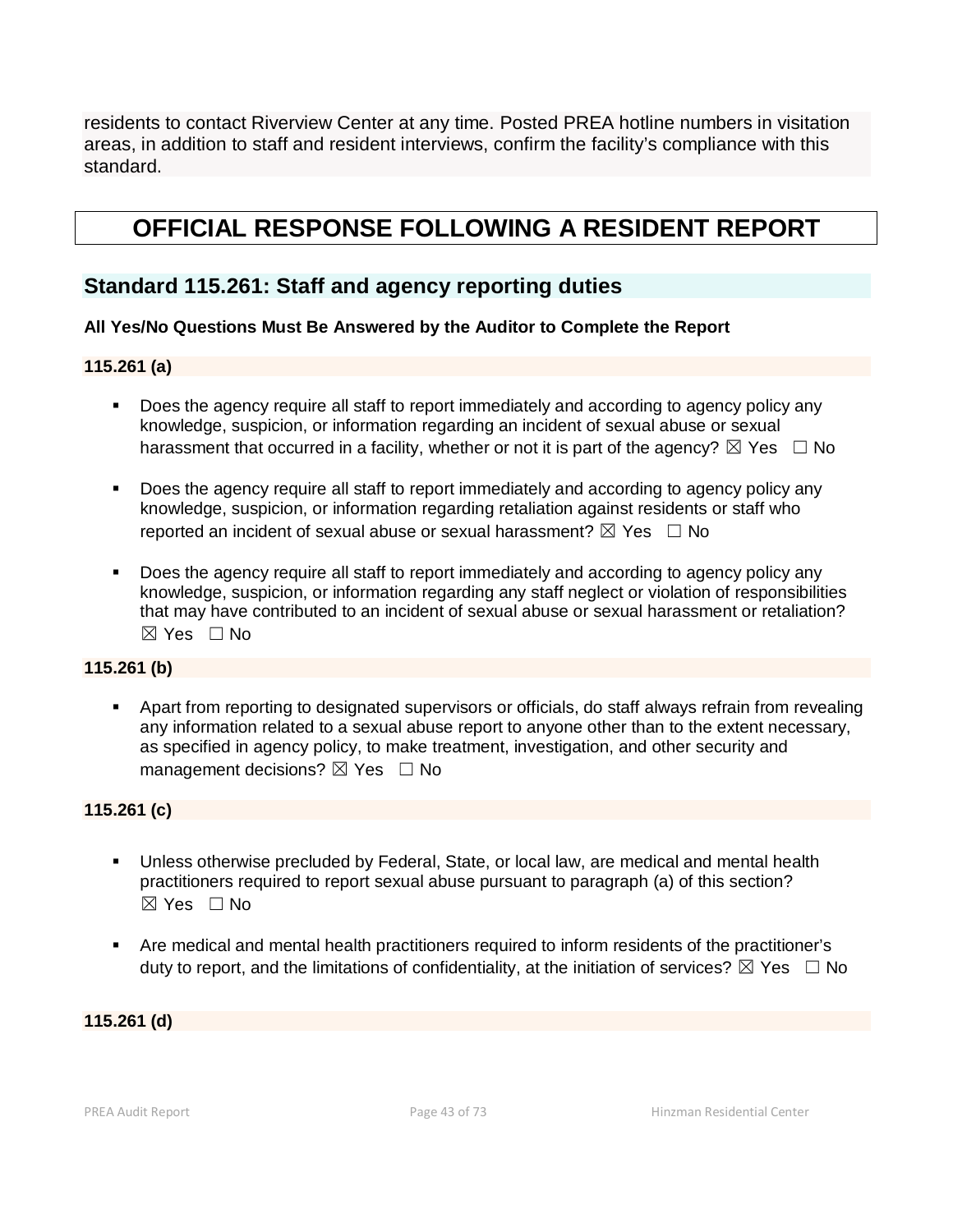If the alleged victim is under the age of 18 or considered a vulnerable adult under a State or local vulnerable persons statute, does the agency report the allegation to the designated State or local services agency under applicable mandatory reporting laws?  $\boxtimes$  Yes  $\Box$  No

## **115.261 (e)**

 Does the facility report all allegations of sexual abuse and sexual harassment, including thirdparty and anonymous reports, to the facility's designated investigators?  $\boxtimes$  Yes  $\Box$  No

#### **Auditor Overall Compliance Determination**

- ☐ **Exceeds Standard** (*Substantially exceeds requirement of standards*)
- ☒ **Meets Standard** (*Substantial compliance; complies in all material ways with the standard for the relevant review period*)
- ☐ **Does Not Meet Standard** (*Requires Corrective Action*)

### **Instructions for Overall Compliance Determination Narrative**

*The narrative below must include a comprehensive discussion of all the evidence relied upon in making the compliance or non-compliance determination, the auditor's analysis and reasoning, and the auditor's conclusions. This discussion must also include corrective action recommendations where the facility does not meet the standard. These recommendations must be included in the Final Report, accompanied by information on specific corrective actions taken by the facility.*

PREA policy 2405-17 addresses this standard. Staff, contractors and volunteers must report and respond to allegations of sexually abusive behavior, regardless of the source of the report. Staff members interviewed were aware of their duty to immediately report all allegations of sexual abuse, sexual harassment and retaliation relevant to PREA standards. The reporting is ordinarily made to the PREA Coordinator, but could be made privately or to a third party. Policy requires the information concerning the identity of the alleged resident victim and the specific facts of the case to be shared with staff on a need-to-know basis, because of their involvement with the victim's welfare and/or the investigation of the incident. A review of established policy and staff interviews support the finding that the facility is in compliance with this standard. The Gerald R. Hinzman Center does not house residents under the age of 18.

## **Standard 115.262: Agency protection duties**

#### **All Yes/No Questions Must Be Answered by the Auditor to Complete the Report**

#### **115.262 (a)**

 When the agency learns that a resident is subject to a substantial risk of imminent sexual abuse, does it take immediate action to protect the resident?  $\boxtimes$  Yes  $\Box$  No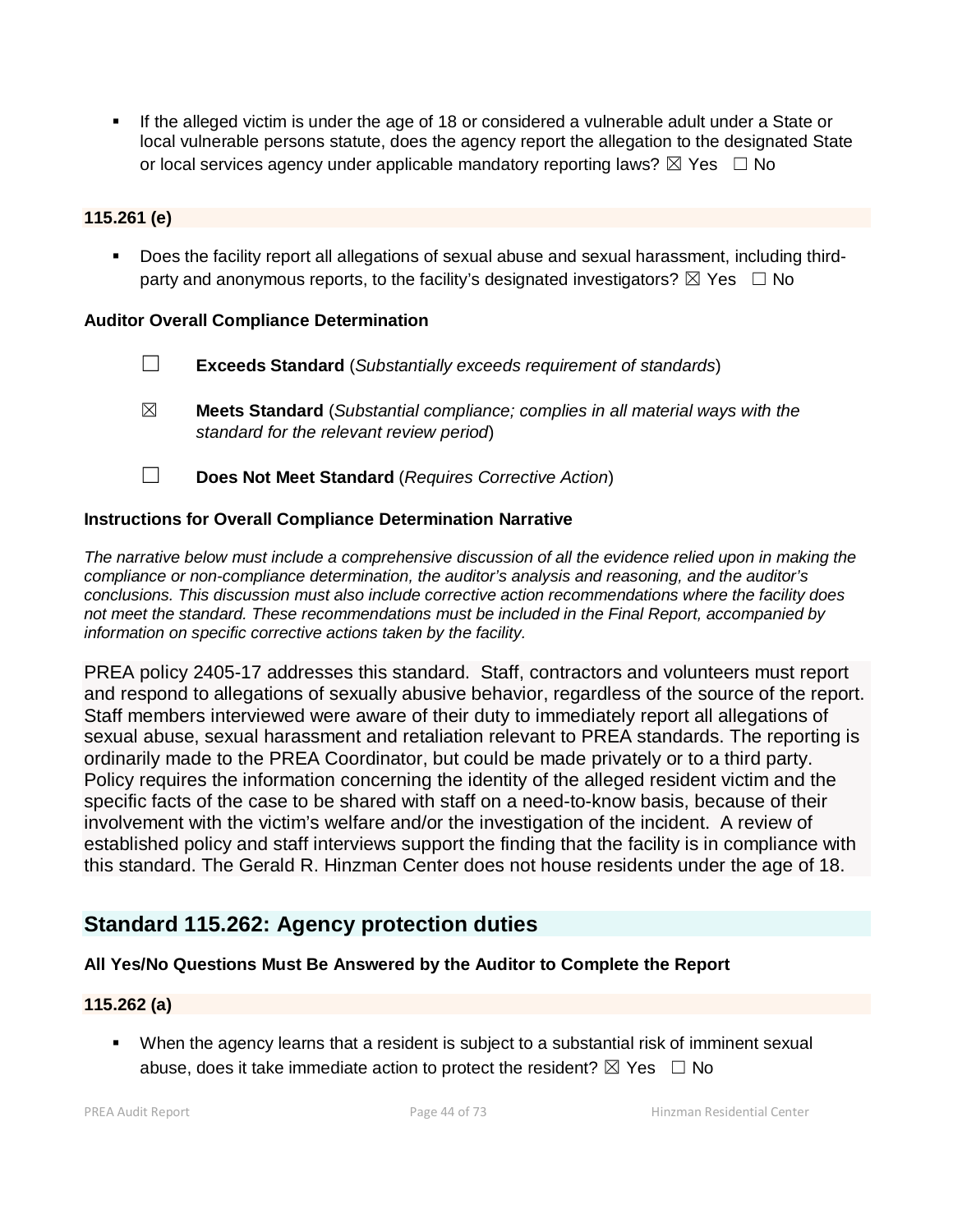#### **Auditor Overall Compliance Determination**

|           | <b>Exceeds Standard</b> (Substantially exceeds requirement of standards)                                                          |
|-----------|-----------------------------------------------------------------------------------------------------------------------------------|
| $\bowtie$ | <b>Meets Standard</b> (Substantial compliance; complies in all material ways with the<br>standard for the relevant review period) |
|           | Does Not Meet Standard (Requires Corrective Action)                                                                               |

#### **Instructions for Overall Compliance Determination Narrative**

*The narrative below must include a comprehensive discussion of all the evidence relied upon in making the compliance or non-compliance determination, the auditor's analysis and reasoning, and the auditor's conclusions. This discussion must also include corrective action recommendations where the facility does not meet the standard. These recommendations must be included in the Final Report, accompanied by information on specific corrective actions taken by the facility.*

Policy 2405-17 addresses this standard. Staff members interviewed were aware of their duties and responsibilities, when having knowledge of a resident being a victim of sexual abuse or sexual harassment. All staff indicated they would act immediately to protect the resident, including separating the victim/predator, securing the scene to protect possible evidence, preventing the destruction of potential evidence and contacting the Shift Supervisor. In the past 12 months, there were no instances in which the facility staff determined that a resident was subject to a substantial risk of imminent sexual abuse.

## **Standard 115.263: Reporting to other confinement facilities**

## **All Yes/No Questions Must Be Answered by the Auditor to Complete the Report**

## **115.263 (a)**

 Upon receiving an allegation that a resident was sexually abused while confined at another facility, does the head of the facility that received the allegation notify the head of the facility or appropriate office of the agency where the alleged abuse occurred?  $\boxtimes$  Yes  $\Box$  No

#### **115.263 (b)**

Is such notification provided as soon as possible, but no later than 72 hours after receiving the allegation?  $\boxtimes$  Yes  $\Box$  No

#### **115.263 (c)**

Does the agency document that it has provided such notification?  $\boxtimes$  Yes  $\Box$  No

#### **115.263 (d)**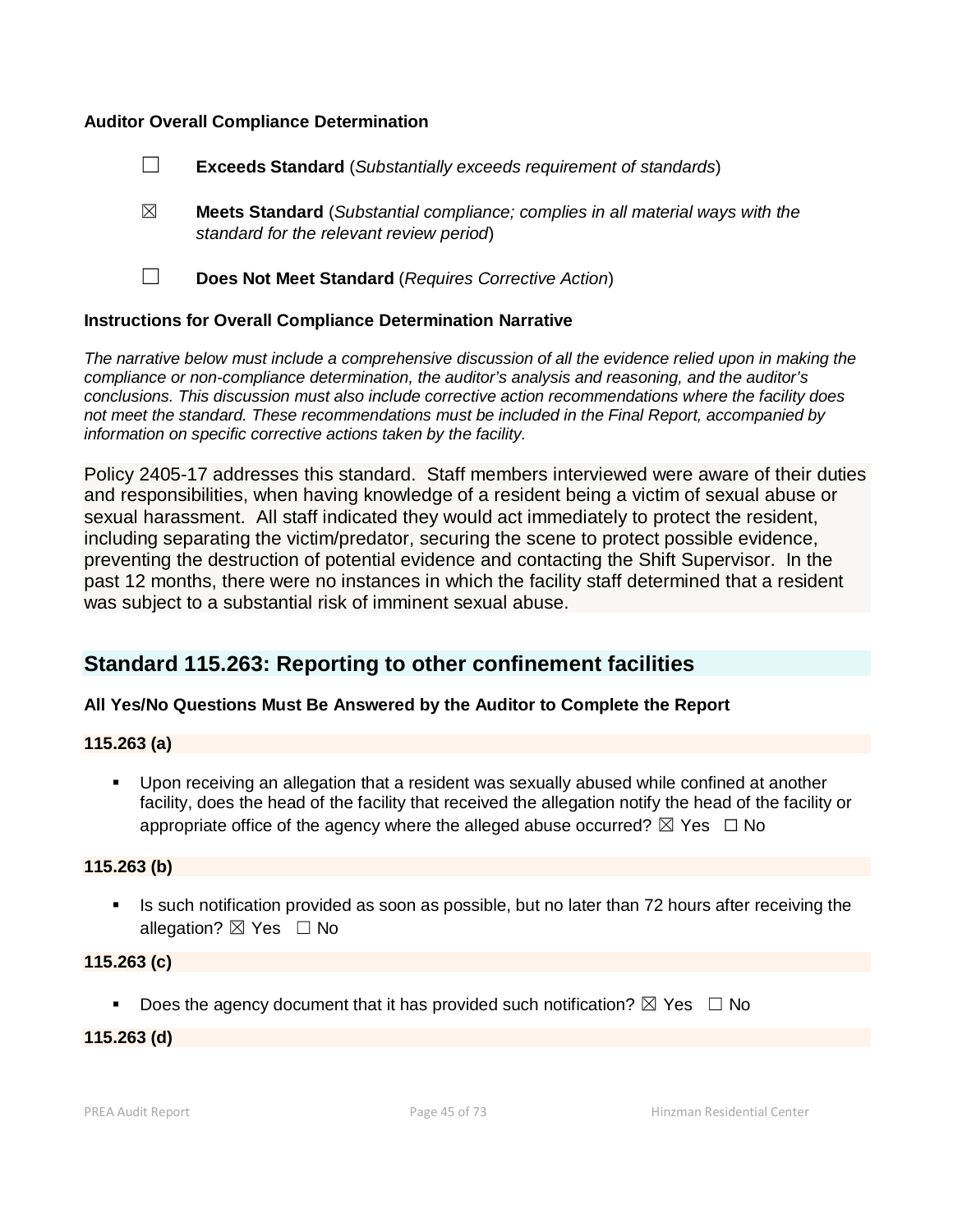**Does the facility head or agency office that receives such notification ensure that the allegation** is investigated in accordance with these standards?  $\boxtimes$  Yes  $\Box$  No

## **Auditor Overall Compliance Determination**

- ☐ **Exceeds Standard** (*Substantially exceeds requirement of standards*)
- ☒ **Meets Standard** (*Substantial compliance; complies in all material ways with the standard for the relevant review period*)
- ☐ **Does Not Meet Standard** (*Requires Corrective Action*)

## **Instructions for Overall Compliance Determination Narrative**

*The narrative below must include a comprehensive discussion of all the evidence relied upon in making the compliance or non-compliance determination, the auditor's analysis and reasoning, and the auditor's conclusions. This discussion must also include corrective action recommendations where the facility does not meet the standard. These recommendations must be included in the Final Report, accompanied by information on specific corrective actions taken by the facility.*

PREA policy 2405-17 addresses this standard. Policy requires the reporting of any PREA related allegation by a resident that occurred at another facility. There were no allegations received during the auditing period that sexual abuse had occurred at another facility. Policy requires the District Director where the resident is currently being housed to notify the District Director where the resident was previously housed within 72 hours after receiving an allegation. The policy requires an investigation to be immediately initiated. Compliance with this standard was verified by reviewing policy and interviewing the District Director, PREA Coordinator and Residential Manager.

# **Standard 115.264: Staff first responder duties**

## **All Yes/No Questions Must Be Answered by the Auditor to Complete the Report**

## **115.264 (a)**

- Upon learning of an allegation that a resident was sexually abused, is the first security staff member to respond to the report required to: Separate the alleged victim and abuser?  $\boxtimes$  Yes  $\Box$  No
- Upon learning of an allegation that a resident was sexually abused, is the first security staff member to respond to the report required to: Preserve and protect any crime scene until appropriate steps can be taken to collect any evidence?  $\boxtimes$  Yes  $\Box$  No
- Upon learning of an allegation that a resident was sexually abused, is the first security staff member to respond to the report required to: Request that the alleged victim not take any actions that could destroy physical evidence, including, as appropriate, washing, brushing teeth,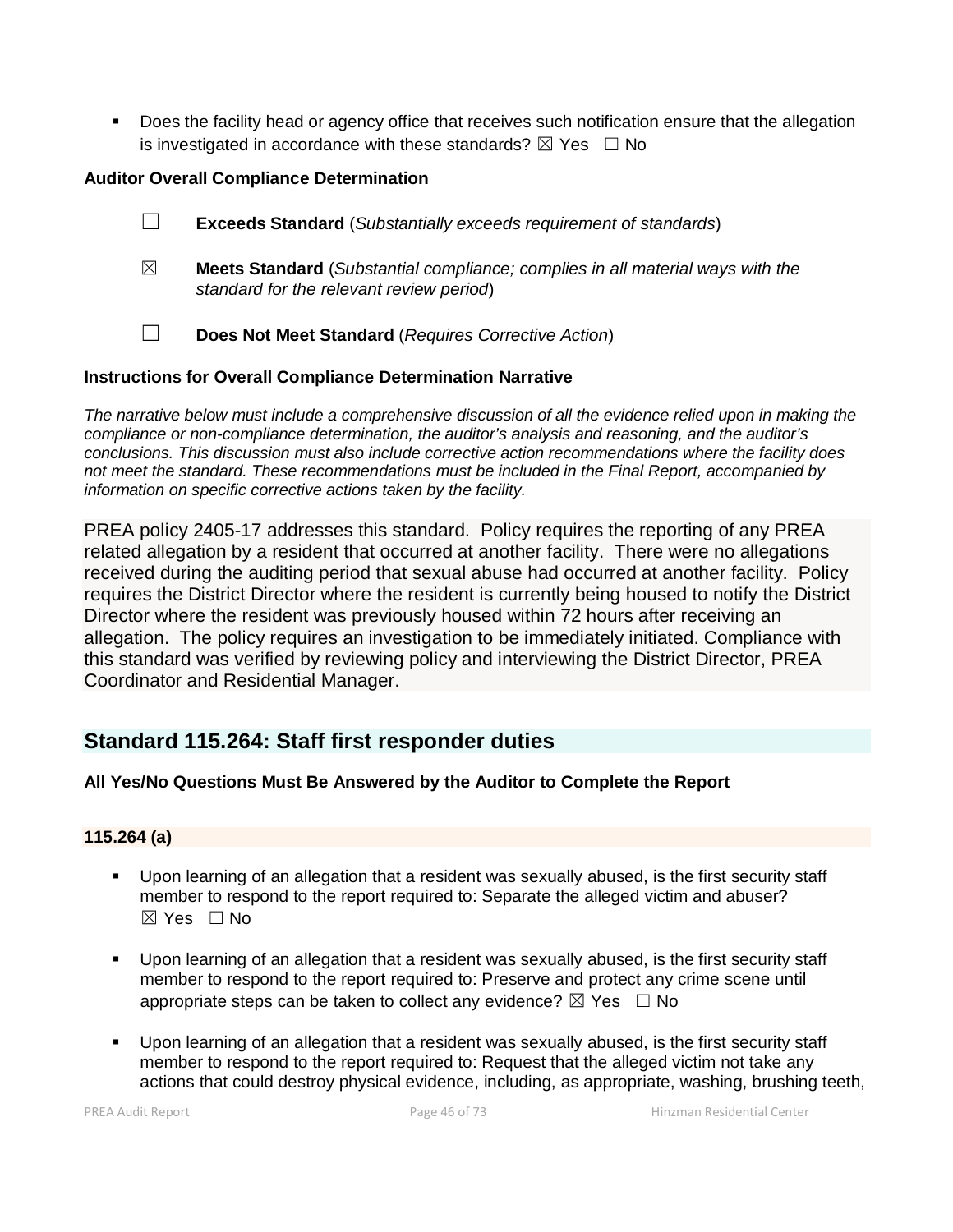changing clothes, urinating, defecating, smoking, drinking, or eating, if the abuse occurred within a time period that still allows for the collection of physical evidence?  $\boxtimes$  Yes  $\Box$  No

 Upon learning of an allegation that a resident was sexually abused, is the first security staff member to respond to the report required to: Ensure that the alleged abuser does not take any actions that could destroy physical evidence, including, as appropriate, washing, brushing teeth, changing clothes, urinating, defecating, smoking, drinking, or eating, if the abuse occurred within a time period that still allows for the collection of physical evidence?  $\boxtimes$  Yes  $\Box$  No

## **115.264 (b)**

If the first staff responder is not a security staff member, is the responder required to request that the alleged victim not take any actions that could destroy physical evidence, and then notify security staff? ⊠ Yes □ No

## **Auditor Overall Compliance Determination**

- ☐ **Exceeds Standard** (*Substantially exceeds requirement of standards*)
- ☒ **Meets Standard** (*Substantial compliance; complies in all material ways with the standard for the relevant review period*)
- ☐ **Does Not Meet Standard** (*Requires Corrective Action*)

## **Instructions for Overall Compliance Determination Narrative**

*The narrative below must include a comprehensive discussion of all the evidence relied upon in making the compliance or non-compliance determination, the auditor's analysis and reasoning, and the auditor's conclusions. This discussion must also include corrective action recommendations where the facility does not meet the standard. These recommendations must be included in the Final Report, accompanied by information on specific corrective actions taken by the facility.*

PREA policy 2405-17 addresses this standard. All staff members interviewed were extremely knowledgeable concerning their first responder duties and responsibilities upon learning of an allegation of sexual abuse/sexual harassment. Staff indicated they would separate the inmates, secure the scene, prevent the destruction of any evidence and contact the Shift Supervisor. All requirements of 115.64a would be met by following these steps. The facility staff would continue to protect the inmate. The PREA Coordinator would notify medical, mental health and the administrative/executive staff. In the past 12 months, there were no allegations that a resident was sexually abused and a first responder was required to separate the victim and the abuser.

# **Standard 115.265: Coordinated response**

**All Yes/No Questions Must Be Answered by the Auditor to Complete the Report**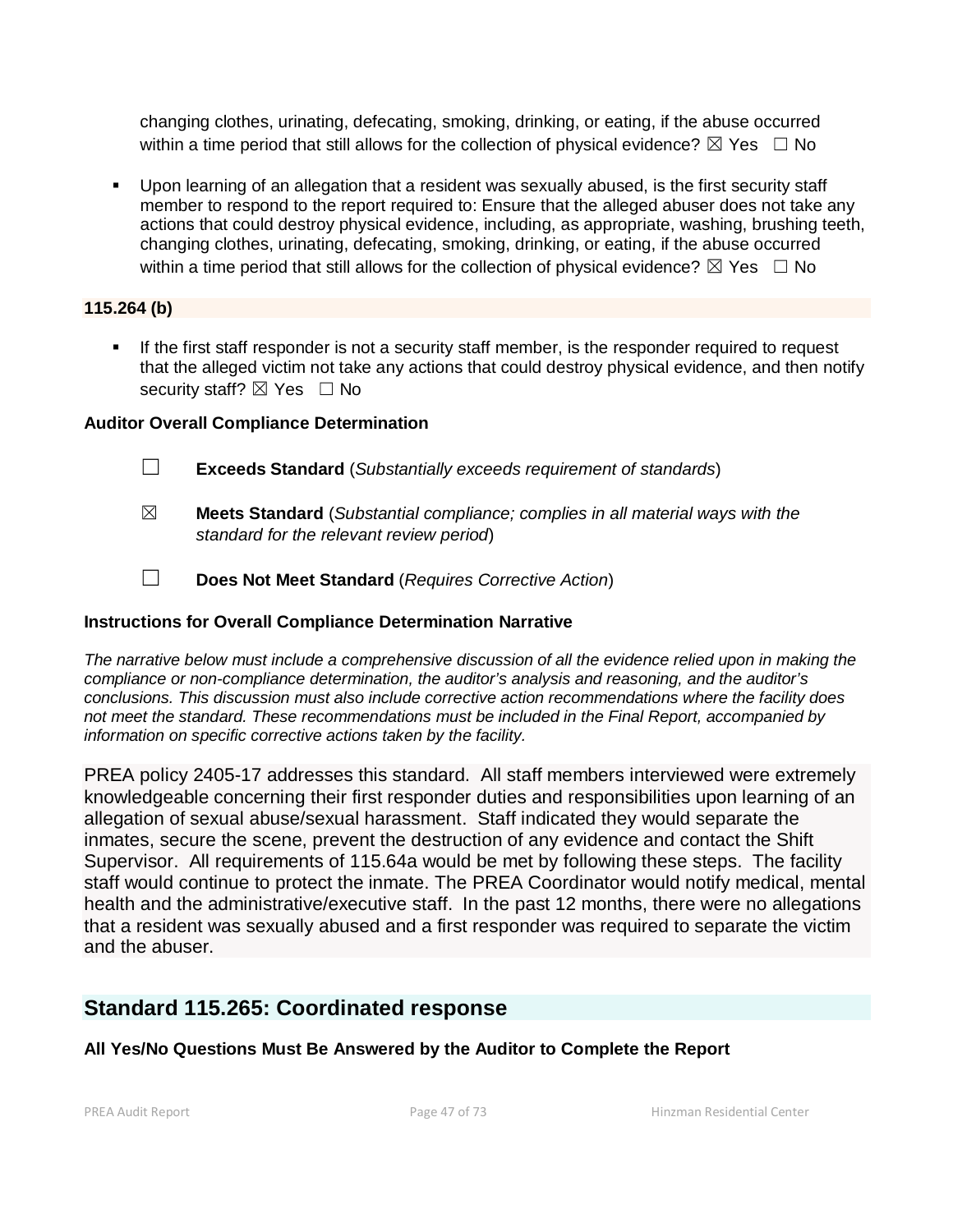#### **115.265 (a)**

 Has the facility developed a written institutional plan to coordinate actions among staff first responders, medical and mental health practitioners, investigators, and facility leadership taken in response to an incident of sexual abuse?  $\boxtimes$  Yes  $\Box$  No

#### **Auditor Overall Compliance Determination**

- ☐ **Exceeds Standard** (*Substantially exceeds requirement of standards*)
- ☒ **Meets Standard** (*Substantial compliance; complies in all material ways with the standard for the relevant review period*)
- 
- ☐ **Does Not Meet Standard** (*Requires Corrective Action*)

#### **Instructions for Overall Compliance Determination Narrative**

*The narrative below must include a comprehensive discussion of all the evidence relied upon in making the compliance or non-compliance determination, the auditor's analysis and reasoning, and the auditor's conclusions. This discussion must also include corrective action recommendations where the facility does not meet the standard. These recommendations must be included in the Final Report, accompanied by information on specific corrective actions taken by the facility.*

Policy 2405-17, the Coordination Plan and the PREA Flow Chart address this standard. The documentation was reviewed by the auditor. The policy and plan describe the coordination between the first responders, investigators, facility administration, advocacy center and medical facilities in response to sexual abuse/sexual harassment incidents.

# **Standard 115.266: Preservation of ability to protect residents from contact with abusers**

#### **All Yes/No Questions Must Be Answered by the Auditor to Complete the Report**

#### **115.266 (a)**

 Are both the agency and any other governmental entities responsible for collective bargaining on the agency's behalf prohibited from entering into or renewing any collective bargaining agreement or other agreement that limits the agency's ability to remove alleged staff sexual abusers from contact with any residents pending the outcome of an investigation or of a determination of whether and to what extent discipline is warranted?  $\boxtimes$  Yes  $\Box$  No

#### **115.266 (b)**

Auditor is not required to audit this provision.

## **Auditor Overall Compliance Determination**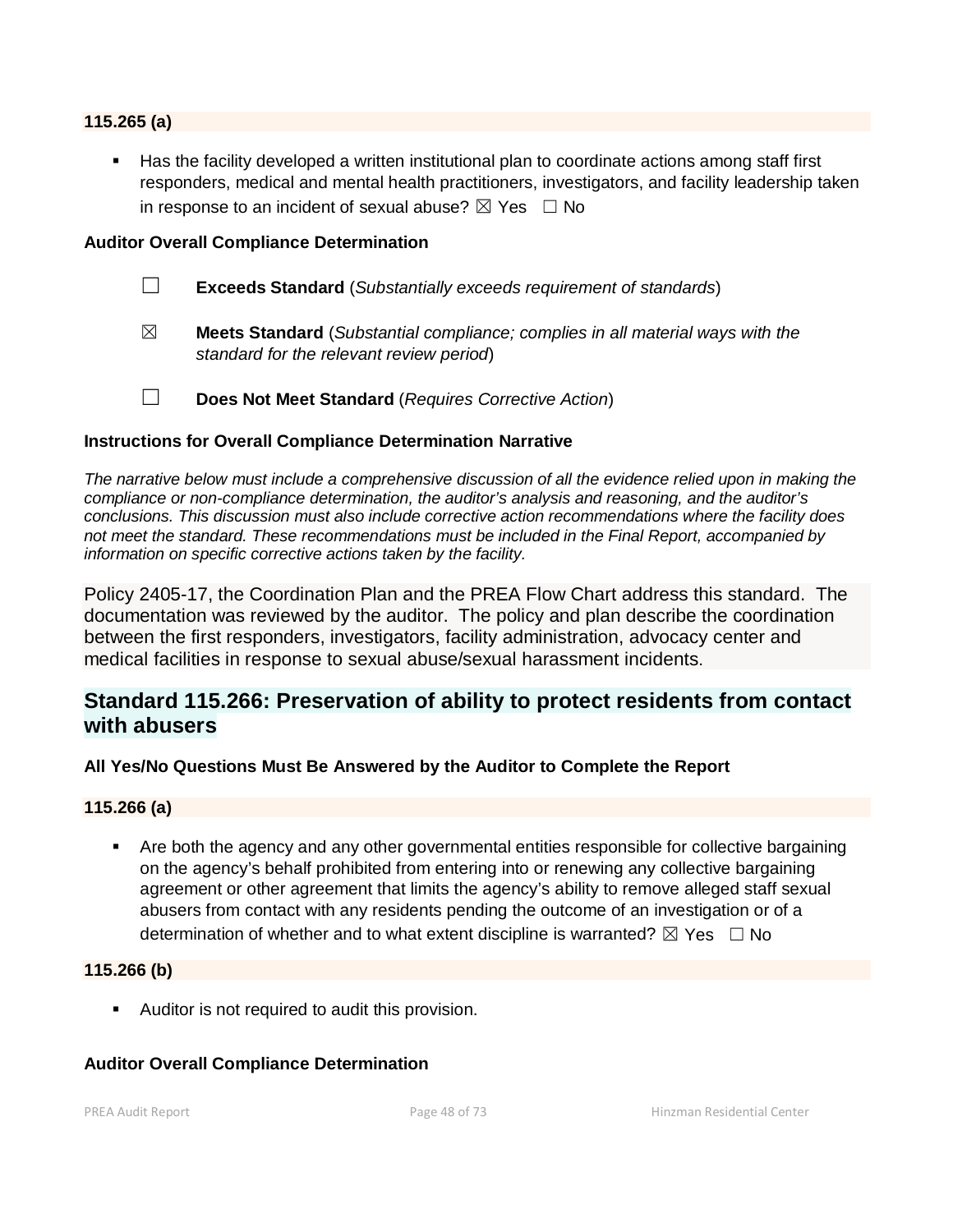☐ **Exceeds Standard** (*Substantially exceeds requirement of standards*)

☒ **Meets Standard** (*Substantial compliance; complies in all material ways with the standard for the relevant review period*)

☐ **Does Not Meet Standard** (*Requires Corrective Action*)

### **Instructions for Overall Compliance Determination Narrative**

*The narrative below must include a comprehensive discussion of all the evidence relied upon in making the compliance or non-compliance determination, the auditor's analysis and reasoning, and the auditor's conclusions. This discussion must also include corrective action recommendations where the facility does not meet the standard. These recommendations must be included in the Final Report, accompanied by information on specific corrective actions taken by the facility.*

PREA policy 2405-17 and The Collective Bargaining Agreement between the State of Iowa and American Federation of State, County and Municipal Employees (AFSCME), Council 61 AFL-CIO address this standard. Employees are subject to discipline, including removal, if they engage in any sexual abuse/sexual harassment with a resident. The agreement was examined by the auditor.

# **Standard 115.267: Agency protection against retaliation**

## **All Yes/No Questions Must Be Answered by the Auditor to Complete the Report**

## **115.267 (a)**

- Has the agency established a policy to protect all residents and staff who report sexual abuse or sexual harassment or cooperate with sexual abuse or sexual harassment investigations from retaliation by other residents or staff?  $\boxtimes$  Yes  $\Box$  No
- Has the agency designated which staff members or departments are charged with monitoring retaliation?  $\nabla$  Yes  $\Box$  No

#### **115.267 (b)**

 Does the agency employ multiple protection measures, such as housing changes or transfers for resident victims or abusers, removal of alleged staff or resident abusers from contact with victims, and emotional support services for residents or staff who fear retaliation for reporting sexual abuse or sexual harassment or for cooperating with investigations?  $\boxtimes$  Yes  $\Box$  No

#### **115.267 (c)**

 Except in instances where the agency determines that a report of sexual abuse is unfounded, for at least 90 days following a report of sexual abuse, does the agency: Monitor the conduct and treatment of residents or staff who reported the sexual abuse to see if there are changes that may suggest possible retaliation by residents or staff?  $\boxtimes$  Yes  $\Box$  No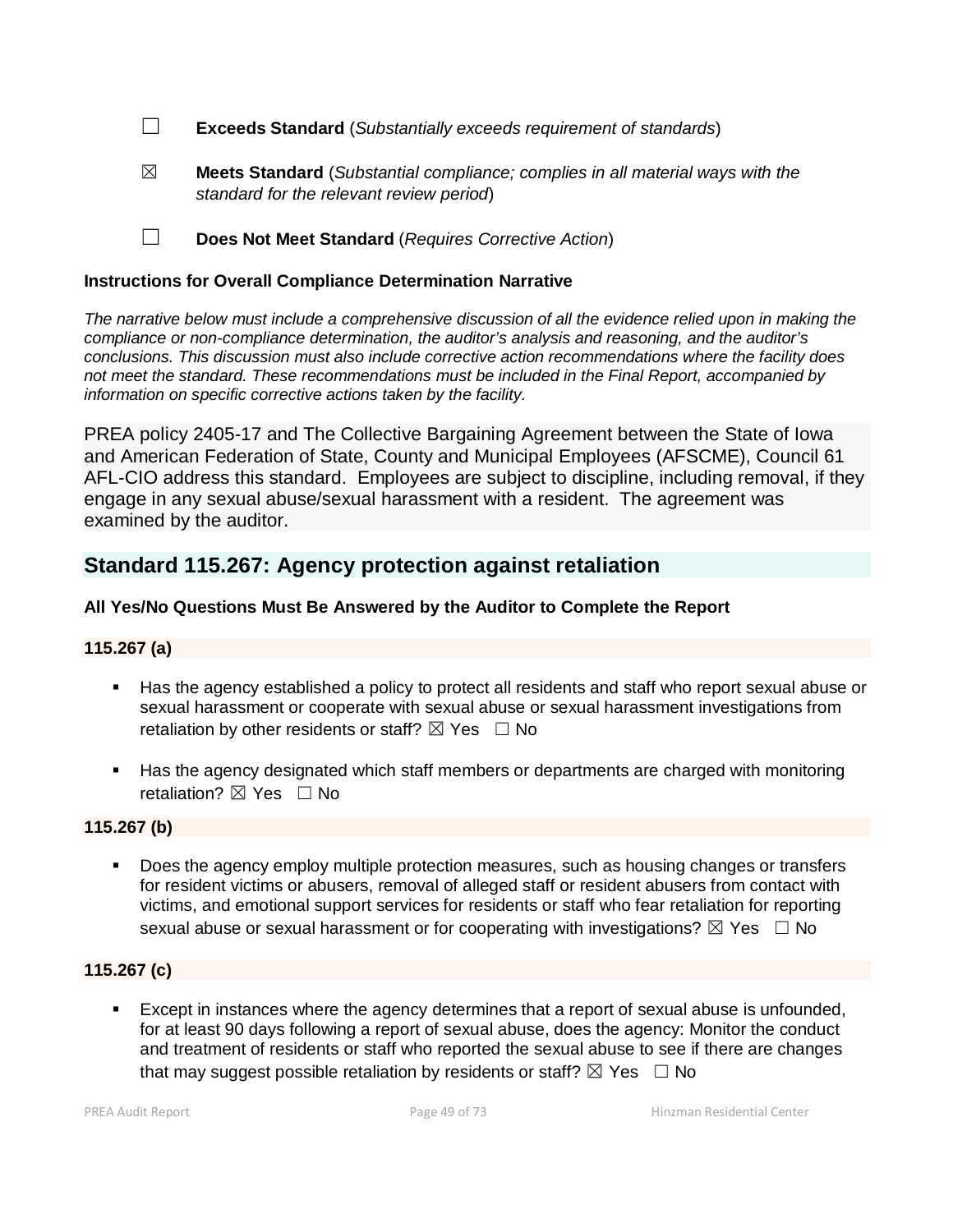- Except in instances where the agency determines that a report of sexual abuse is unfounded, for at least 90 days following a report of sexual abuse, does the agency: Monitor the conduct and treatment of residents who were reported to have suffered sexual abuse to see if there are changes that may suggest possible retaliation by residents or staff?  $\boxtimes$  Yes  $\Box$  No
- **Except in instances where the agency determines that a report of sexual abuse is unfounded.** for at least 90 days following a report of sexual abuse, does the agency: Act promptly to remedy any such retaliation?  $\boxtimes$  Yes  $\Box$  No
- Except in instances where the agency determines that a report of sexual abuse is unfounded, for at least 90 days following a report of sexual abuse, does the agency: Monitor any resident disciplinary reports?  $\boxtimes$  Yes  $\Box$  No
- Except in instances where the agency determines that a report of sexual abuse is unfounded, for at least 90 days following a report of sexual abuse, does the agency: Monitor resident housing changes?  $\boxtimes$  Yes  $\Box$  No
- Except in instances where the agency determines that a report of sexual abuse is unfounded, for at least 90 days following a report of sexual abuse, does the agency: Monitor resident program changes?  $\boxtimes$  Yes  $\Box$  No
- Except in instances where the agency determines that a report of sexual abuse is unfounded, for at least 90 days following a report of sexual abuse, does the agency: Monitor negative performance reviews of staff?  $\boxtimes$  Yes  $\Box$  No
- Except in instances where the agency determines that a report of sexual abuse is unfounded, for at least 90 days following a report of sexual abuse, does the agency: Monitor reassignments of staff?  $\boxtimes$  Yes  $\Box$  No
- **Does the agency continue such monitoring beyond 90 days if the initial monitoring indicates a** continuing need? **⊠** Yes □ No

## **115.267 (d)**

In the case of residents, does such monitoring also include periodic status checks?  $\boxtimes$  Yes  $\Box$  No

## **115.267 (e)**

 If any other individual who cooperates with an investigation expresses a fear of retaliation, does the agency take appropriate measures to protect that individual against retaliation?  $\boxtimes$  Yes  $\Box$  No

## **115.267 (f)**

Auditor is not required to audit this provision.

## **Auditor Overall Compliance Determination**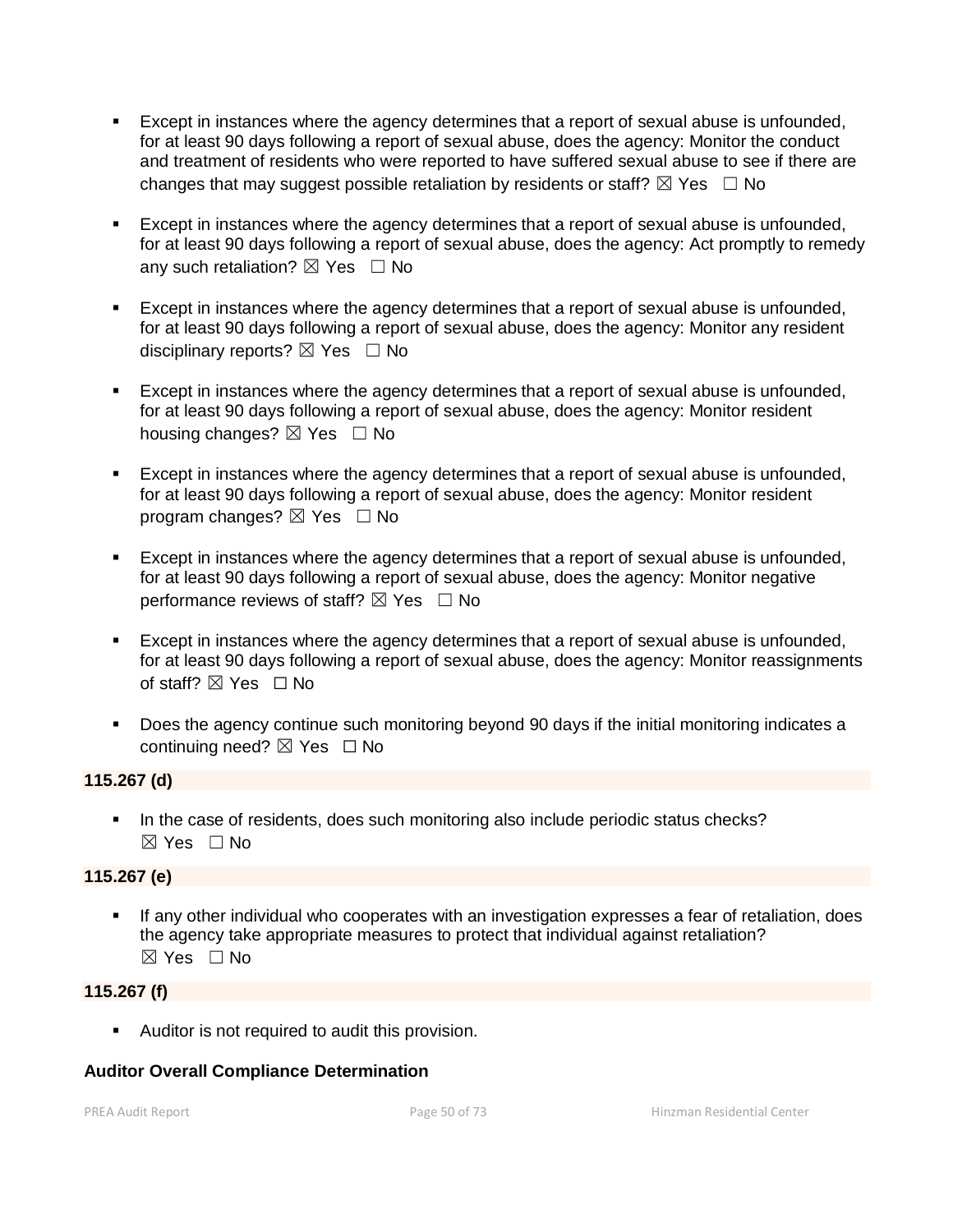- ☐ **Exceeds Standard** (*Substantially exceeds requirement of standards*)
- ☒ **Meets Standard** (*Substantial compliance; complies in all material ways with the standard for the relevant review period*)
- ☐ **Does Not Meet Standard** (*Requires Corrective Action*)

### **Instructions for Overall Compliance Determination Narrative**

*The narrative below must include a comprehensive discussion of all the evidence relied upon in making the compliance or non-compliance determination, the auditor's analysis and reasoning, and the auditor's conclusions. This discussion must also include corrective action recommendations where the facility does not meet the standard. These recommendations must be included in the Final Report, accompanied by information on specific corrective actions taken by the facility.*

PREA policy 2405-17 addresses this standard. The policy prohibits any type of retaliation against any staff person or resident who reports sexual abuse or sexual harassment or cooperates in related investigations. The Residential Manager is charged with monitoring retaliation. During the interview, he indicated that he follows up on all 30, 60 and 90-day reviews to ensure policy is being enforced and conducts periodic status checks on the frequency of incident reports, housing reassignments, and negative performance reviews/staff job reassignments in accordance with all steps required in 115.67c. In the event of possible retaliation, the Residential Manager indicated he would monitor the situation indefinitely. There have been no incidents of retaliation in the past 12 months. Compliance with this standard was determined by a review of policy/documentation and staff interviews.

# **INVESTIGATIONS**

# **Standard 115.271: Criminal and administrative agency investigations**

## **All Yes/No Questions Must Be Answered by the Auditor to Complete the Report**

## **115.271 (a)**

- When the agency conducts its own investigations into allegations of sexual abuse and sexual harassment, does it do so promptly, thoroughly, and objectively? [N/A if the agency/facility is not responsible for conducting any form of criminal OR administrative sexual abuse investigations. See 115.221(a).]  $\boxtimes$  Yes  $\Box$  No  $\Box$  NA
- Does the agency conduct such investigations for all allegations, including third party and anonymous reports? [N/A if the agency/facility is not responsible for conducting any form of criminal OR administrative sexual abuse investigations. See 115.221(a).]  $⊠$  Yes  $□$  No  $□$  NA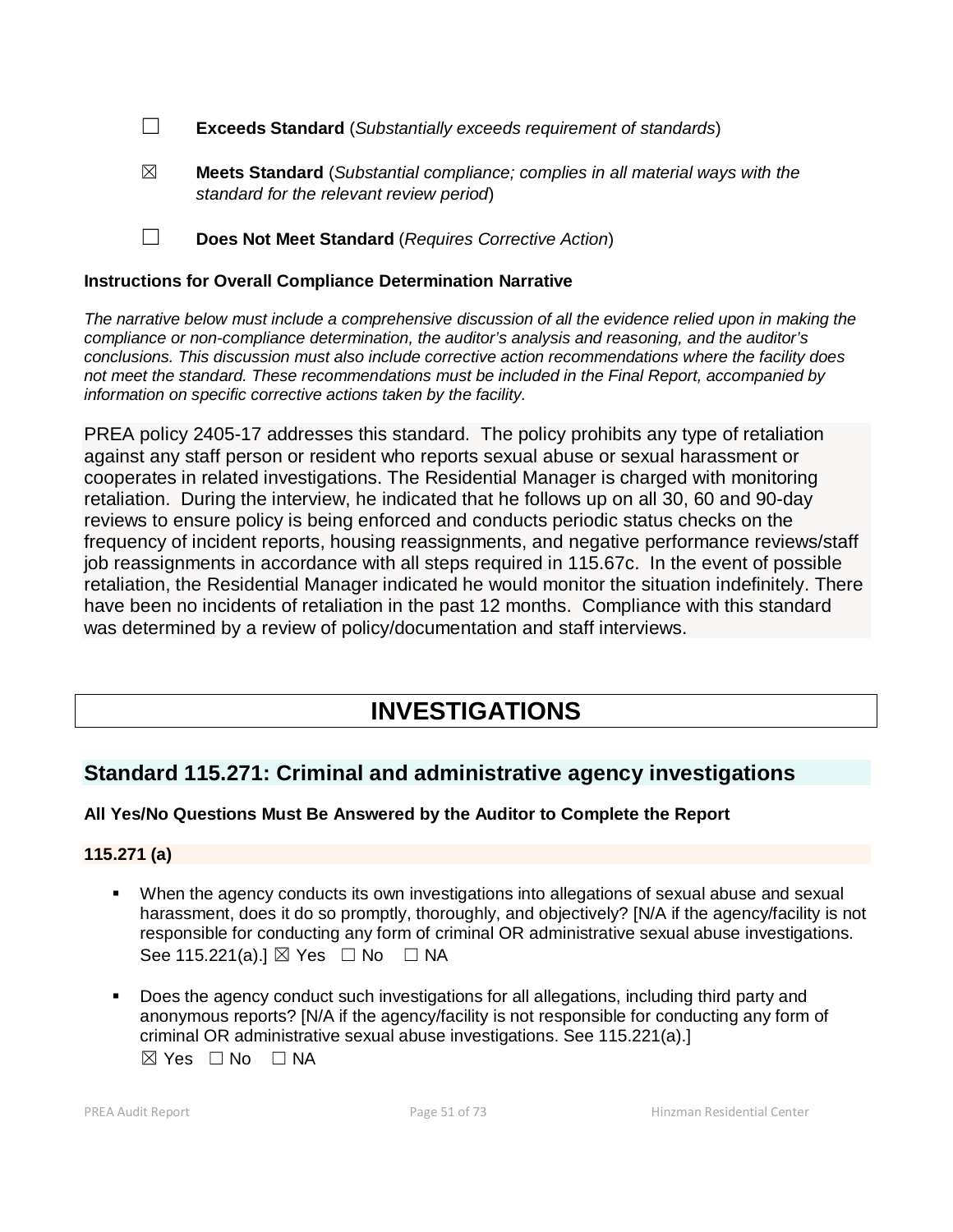#### **115.271 (b)**

 Where sexual abuse is alleged, does the agency use investigators who have received specialized training in sexual abuse investigations as required by 115.234?  $\boxtimes$  Yes  $\Box$  No

### **115.271 (c)**

- Do investigators gather and preserve direct and circumstantial evidence, including any available physical and DNA evidence and any available electronic monitoring data?  $\boxtimes$  Yes  $\Box$  No
- Do investigators interview alleged victims, suspected perpetrators, and witnesses?  $\boxtimes$  Yes  $\Box$  No
- Do investigators review prior reports and complaints of sexual abuse involving the suspected perpetrator?  $\boxtimes$  Yes  $\Box$  No

#### **115.271 (d)**

 When the quality of evidence appears to support criminal prosecution, does the agency conduct compelled interviews only after consulting with prosecutors as to whether compelled interviews may be an obstacle for subsequent criminal prosecution?  $\boxtimes$  Yes  $\Box$  No

#### **115.271 (e)**

- Do agency investigators assess the credibility of an alleged victim, suspect, or witness on an individual basis and not on the basis of that individual's status as resident or staff?  $\boxtimes$  Yes  $\Box$  No
- Does the agency investigate allegations of sexual abuse without requiring a resident who alleges sexual abuse to submit to a polygraph examination or other truth-telling device as a condition for proceeding?  $\boxtimes$  Yes  $\Box$  No

#### **115.271 (f)**

- Do administrative investigations include an effort to determine whether staff actions or failures to act contributed to the abuse?  $\boxtimes$  Yes  $\Box$  No
- Are administrative investigations documented in written reports that include a description of the physical evidence and testimonial evidence, the reasoning behind credibility assessments, and investigative facts and findings?  $\boxtimes$  Yes  $\Box$  No

## **115.271 (g)**

 Are criminal investigations documented in a written report that contains a thorough description of the physical, testimonial, and documentary evidence and attaches copies of all documentary evidence where feasible?  $\boxtimes$  Yes  $\Box$  No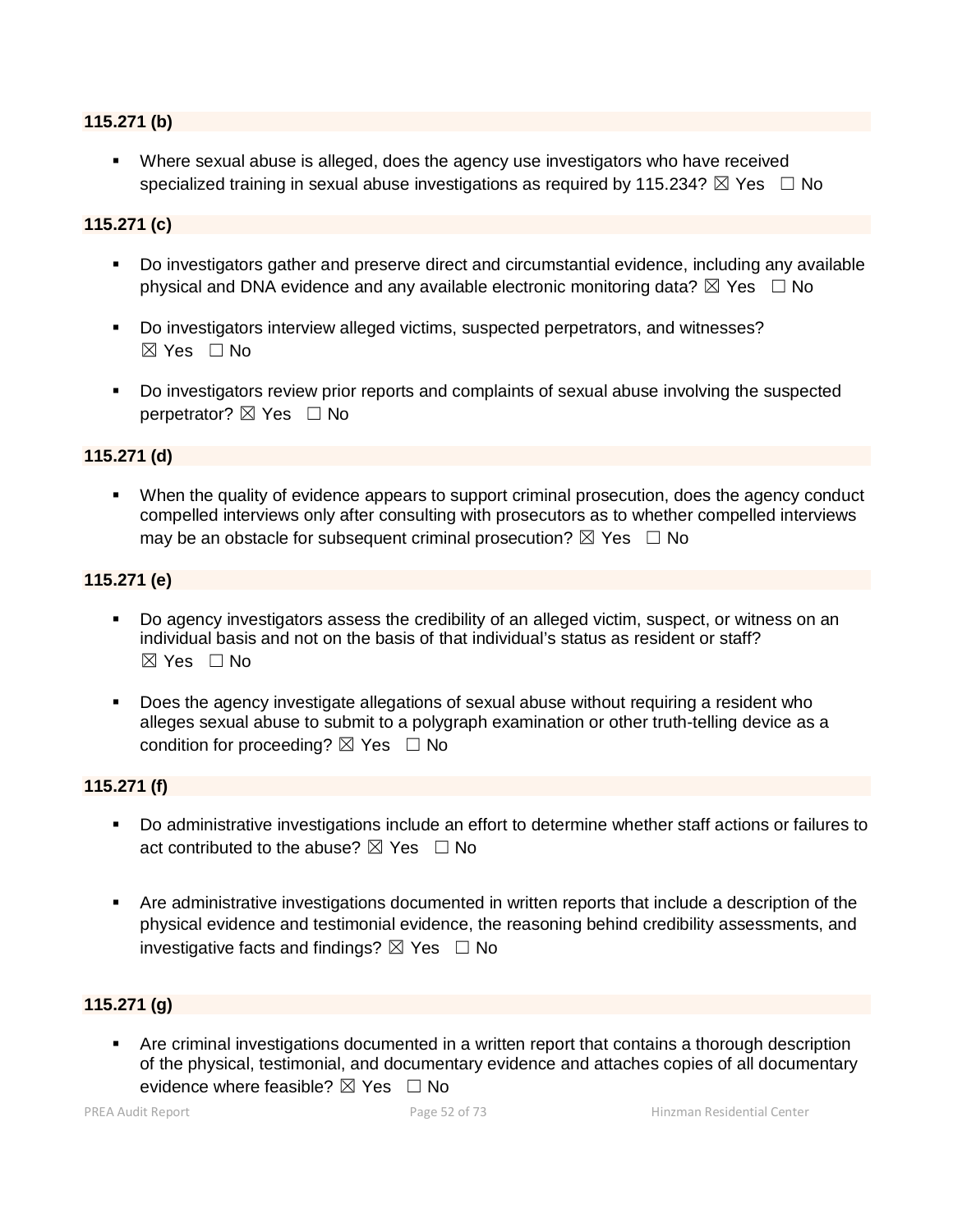## **115.271 (h)**

 Are all substantiated allegations of conduct that appears to be criminal referred for prosecution?  $\boxtimes$  Yes  $\Box$  No

## **115.271 (i)**

Does the agency retain all written reports referenced in 115.271(f) and (g) for as long as the alleged abuser is incarcerated or employed by the agency, plus five years?  $\boxtimes$  Yes  $\Box$  No

## **115.271 (j)**

 Does the agency ensure that the departure of an alleged abuser or victim from the employment or control of the agency does not provide a basis for terminating an investigation?  $\boxtimes$  Yes  $\Box$  No

## **115.271 (k)**

Auditor is not required to audit this provision.

#### **115.271 (l)**

 When an outside entity investigates sexual abuse, does the facility cooperate with outside investigators and endeavor to remain informed about the progress of the investigation? [N/A if an outside agency does not conduct administrative or criminal sexual abuse investigations. See 115.221(a).] ⊠ Yes □ No □ NA

#### **Auditor Overall Compliance Determination**

- ☐ **Exceeds Standard** (*Substantially exceeds requirement of standards*)
- ☒ **Meets Standard** (*Substantial compliance; complies in all material ways with the standard for the relevant review period*)
- ☐ **Does Not Meet Standard** (*Requires Corrective Action*)

## **Instructions for Overall Compliance Determination Narrative**

*The narrative below must include a comprehensive discussion of all the evidence relied upon in making the compliance or non-compliance determination, the auditor's analysis and reasoning, and the auditor's conclusions. This discussion must also include corrective action recommendations where the facility does not meet the standard. These recommendations must be included in the Final Report, accompanied by information on specific corrective actions taken by the facility.*

PREA policy 2406-17 addresses this standard. The seven trained investigative staff members conduct administrative investigations within the facility and refer criminal investigations to the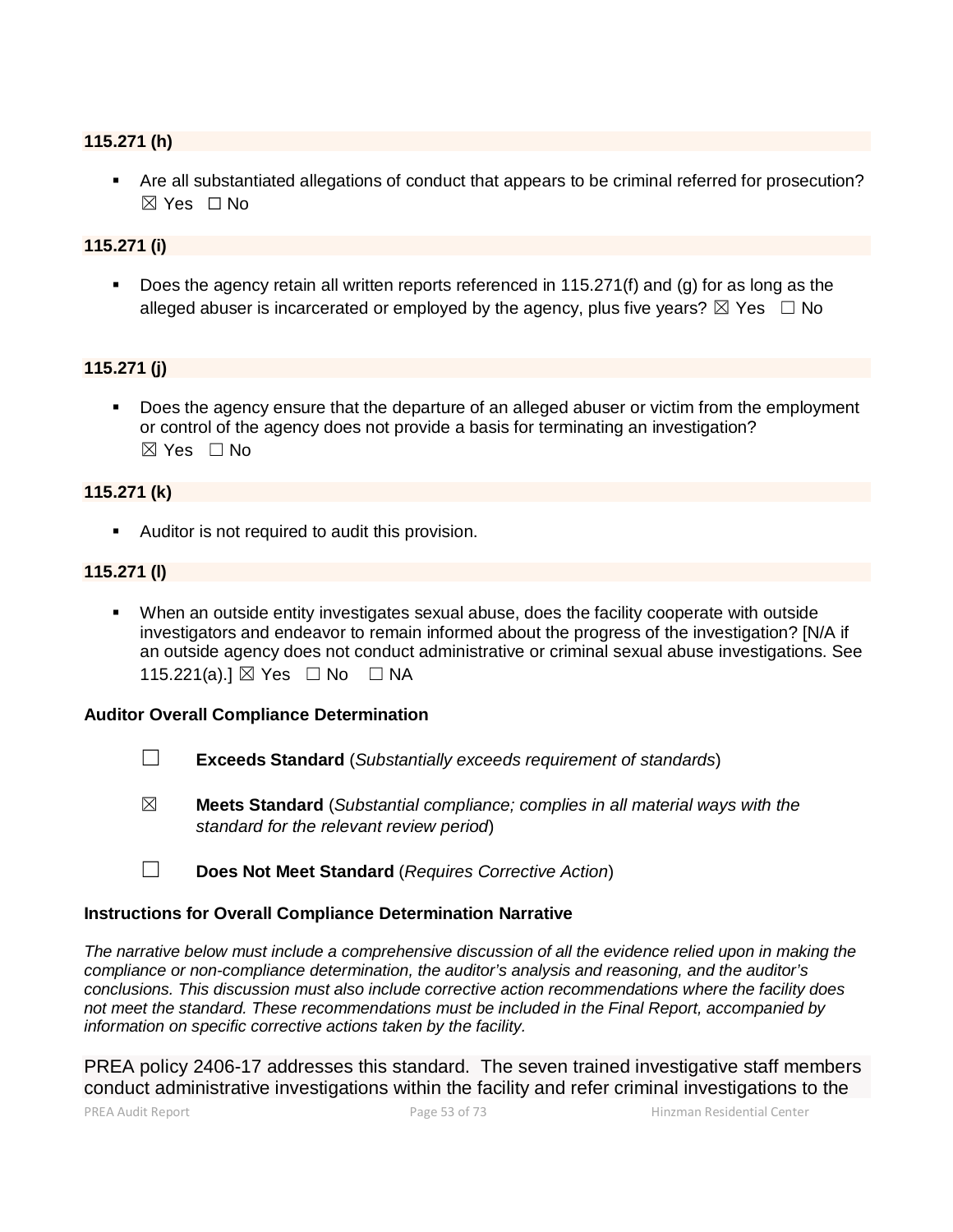CRCP or IDOC, Division of Investigation Services. These entities cooperate with the County Prosecutor to determine if prosecution will be pursued. There were no criminal prosecutions during this audit period. Per the District Director, the facility cooperates fully with any outside agency who initiates an investigation.

# **Standard 115.272: Evidentiary standard for administrative investigations**

## **All Yes/No Questions Must Be Answered by the Auditor to Complete the Report**

## **115.272 (a)**

 Is it true that the agency does not impose a standard higher than a preponderance of the evidence in determining whether allegations of sexual abuse or sexual harassment are substantiated? **⊠** Yes □ No

## **Auditor Overall Compliance Determination**

- ☐ **Exceeds Standard** (*Substantially exceeds requirement of standards*)
- ☒ **Meets Standard** (*Substantial compliance; complies in all material ways with the standard for the relevant review period*)
- ☐ **Does Not Meet Standard** (*Requires Corrective Action*)

## **Instructions for Overall Compliance Determination Narrative**

*The narrative below must include a comprehensive discussion of all the evidence relied upon in making the compliance or non-compliance determination, the auditor's analysis and reasoning, and the auditor's conclusions. This discussion must also include corrective action recommendations where the facility does not meet the standard. These recommendations must be included in the Final Report, accompanied by information on specific corrective actions taken by the facility.*

Policy 2406-17 addresses this standard. The evidence standard is a preponderance of the evidence in determining whether allegations of sexual abuse/sexual harassment are substantiated. When interviewed, the investigator was aware of the evidence standard. The evidence standard was utilized in the cases reviewed by the auditor.

# **Standard 115.273: Reporting to residents**

## **All Yes/No Questions Must Be Answered by the Auditor to Complete the Report**

## **115.273 (a)**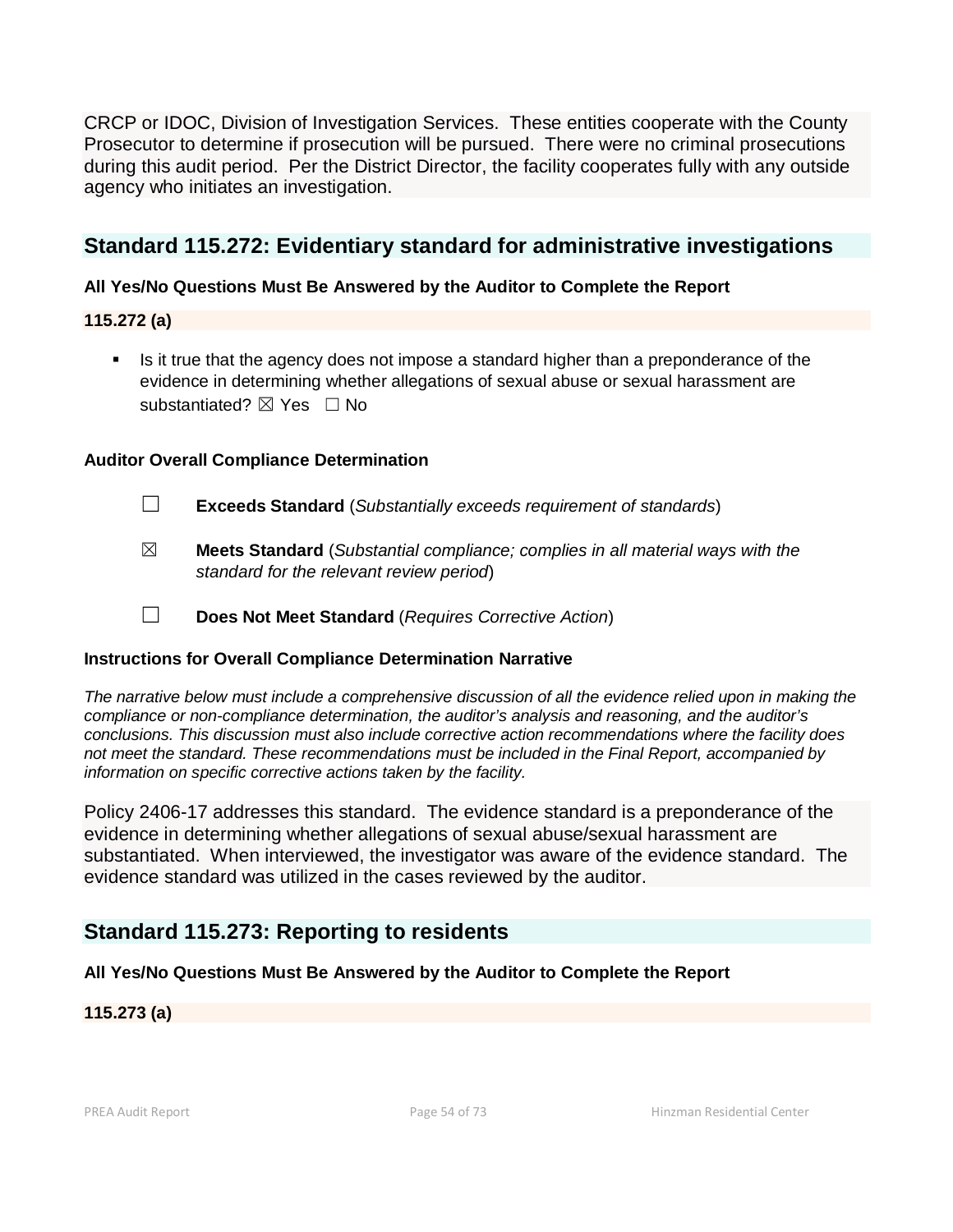Following an investigation into a resident's allegation that he or she suffered sexual abuse in an agency facility, does the agency inform the resident as to whether the allegation has been determined to be substantiated, unsubstantiated, or unfounded?  $\boxtimes$  Yes  $\Box$  No

## **115.273 (b)**

 If the agency did not conduct the investigation into a resident's allegation of sexual abuse in an agency facility, does the agency request the relevant information from the investigative agency in order to inform the resident? (N/A if the agency/facility is responsible for conducting administrative and criminal investigations.)  $\boxtimes$  Yes  $\Box$  No  $\Box$  NA

## **115.273 (c)**

- Following a resident's allegation that a staff member has committed sexual abuse against the resident, unless the agency has determined that the allegation is unfounded, or unless the resident has been released from custody, does the agency subsequently inform the resident whenever: The staff member is no longer posted within the resident's unit?  $\boxtimes$  Yes  $\Box$  No
- Following a resident's allegation that a staff member has committed sexual abuse against the resident, unless the agency has determined that the allegation is unfounded, or unless the resident has been released from custody, does the agency subsequently inform the resident whenever: The staff member is no longer employed at the facility?  $\boxtimes$  Yes  $\Box$  No
- Following a resident's allegation that a staff member has committed sexual abuse against the resident, unless the agency has determined that the allegation is unfounded, or unless the resident has been released from custody, does the agency subsequently inform the resident whenever: The agency learns that the staff member has been indicted on a charge related to sexual abuse in the facility?  $\boxtimes$  Yes  $\Box$  No
- Following a resident's allegation that a staff member has committed sexual abuse against the resident, unless the agency has determined that the allegation is unfounded, or unless the resident has been released from custody, does the agency subsequently inform the resident whenever: The agency learns that the staff member has been convicted on a charge related to sexual abuse within the facility?  $\boxtimes$  Yes  $\Box$  No

## **115.273 (d)**

- Following a resident's allegation that he or she has been sexually abused by another resident, does the agency subsequently inform the alleged victim whenever: The agency learns that the alleged abuser has been indicted on a charge related to sexual abuse within the facility?  $\boxtimes$  Yes  $\Box$  No
- Following a resident's allegation that he or she has been sexually abused by another resident, does the agency subsequently inform the alleged victim whenever: The agency learns that the alleged abuser has been convicted on a charge related to sexual abuse within the facility?  $\boxtimes$  Yes  $\Box$  No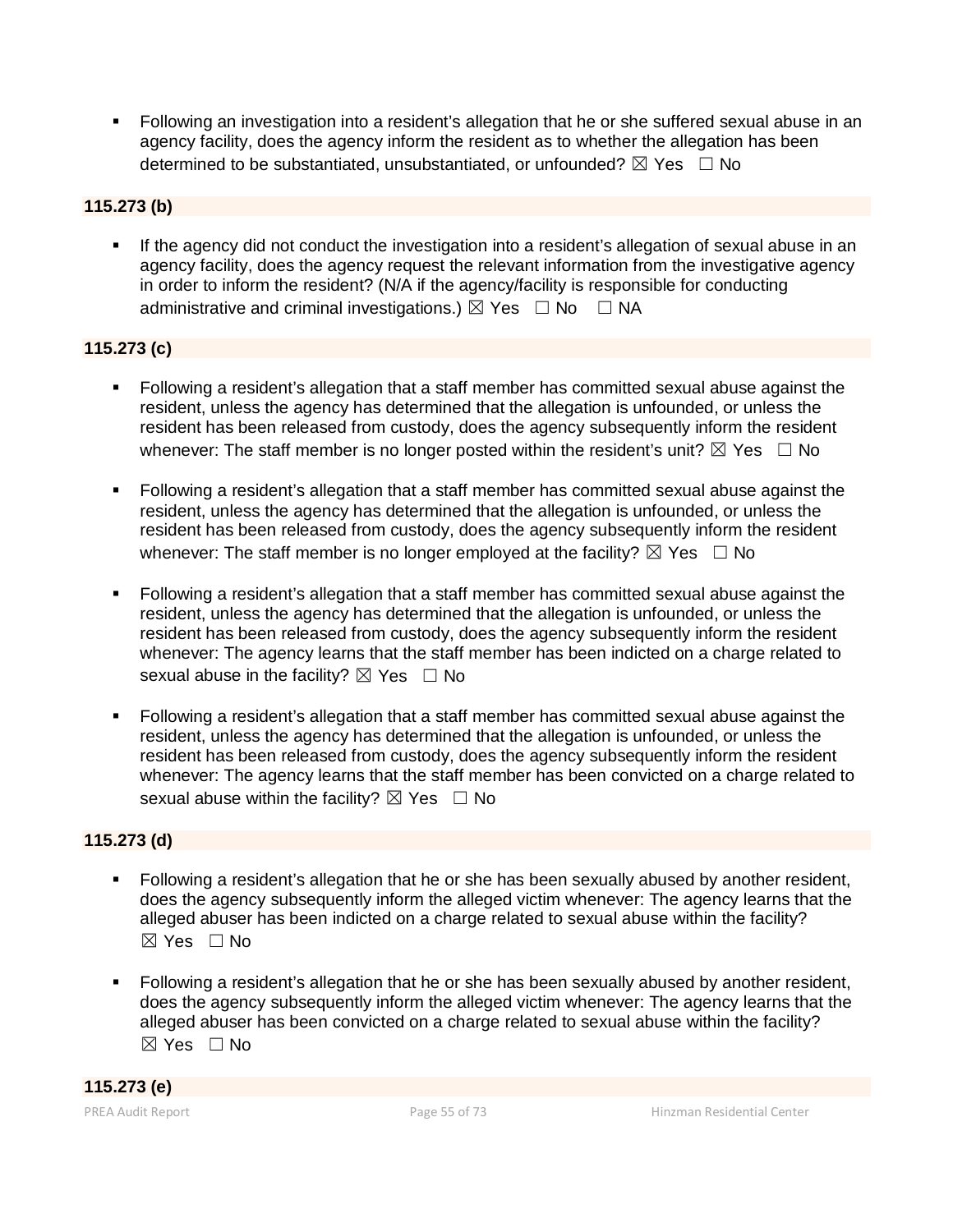Does the agency document all such notifications or attempted notifications?  $\boxtimes$  Yes  $\Box$  No

## **115.273 (f)**

**Auditor is not required to audit this provision.** 

#### **Auditor Overall Compliance Determination**

- ☐ **Exceeds Standard** (*Substantially exceeds requirement of standards*)
- ☒ **Meets Standard** (*Substantial compliance; complies in all material ways with the standard for the relevant review period*)
- ☐ **Does Not Meet Standard** (*Requires Corrective Action*)

## **Instructions for Overall Compliance Determination Narrative**

*The narrative below must include a comprehensive discussion of all the evidence relied upon in making the compliance or non-compliance determination, the auditor's analysis and reasoning, and the auditor's conclusions. This discussion must also include corrective action recommendations where the facility does not meet the standard. These recommendations must be included in the Final Report, accompanied by information on specific corrective actions taken by the facility.*

PREA policy 2406-17 addresses this standard. The facility only conducts administrative investigations. There were four allegations of sexual abuse/sexual harassment and an investigation was initiated in each case. All four investigations were completed prior to the onsite audit. In each case, all residents were notified verbally, but not in writing. The process was changed and residents currently residing at the facility were notified of the investigation findings in writing. Going forward, residents will be notified both verbally and in writing. The newly designed document was reviewed by the auditor and is maintained in the investigative file. Compliance with this standard was determined by a review of policy, an examination of the investigative files and staff interviews.

# **DISCIPLINE**

## **Standard 115.276: Disciplinary sanctions for staff**

## **All Yes/No Questions Must Be Answered by the Auditor to Complete the Report**

## **115.276 (a)**

 Are staff subject to disciplinary sanctions up to and including termination for violating agency sexual abuse or sexual harassment policies?  $\boxtimes$  Yes  $\Box$  No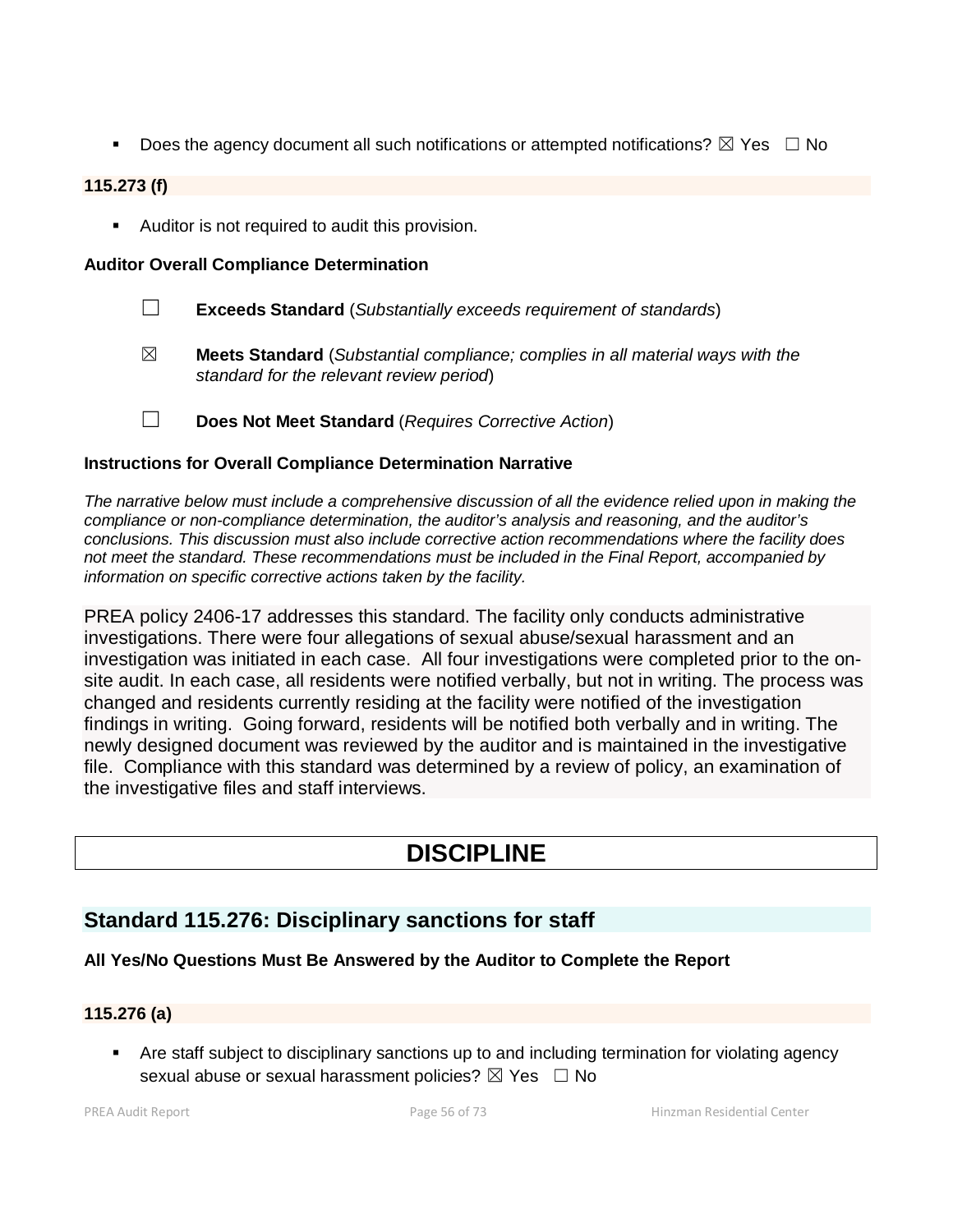#### **115.276 (b)**

Is termination the presumptive disciplinary sanction for staff who have engaged in sexual abuse?  $⊠$  Yes  $□$  No

### **115.276 (c)**

 Are disciplinary sanctions for violations of agency policies relating to sexual abuse or sexual harassment (other than actually engaging in sexual abuse) commensurate with the nature and circumstances of the acts committed, the staff member's disciplinary history, and the sanctions imposed for comparable offenses by other staff with similar histories?  $\boxtimes$  Yes  $\Box$  No

#### **115.276 (d)**

- Are all terminations for violations of agency sexual abuse or sexual harassment policies, or resignations by staff who would have been terminated if not for their resignation, reported to: Law enforcement agencies unless the activity was clearly not criminal?  $\boxtimes$  Yes  $\Box$  No
- Are all terminations for violations of agency sexual abuse or sexual harassment policies, or resignations by staff who would have been terminated if not for their resignation, reported to: Relevant licensing bodies?  $\boxtimes$  Yes  $\Box$  No

#### **Auditor Overall Compliance Determination**

- ☐ **Exceeds Standard** (*Substantially exceeds requirement of standards*)
- ☒ **Meets Standard** (*Substantial compliance; complies in all material ways with the standard for the relevant review period*)
- ☐ **Does Not Meet Standard** (*Requires Corrective Action*)

#### **Instructions for Overall Compliance Determination Narrative**

*The narrative below must include a comprehensive discussion of all the evidence relied upon in making the compliance or non-compliance determination, the auditor's analysis and reasoning, and the auditor's conclusions. This discussion must also include corrective action recommendations where the facility does not meet the standard. These recommendations must be included in the Final Report, accompanied by information on specific corrective actions taken by the facility.*

Policy 2407-17 addresses this standard. Employees are subject to disciplinary sanctions for violating agency sexual abuse or sexual harassment policies. There have been no reported cases of residents engaging in sexual activity with staff in the past 12 months and no staff members were disciplined or terminated for violation of agency policy. The Collective Bargaining Agreement between the State of Iowa and American Federation of State, County, and Municipal Employees, Council 61 AFL-CIO, allows for disciplinary sanctions against staff, including termination, for the sexual abuse or sexual harassment of a resident. All terminations for violations of agency sexual abuse or sexual harassment policies, or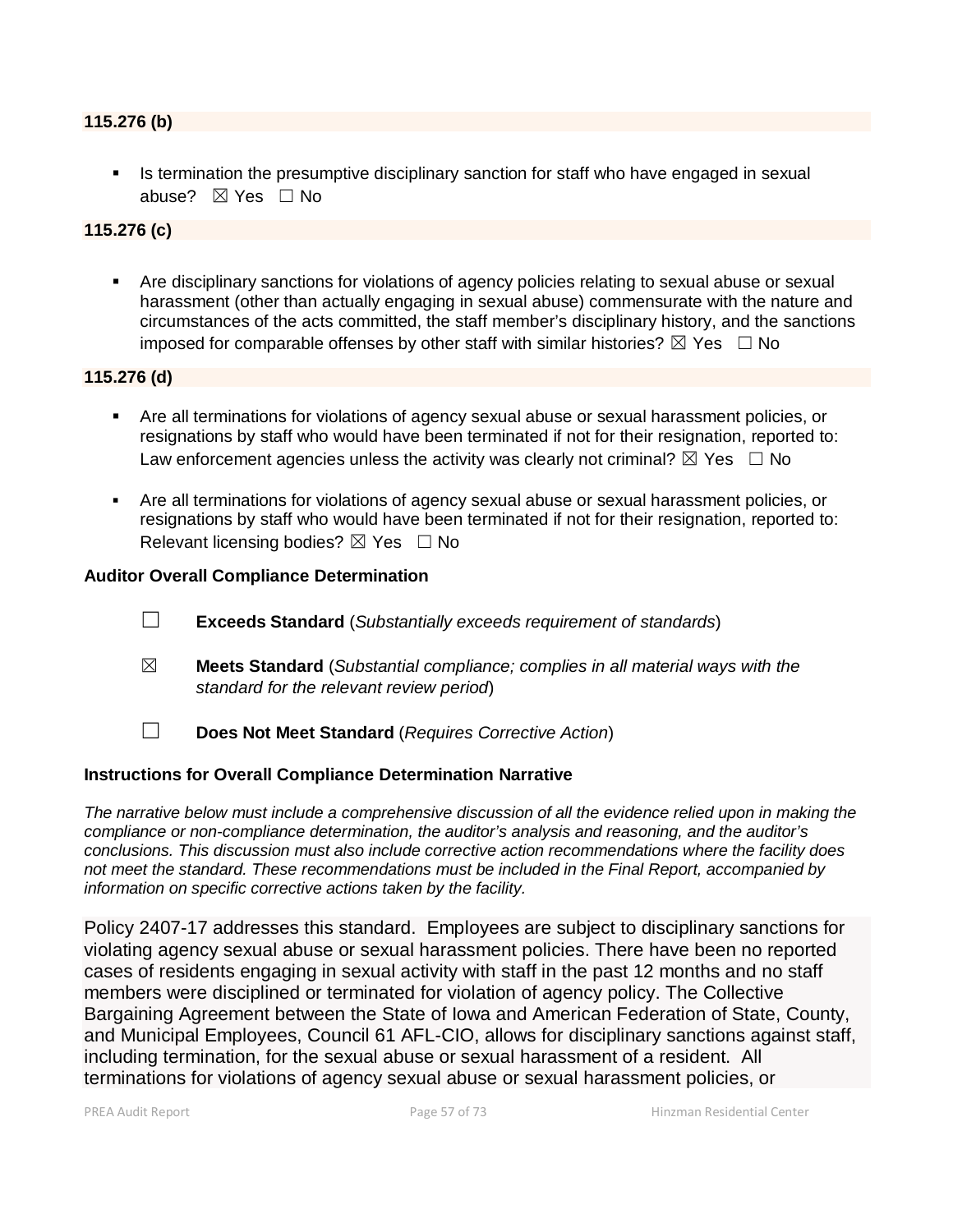resignations by staff that would have been terminated if not for their resignation, may be reported to criminal investigators. Compliance with this standard was determined by a review of policy/documentation and staff interviews.

# **Standard 115.277: Corrective action for contractors and volunteers**

## **All Yes/No Questions Must Be Answered by the Auditor to Complete the Report**

## **115.277 (a)**

- Is any contractor or volunteer who engages in sexual abuse prohibited from contact with residents? **⊠** Yes □ No
- Is any contractor or volunteer who engages in sexual abuse reported to: Law enforcement agencies unless the activity was clearly not criminal?  $\boxtimes$  Yes  $\Box$  No
- Is any contractor or volunteer who engages in sexual abuse reported to: Relevant licensing bodies? ⊠ Yes □ No

## **115.277 (b)**

In the case of any other violation of agency sexual abuse or sexual harassment policies by a contractor or volunteer, does the facility take appropriate remedial measures, and consider whether to prohibit further contact with residents?  $\boxtimes$  Yes  $\Box$  No

## **Auditor Overall Compliance Determination**

- ☐ **Exceeds Standard** (*Substantially exceeds requirement of standards*)
- ☒ **Meets Standard** (*Substantial compliance; complies in all material ways with the standard for the relevant review period*)
- ☐ **Does Not Meet Standard** (*Requires Corrective Action*)

## **Instructions for Overall Compliance Determination Narrative**

*The narrative below must include a comprehensive discussion of all the evidence relied upon in making the compliance or non-compliance determination, the auditor's analysis and reasoning, and the auditor's conclusions. This discussion must also include corrective action recommendations where the facility does not meet the standard. These recommendations must be included in the Final Report, accompanied by information on specific corrective actions taken by the facility.*

PREA policy 2407-17 addresses this standard. Any contractor or volunteer who engages in sexual abuse/sexual harassment would be prohibited from contact with residents and would be reported to the appropriate investigator and law enforcement or relevant professional/licensing/certifying bodies, unless the activity was clearly not criminal in nature. In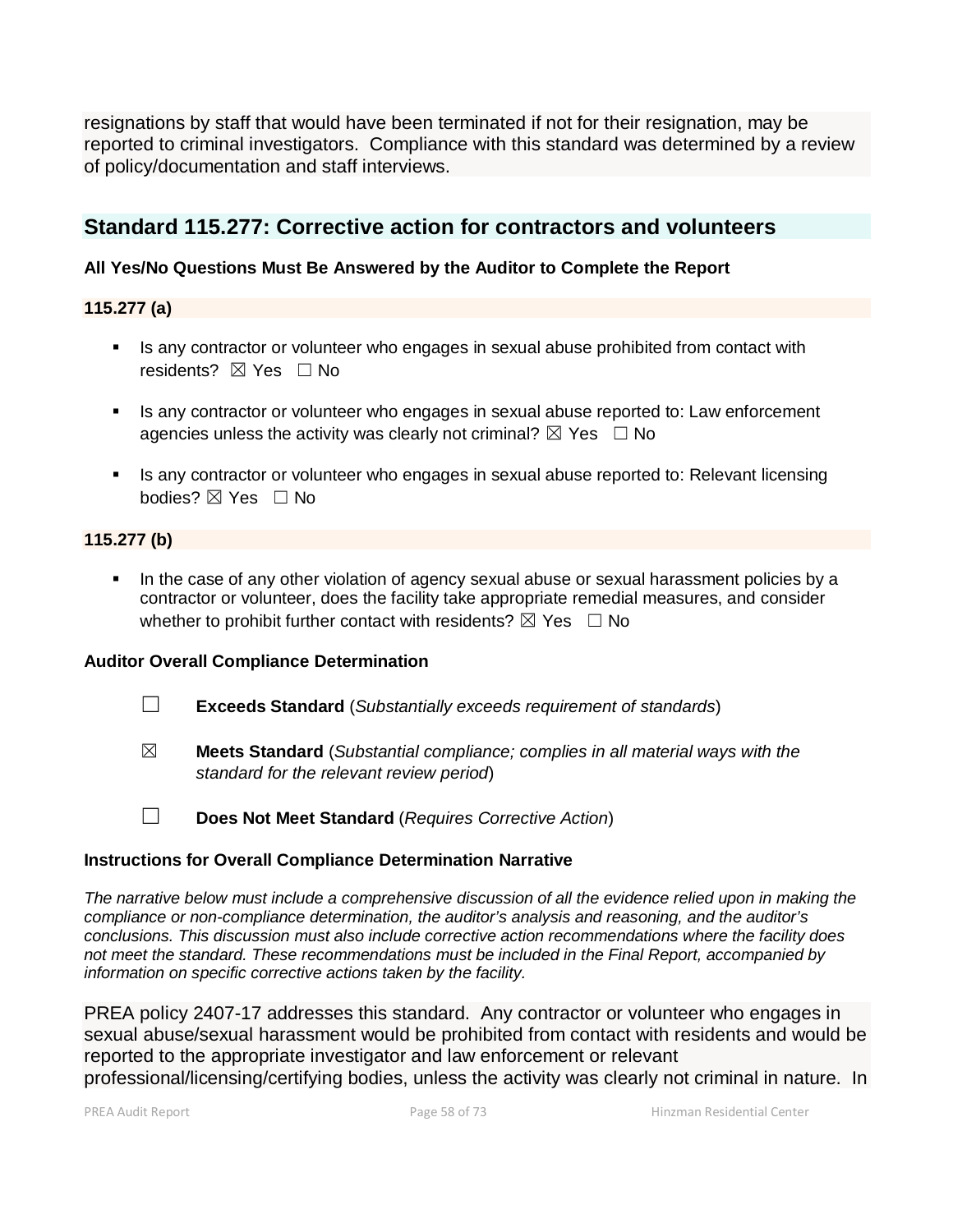cases that were not criminal in nature, the facility would take appropriate remedial measures and consider whether to prohibit further contact with residents. During the previous year, there were no incidents where a contractor or volunteer was accused or found guilty of sexual abuse or sexual harassment. Compliance with this standard was determined by a review of policy, volunteer/contractor training files, volunteer/contractor interviews and staff interviews. In the past 12 months, there have not been any contractors or volunteers accused of sexual abuse/sexual harassment of a resident.

# **Standard 115.278: Interventions and disciplinary sanctions for residents**

## **All Yes/No Questions Must Be Answered by the Auditor to Complete the Report**

## **115.278 (a)**

 Following an administrative finding that a resident engaged in resident-on-resident sexual abuse, or following a criminal finding of guilt for resident-on-resident sexual abuse, are residents subject to disciplinary sanctions pursuant to a formal disciplinary process?  $\boxtimes$  Yes  $\Box$  No

## **115.278 (b)**

 Are sanctions commensurate with the nature and circumstances of the abuse committed, the resident's disciplinary history, and the sanctions imposed for comparable offenses by other residents with similar histories?  $\boxtimes$  Yes  $\Box$  No

## **115.278 (c)**

 When determining what types of sanction, if any, should be imposed, does the disciplinary process consider whether a resident's mental disabilities or mental illness contributed to his or her behavior? ⊠ Yes □ No

#### **115.278 (d)**

 If the facility offers therapy, counseling, or other interventions designed to address and correct underlying reasons or motivations for the abuse, does the facility consider whether to require the offending resident to participate in such interventions as a condition of access to programming and other benefits?  $\boxtimes$  Yes  $\Box$  No

#### **115.278 (e)**

 Does the agency discipline a resident for sexual contact with staff only upon a finding that the staff member did not consent to such contact?  $\boxtimes$  Yes  $\Box$  No

## **115.278 (f)**

 For the purpose of disciplinary action does a report of sexual abuse made in good faith based upon a reasonable belief that the alleged conduct occurred NOT constitute falsely reporting an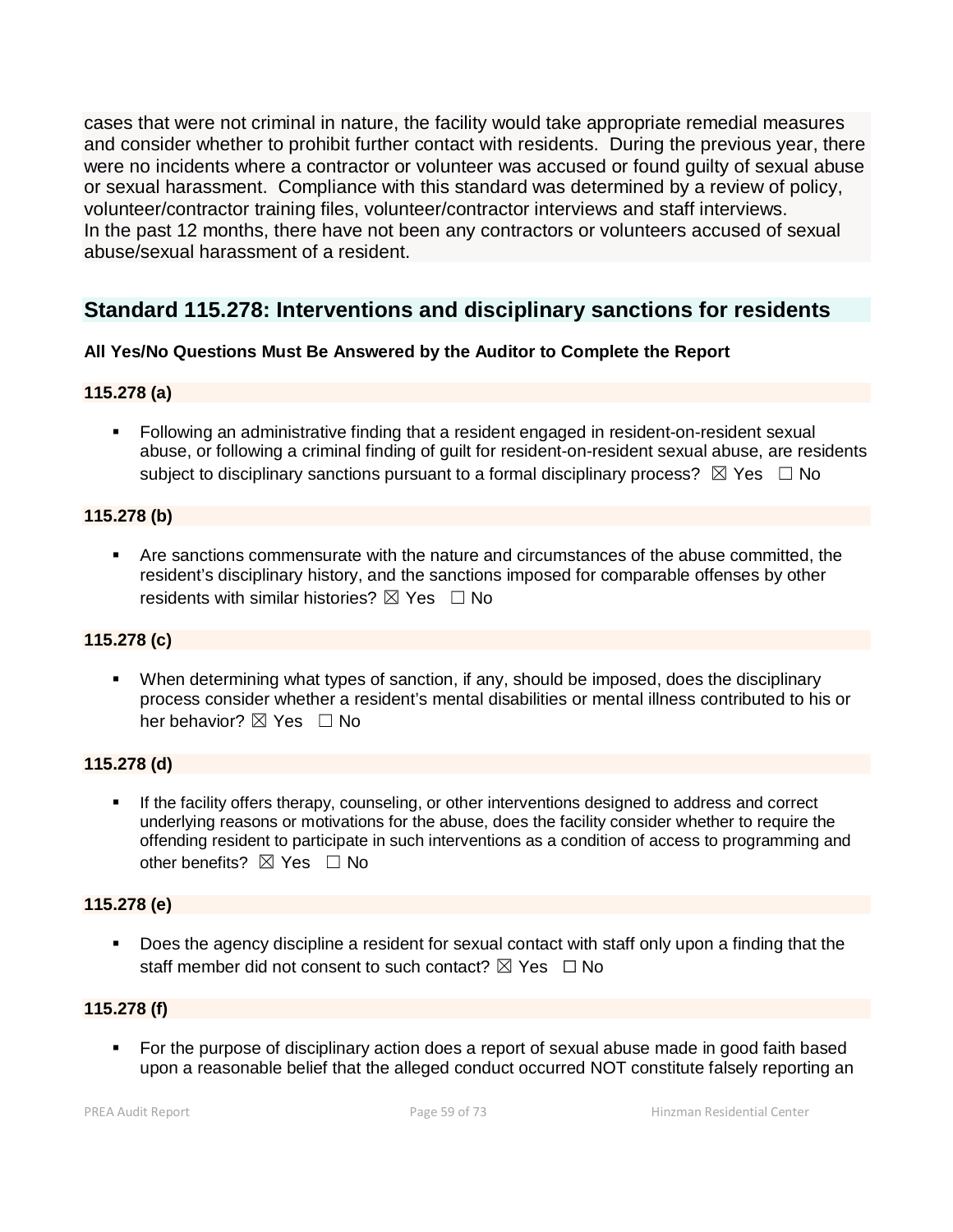incident or lying, even if an investigation does not establish evidence sufficient to substantiate the allegation?  $\boxtimes$  Yes  $\Box$  No

### **115.278 (g)**

 Does the agency always refrain from considering non-coercive sexual activity between residents to be sexual abuse? (N/A if the agency does not prohibit all sexual activity between residents.)  $\boxtimes$  Yes  $\Box$  No  $\Box$  NA

#### **Auditor Overall Compliance Determination**

- ☐ **Exceeds Standard** (*Substantially exceeds requirement of standards*)
- ☒ **Meets Standard** (*Substantial compliance; complies in all material ways with the standard for the relevant review period*)
- ☐ **Does Not Meet Standard** (*Requires Corrective Action*)

#### **Instructions for Overall Compliance Determination Narrative**

*The narrative below must include a comprehensive discussion of all the evidence relied upon in making the compliance or non-compliance determination, the auditor's analysis and reasoning, and the auditor's conclusions. This discussion must also include corrective action recommendations where the facility does not meet the standard. These recommendations must be included in the Final Report, accompanied by information on specific corrective actions taken by the facility.*

PREA policy 2407-17 addresses this standard. Policy defines sexual assault of any person, involving non-consensual touching by force or threat of force, as the greatest severity level prohibited act. The policy identifies residents engaging in sexual acts and making sexual proposals or threats to another as a high severity level prohibited act. Consensual sex or sexual harassment of any nature is prohibited and will result in discipline. Consensual sex between residents does not constitute sexual abuse. Sanctions are commensurate with the nature and circumstances of the abuse committed, along with the resident's disciplinary history and the sanctions imposed for comparable offenses by other residents with similar histories. Residents are subject to disciplinary sanctions pursuant to the formal disciplinary process defined in the policy. The facility does not discipline residents who make an allegation in good faith, even if an investigation does not establish evidence sufficient to substantiate the allegation. Interviews with the investigator confirmed compliance with this standard. The disciplinary process considers whether a resident's mental disabilities or mental illness contributed to the behavior when determining what type of sanction, if any, should be imposed. If mental disabilities or mental illness is a factor, the facility considers the offer of therapy, counseling, or other interventions designed to address and correct underlying reasons or motivations for the abuse. Compliance with this standard was determined by a review of policy/documentation, a review of the resident discipline process and staff interviews.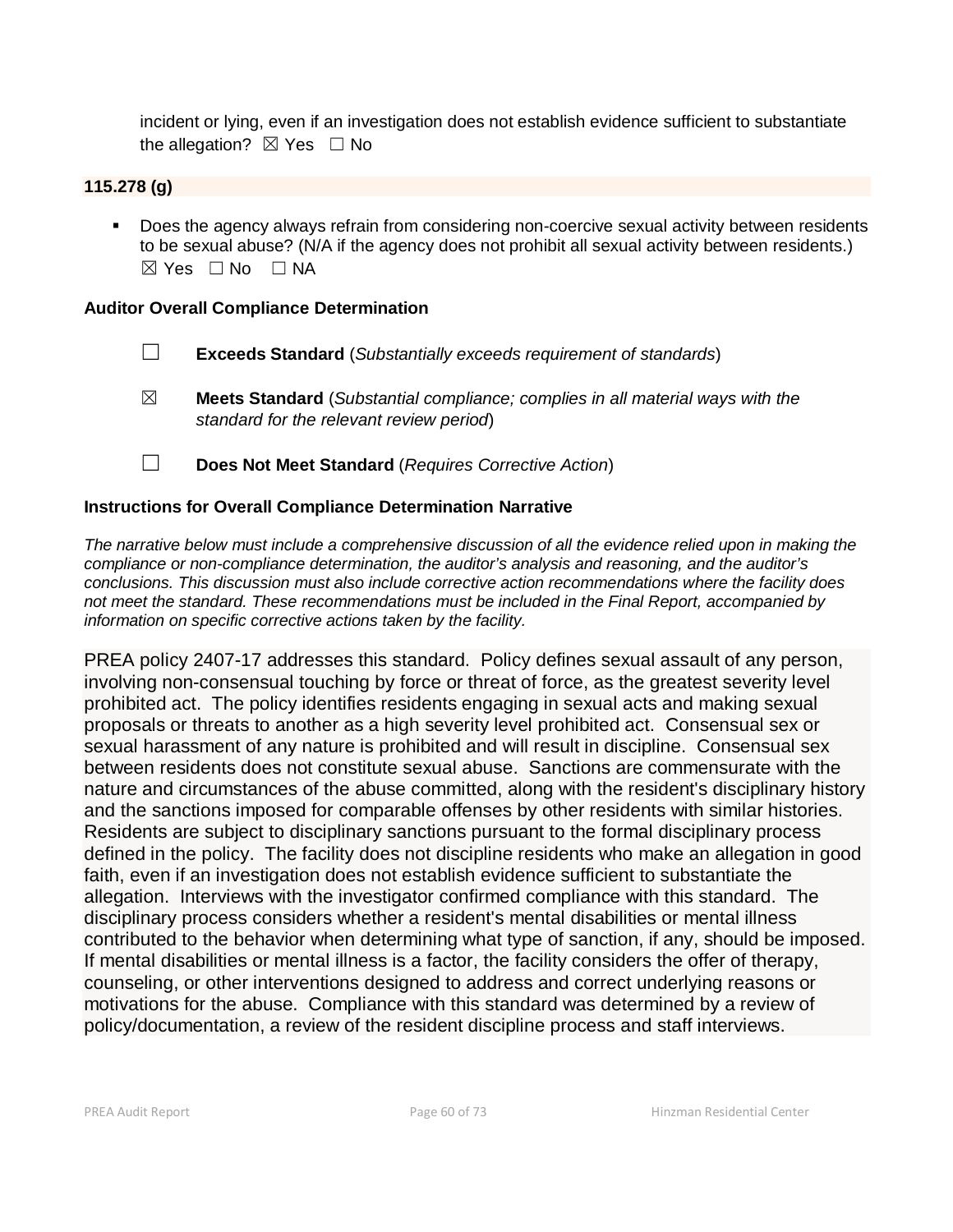# **MEDICAL AND MENTAL CARE**

# **Standard 115.282: Access to emergency medical and mental health services**

## **All Yes/No Questions Must Be Answered by the Auditor to Complete the Report**

## **115.282 (a)**

 Do resident victims of sexual abuse receive timely, unimpeded access to emergency medical treatment and crisis intervention services, the nature and scope of which are determined by medical and mental health practitioners according to their professional judgment?  $\boxtimes$  Yes  $\Box$  No

#### **115.282 (b)**

- If no qualified medical or mental health practitioners are on duty at the time a report of recent sexual abuse is made, do security staff first responders take preliminary steps to protect the victim pursuant to § 115.262?  $\boxtimes$  Yes  $\Box$  No
- Do security staff first responders immediately notify the appropriate medical and mental health practitioners? ⊠ Yes □ No

#### **115.282 (c)**

 Are resident victims of sexual abuse offered timely information about and timely access to emergency contraception and sexually transmitted infections prophylaxis, in accordance with professionally accepted standards of care, where medically appropriate?  $\boxtimes$  Yes  $\Box$  No

#### **115.282 (d)**

 Are treatment services provided to the victim without financial cost and regardless of whether the victim names the abuser or cooperates with any investigation arising out of the incident?  $\boxtimes$  Yes  $\Box$  No

#### **Auditor Overall Compliance Determination**

- ☐ **Exceeds Standard** (*Substantially exceeds requirement of standards*)
- ☒ **Meets Standard** (*Substantial compliance; complies in all material ways with the standard for the relevant review period*)
- 
- ☐ **Does Not Meet Standard** (*Requires Corrective Action*)

#### **Instructions for Overall Compliance Determination Narrative**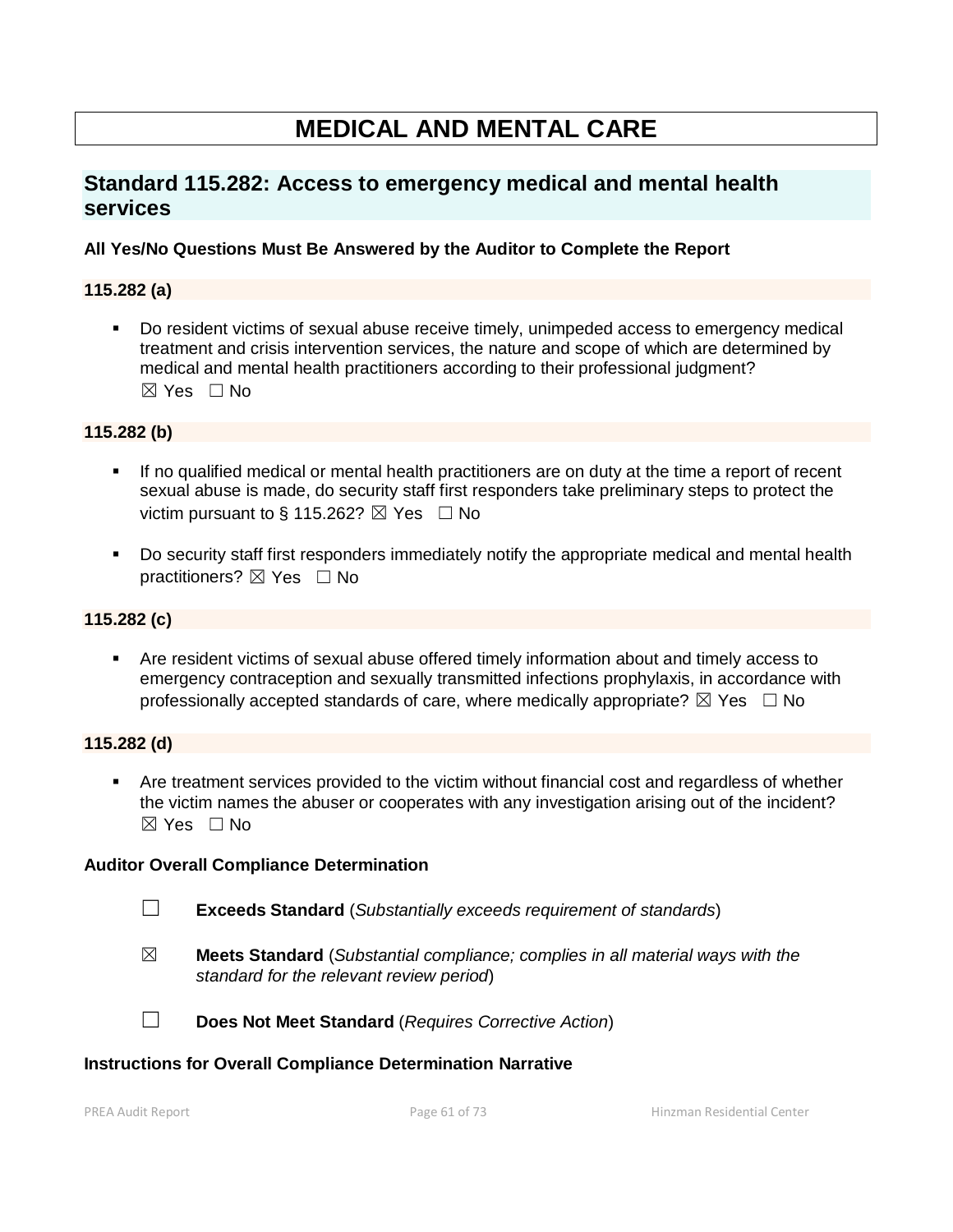*The narrative below must include a comprehensive discussion of all the evidence relied upon in making the compliance or non-compliance determination, the auditor's analysis and reasoning, and the auditor's conclusions. This discussion must also include corrective action recommendations where the facility does not meet the standard. These recommendations must be included in the Final Report, accompanied by information on specific corrective actions taken by the facility.*

PREA policy 2408-17 addresses this standard. The facility has a MOU with the local University of Iowa Hospitals and Clinics and St. Luke's Unity Point Medical Center for emergency medical and mental health treatment. The treatment is offered at no financial cost to the residents. There are no medical and mental health personnel on staff at the facility, but there are two trained staff victim advocates at the facility. Additionally, the facility has a MOU with the Riverview Center for the purpose of providing advocacy services.

# **Standard 115.283: Ongoing medical and mental health care for sexual abuse victims and abusers**

## **All Yes/No Questions Must Be Answered by the Auditor to Complete the Report**

## **115.283 (a)**

 Does the facility offer medical and mental health evaluation and, as appropriate, treatment to all residents who have been victimized by sexual abuse in any prison, jail, lockup, or juvenile facility? ⊠ Yes □ No

## **115.283 (b)**

 Does the evaluation and treatment of such victims include, as appropriate, follow-up services, treatment plans, and, when necessary, referrals for continued care following their transfer to, or placement in, other facilities, or their release from custody?  $\boxtimes$  Yes  $\Box$  No

## **115.283 (c)**

**Does the facility provide such victims with medical and mental health services consistent with** the community level of care?  $\boxtimes$  Yes  $\Box$  No

## **115.283 (d)**

 Are resident victims of sexually abusive vaginal penetration while incarcerated offered pregnancy tests? (N/A if all-male facility.)  $\boxtimes$  Yes  $\Box$  No  $\Box$  NA

## **115.283 (e)**

 If pregnancy results from the conduct described in paragraph § 115.283(d), do such victims receive timely and comprehensive information about and timely access to all lawful pregnancyrelated medical services? (N/A if all-male facility.)  $\Box$  Yes  $\Box$  No  $\boxtimes$  NA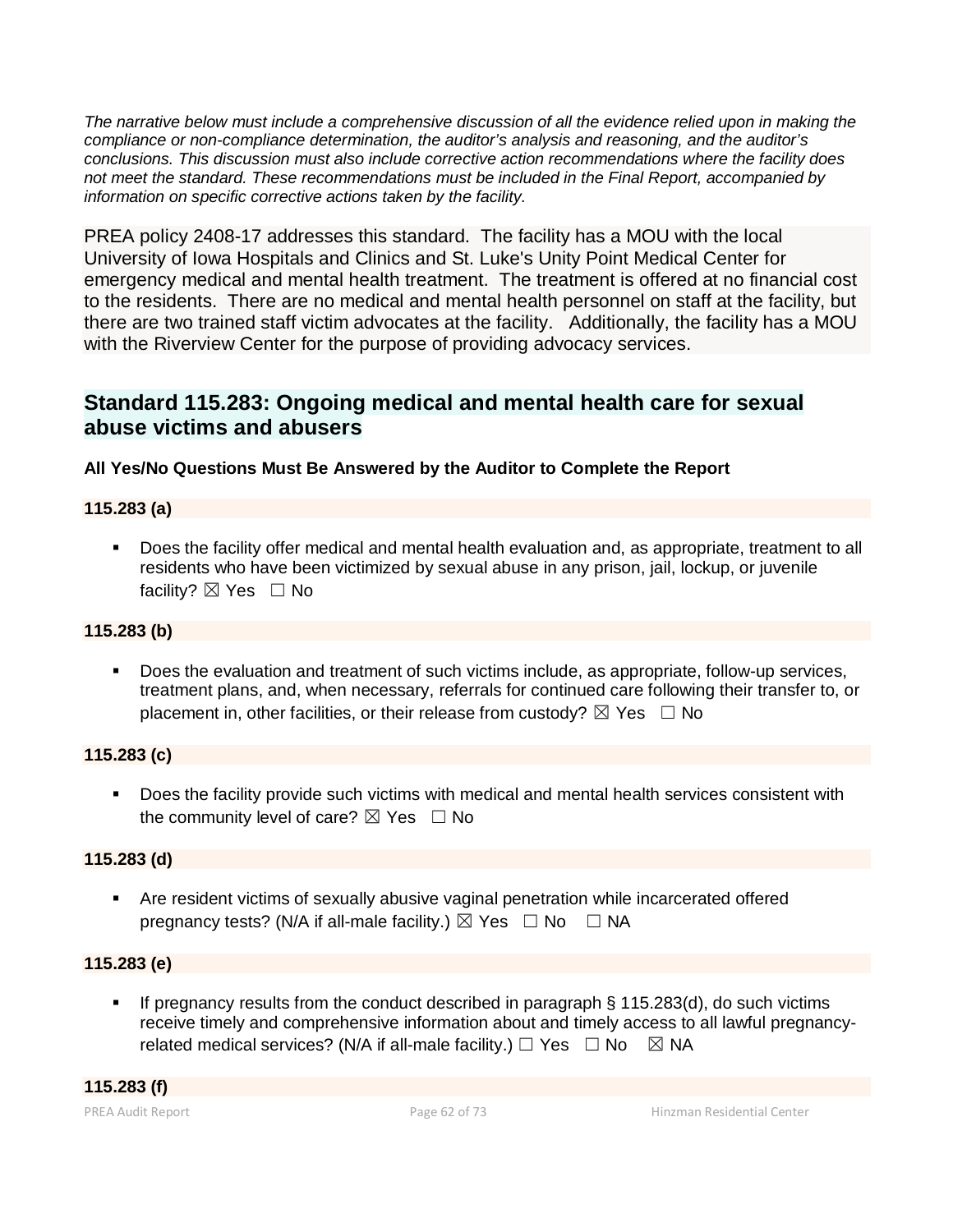Are resident victims of sexual abuse while incarcerated offered tests for sexually transmitted infections as medically appropriate?  $\boxtimes$  Yes  $\Box$  No

## **115.283 (g)**

 Are treatment services provided to the victim without financial cost and regardless of whether the victim names the abuser or cooperates with any investigation arising out of the incident?  $\boxtimes$  Yes  $\Box$  No

## **115.283 (h)**

 Does the facility attempt to conduct a mental health evaluation of all known resident-on-resident abusers within 60 days of learning of such abuse history and offer treatment when deemed appropriate by mental health practitioners?  $\boxtimes$  Yes  $\Box$  No

## **Auditor Overall Compliance Determination**

- ☐ **Exceeds Standard** (*Substantially exceeds requirement of standards*)
- ☒ **Meets Standard** (*Substantial compliance; complies in all material ways with the standard for the relevant review period*)
- ☐ **Does Not Meet Standard** (*Requires Corrective Action*)

## **Instructions for Overall Compliance Determination Narrative**

*The narrative below must include a comprehensive discussion of all the evidence relied upon in making the compliance or non-compliance determination, the auditor's analysis and reasoning, and the auditor's conclusions. This discussion must also include corrective action recommendations where the facility does not meet the standard. These recommendations must be included in the Final Report, accompanied by information on specific corrective actions taken by the facility.*

PREA policy 2408-17 addresses this standard. Medical and mental health services are without financial cost to the resident. The facility has a MOU with local University of Iowa Hospitals and Clinics and St. Luke's Unity Point Medical Center for the provision of these services. Compliance with this standard was determined by documentation review and administrative staff interviews.

# **DATA COLLECTION AND REVIEW**

## **Standard 115.286: Sexual abuse incident reviews**

## **All Yes/No Questions Must Be Answered by the Auditor to Complete the Report**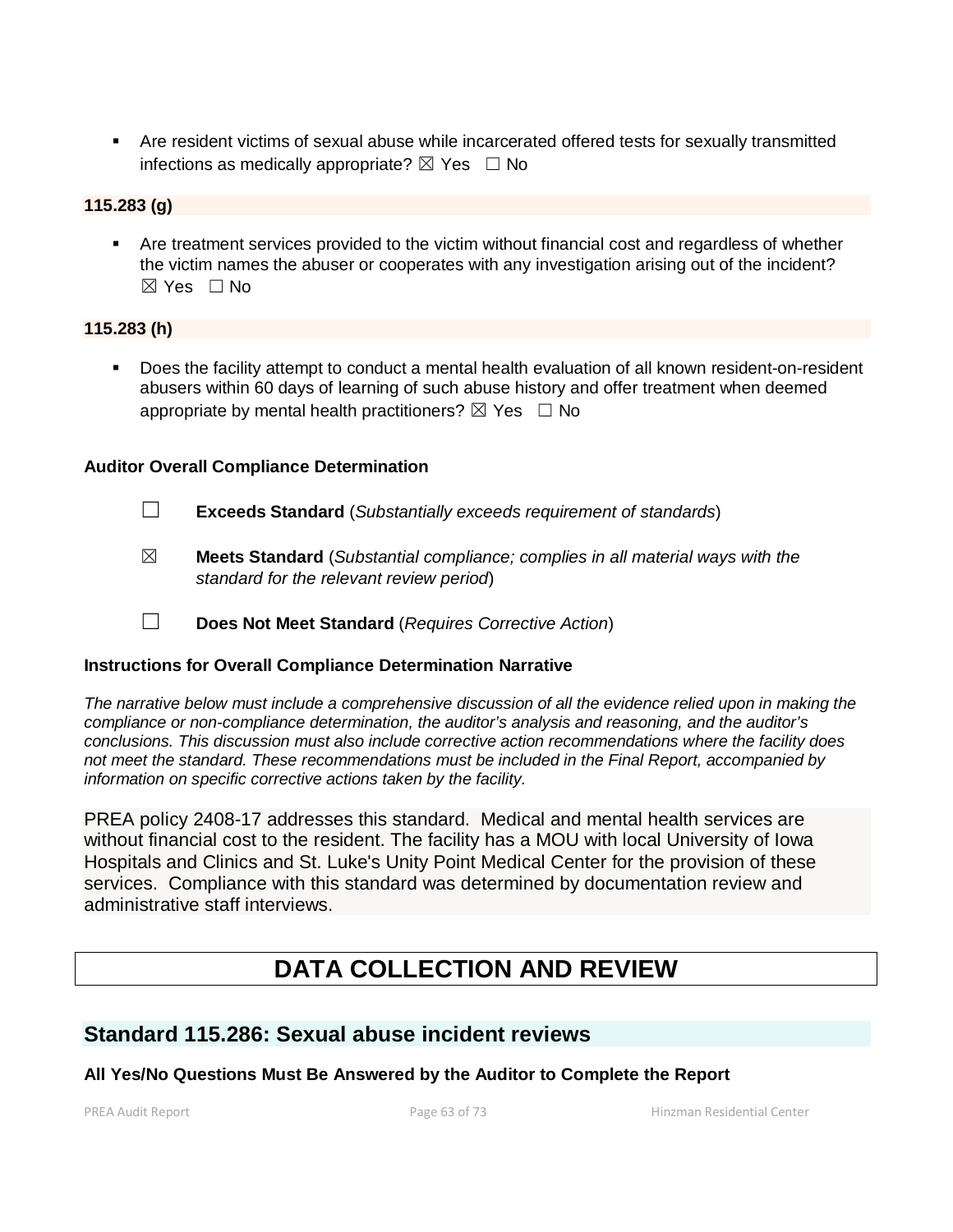#### **115.286 (a)**

 Does the facility conduct a sexual abuse incident review at the conclusion of every sexual abuse investigation, including where the allegation has not been substantiated, unless the allegation has been determined to be unfounded?  $\boxtimes$  Yes  $\Box$  No

### **115.286 (b)**

 Does such review ordinarily occur within 30 days of the conclusion of the investigation?  $\boxtimes$  Yes  $\Box$  No

#### **115.286 (c)**

 Does the review team include upper-level management officials, with input from line supervisors, investigators, and medical or mental health practitioners?  $\boxtimes$  Yes  $\Box$  No

### **115.286 (d)**

- Does the review team: Consider whether the allegation or investigation indicates a need to change policy or practice to better prevent, detect, or respond to sexual abuse?  $\boxtimes$  Yes  $\Box$  No
- Does the review team: Consider whether the incident or allegation was motivated by race; ethnicity; gender identity; lesbian, gay, bisexual, transgender, or intersex identification, status, or perceived status; gang affiliation; or other group dynamics at the facility?  $\boxtimes$  Yes  $\Box$  No
- **Does the review team: Examine the area in the facility where the incident allegedly occurred to** assess whether physical barriers in the area may enable abuse?  $\boxtimes$  Yes  $\Box$  No
- Does the review team: Assess the adequacy of staffing levels in that area during different shifts? ⊠ Yes □ No
- **Does the review team: Assess whether monitoring technology should be deployed or** augmented to supplement supervision by staff?  $\boxtimes$  Yes  $\Box$  No
- Does the review team: Prepare a report of its findings, including but not necessarily limited to determinations made pursuant to §§ 115.286(d)(1) - (d)(5), and any recommendations for improvement and submit such report to the facility head and PREA compliance manager?  $\boxtimes$  Yes  $\Box$  No

#### **115.286 (e)**

**Does the facility implement the recommendations for improvement, or document its reasons for** not doing so?  $\boxtimes$  Yes  $\Box$  No

#### **Auditor Overall Compliance Determination**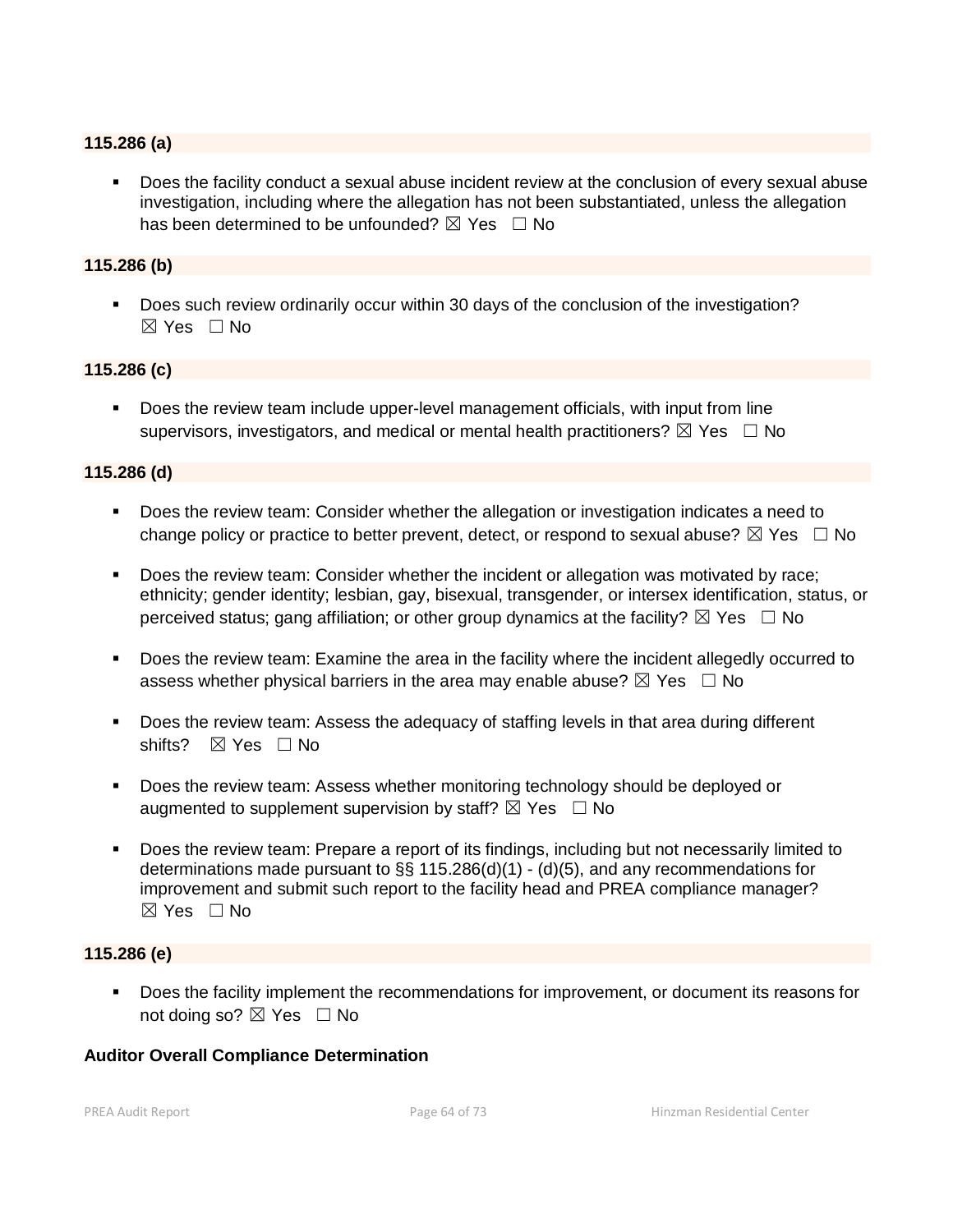- ☐ **Exceeds Standard** (*Substantially exceeds requirement of standards*)
- ☒ **Meets Standard** (*Substantial compliance; complies in all material ways with the standard for the relevant review period*)
- ☐ **Does Not Meet Standard** (*Requires Corrective Action*)

### **Instructions for Overall Compliance Determination Narrative**

*The narrative below must include a comprehensive discussion of all the evidence relied upon in making the compliance or non-compliance determination, the auditor's analysis and reasoning, and the auditor's conclusions. This discussion must also include corrective action recommendations where the facility does not meet the standard. These recommendations must be included in the Final Report, accompanied by information on specific corrective actions taken by the facility.*

PREA policy 2409-17 addresses this standard. The facility shall conduct a sexual violence incident review at the conclusion of every sexual violence investigation that results in a substantiated or unsubstantiated finding. The review will ordinarily occur within 30 days of conclusion of the investigation. During the past 12 months, all required reviews were completed within 30 days and documented. There were four allegations of sexual abuse and sexual harassment during the audit period. All investigations are completed within 30 days. The incident review team consists of the Assistant Director, PREA Coordinator and other administrative staff who were very knowledgeable concerning their duties for investigating and reviewing incidents. The team determines if the allegation or investigation indicates a need to change policy or practice to better prevent, detect, or respond to sexual abuse. They consider whether the incident or allegation was motivated by race, ethnicity and gender identity (whether is offender is gay, bisexual, transgender or intersex) or other status. They also consider if gang membership was involved or the incident was otherwise caused by other group dynamics. The team examines the area where the incident occurred to assess whether physical barriers may enable abuse, to assess the adequacy of staffing levels and whether monitoring technology should be deployed or augmented to supplement supervision by staff. A review of the policy, the sexual abuse incident form, incident review form and sexual abuse incident review reports, as well as interviews with members of the incident review team, support the finding that the facility is in compliance with this standard.

## **Standard 115.287: Data collection**

## **All Yes/No Questions Must Be Answered by the Auditor to Complete the Report**

## **115.287 (a)**

 Does the agency collect accurate, uniform data for every allegation of sexual abuse at facilities under its direct control using a standardized instrument and set of definitions?  $\boxtimes$  Yes  $\Box$  No

## **115.287 (b)**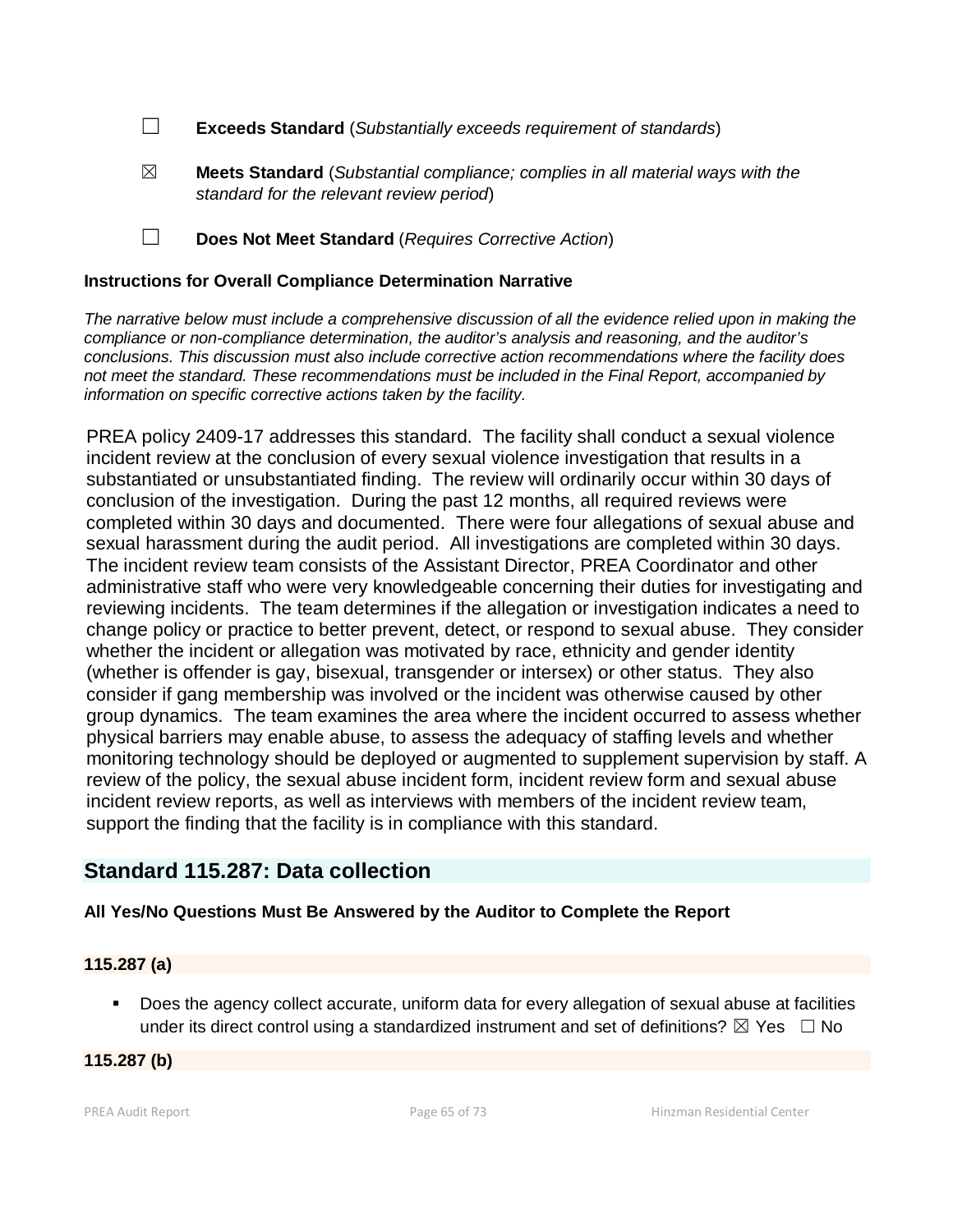Does the agency aggregate the incident-based sexual abuse data at least annually?  $\boxtimes$  Yes  $\Box$  No

## **115.287 (c)**

 Does the incident-based data include, at a minimum, the data necessary to answer all questions from the most recent version of the Survey of Sexual Violence conducted by the Department of Justice? ☒ Yes ☐ No

## **115.287 (d)**

 Does the agency maintain, review, and collect data as needed from all available incident-based documents, including reports, investigation files, and sexual abuse incident reviews? ☒ Yes ☐ No

#### **115.287 (e)**

Does the agency also obtain incident-based and aggregated data from every private facility with which it contracts for the confinement of its residents? (N/A if agency does not contract for the confinement of its residents.)  $\Box$  Yes  $\Box$  No  $\boxtimes$  NA

#### **115.287 (f)**

Does the agency, upon request, provide all such data from the previous calendar year to the Department of Justice no later than June 30? (N/A if DOJ has not requested agency data.) ☒ Yes ☐ No ☐ NA

## **Auditor Overall Compliance Determination**

- ☐ **Exceeds Standard** (*Substantially exceeds requirement of standards*)
- ☒ **Meets Standard** (*Substantial compliance; complies in all material ways with the standard for the relevant review period*)

☐ **Does Not Meet Standard** (*Requires Corrective Action*)

## **Instructions for Overall Compliance Determination Narrative**

*The narrative below must include a comprehensive discussion of all the evidence relied upon in making the compliance or non-compliance determination, the auditor's analysis and reasoning, and the auditor's conclusions. This discussion must also include corrective action recommendations where the facility does not meet the standard. These recommendations must be included in the Final Report, accompanied by information on specific corrective actions taken by the facility.*

PREA policy 2409-17 addresses this standard. The facility collects accurate uniform data for every allegation of sexual abuse/sexual harassment by using a standardized Iowa Department of Corrections PREA Investigation Data Base Report. The incident-based data collected includes the data necessary to answer all questions from the most recent version of the Survey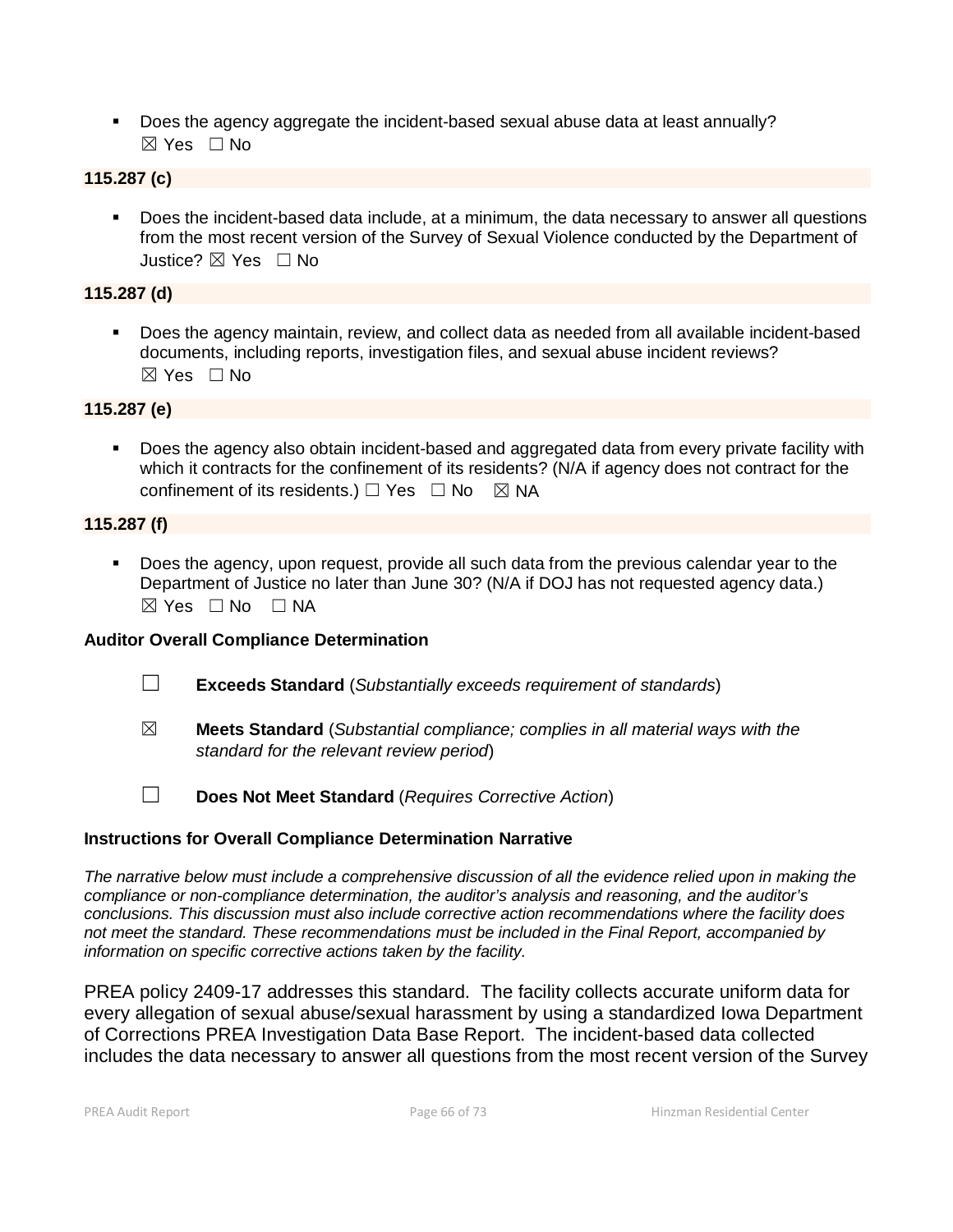of Sexual Violence conducted by the Department of Justice. The agency aggregates all data annually and reviews it annually. The auditor reviewed the annual report.

# **Standard 115.288: Data review for corrective action**

## **All Yes/No Questions Must Be Answered by the Auditor to Complete the Report**

## **115.288 (a)**

- Does the agency review data collected and aggregated pursuant to § 115.287 in order to assess and improve the effectiveness of its sexual abuse prevention, detection, and response policies, practices, and training, including by: Identifying problem areas?  $\boxtimes$  Yes  $\Box$  No
- Does the agency review data collected and aggregated pursuant to § 115.287 in order to assess and improve the effectiveness of its sexual abuse prevention, detection, and response policies, practices, and training, including by: Taking corrective action on an ongoing basis?  $\boxtimes$  Yes  $\Box$  No
- Does the agency review data collected and aggregated pursuant to § 115.287 in order to assess and improve the effectiveness of its sexual abuse prevention, detection, and response policies, practices, and training, including by: Preparing an annual report of its findings and corrective actions for each facility, as well as the agency as a whole?  $\boxtimes$  Yes  $\Box$  No

## **115.288 (b)**

 Does the agency's annual report include a comparison of the current year's data and corrective actions with those from prior years and provide an assessment of the agency's progress in addressing sexual abuse  $\boxtimes$  Yes  $\Box$  No

## **115.288 (c)**

If is the agency's annual report approved by the agency head and made readily available to the public through its website or, if it does not have one, through other means?  $\boxtimes$  Yes  $\Box$  No

## **115.288 (d)**

 Does the agency indicate the nature of the material redacted where it redacts specific material from the reports when publication would present a clear and specific threat to the safety and security of a facility?  $\boxtimes$  Yes  $\Box$  No

## **Auditor Overall Compliance Determination**

- 
- ☐ **Exceeds Standard** (*Substantially exceeds requirement of standards*)
- ☒ **Meets Standard** (*Substantial compliance; complies in all material ways with the standard for the relevant review period*)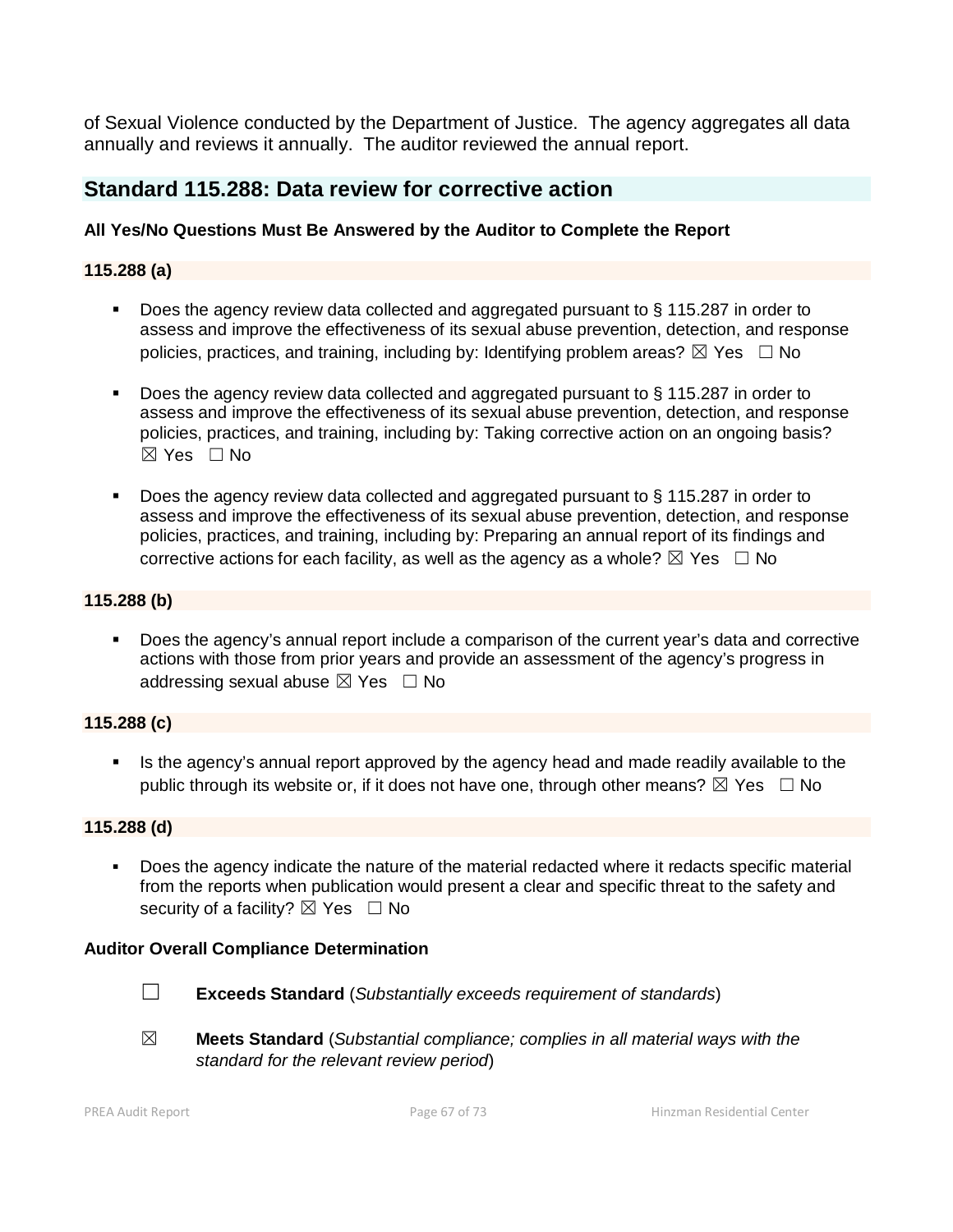☐ **Does Not Meet Standard** (*Requires Corrective Action*)

## **Instructions for Overall Compliance Determination Narrative**

*The narrative below must include a comprehensive discussion of all the evidence relied upon in making the compliance or non-compliance determination, the auditor's analysis and reasoning, and the auditor's conclusions. This discussion must also include corrective action recommendations where the facility does not meet the standard. These recommendations must be included in the Final Report, accompanied by information on specific corrective actions taken by the facility.*

Policy 2409-17 addresses this standard. The Iowa Department of Corrections and the Gerald R. Hinzman Center administrative staff review and assess all sexual abuse/sexual harassment data at least annually to improve the effectiveness of its sexual abuse prevention, detection and response policies, and to identify any issues or problematic areas and take corrective action if needed. The facility PREA Coordinator forwards data to the Iowa Department of Corrections. An annual report is prepared and placed on the department's website, www.iowacbc.org. The annual report was reviewed by the auditor.

# **Standard 115.289: Data storage, publication, and destruction**

## **All Yes/No Questions Must Be Answered by the Auditor to Complete the Report**

## **115.289 (a)**

Does the agency ensure that data collected pursuant to § 115.287 are securely retained?  $\boxtimes$  Yes  $\Box$  No

## **115.289 (b)**

 Does the agency make all aggregated sexual abuse data, from facilities under its direct control and private facilities with which it contracts, readily available to the public at least annually through its website or, if it does not have one, through other means?  $\boxtimes$  Yes  $\Box$  No

#### **115.289 (c)**

**Does the agency remove all personal identifiers before making aggregated sexual abuse data** publicly available?  $\boxtimes$  Yes  $\Box$  No

#### **115.289 (d)**

 Does the agency maintain sexual abuse data collected pursuant to § 115.287 for at least 10 years after the date of the initial collection, unless Federal, State, or local law requires otherwise? ⊠ Yes □ No

## **Auditor Overall Compliance Determination**

☐ **Exceeds Standard** (*Substantially exceeds requirement of standards*)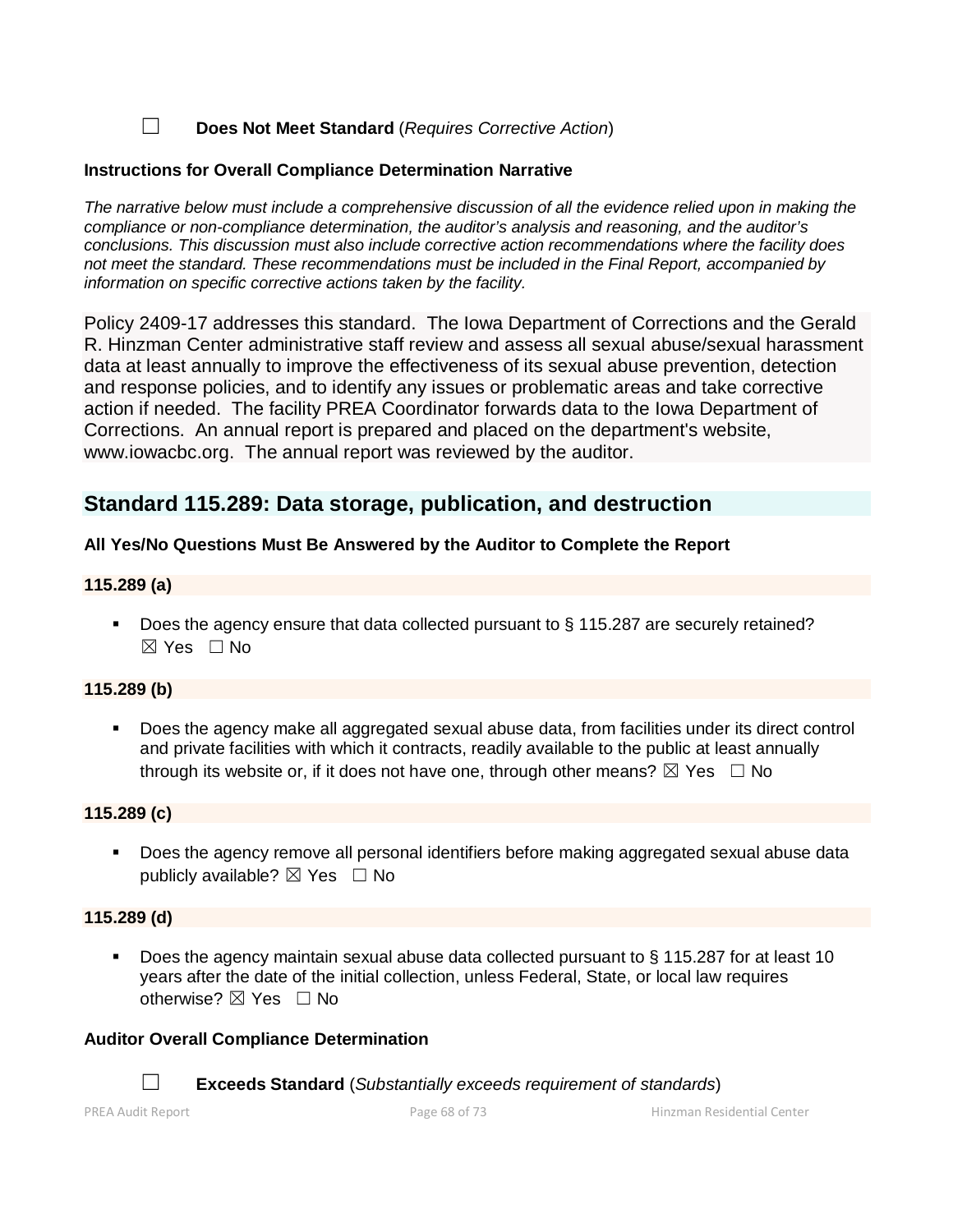☒ **Meets Standard** (*Substantial compliance; complies in all material ways with the standard for the relevant review period*)

## **Instructions for Overall Compliance Determination Narrative**

*The narrative below must include a comprehensive discussion of all the evidence relied upon in making the compliance or non-compliance determination, the auditor's analysis and reasoning, and the auditor's conclusions. This discussion must also include corrective action recommendations where the facility does not meet the standard. These recommendations must be included in the Final Report, accompanied by information on specific corrective actions taken by the facility.*

PREA policy 2409-17 addresses this standard. The facility PREA Coordinator reviews data compiled and issues a report to the Iowa Department of Corrections. The data is securely retained and published on the department website. The reports cover all data noted in this standard and are retained in a secured file.

# **AUDITING AND CORRECTIVE ACTION**

# **Standard 115.401: Frequency and scope of audits**

## **All Yes/No Questions Must Be Answered by the Auditor to Complete the Report**

## **115.401 (a)**

 During the prior three-year audit period, did the agency ensure that each facility operated by the agency, or by a private organization on behalf of the agency, was audited at least once? (*Note: The response here is purely informational. A "no" response does not impact overall compliance with this standard.*)  $\boxtimes$  Yes  $\Box$  No

## **115.401 (b)**

- Is this the first year of the current audit cycle? (*Note: a "no" response does not impact overall compliance with this standard.*)  $\boxtimes$  Yes  $\Box$  No
- If this is the second year of the current audit cycle, did the agency ensure that at least one-third of each facility type operated by the agency, or by a private organization on behalf of the agency, was audited during the first year of the current audit cycle? (N/A if this is **not** the *second* year of the current audit cycle.)  $\boxtimes$  Yes  $\Box$  No  $\Box$  NA
- If this is the third year of the current audit cycle, did the agency ensure that at least two-thirds of each facility type operated by the agency, or by a private organization on behalf of the agency,

<sup>☐</sup> **Does Not Meet Standard** (*Requires Corrective Action*)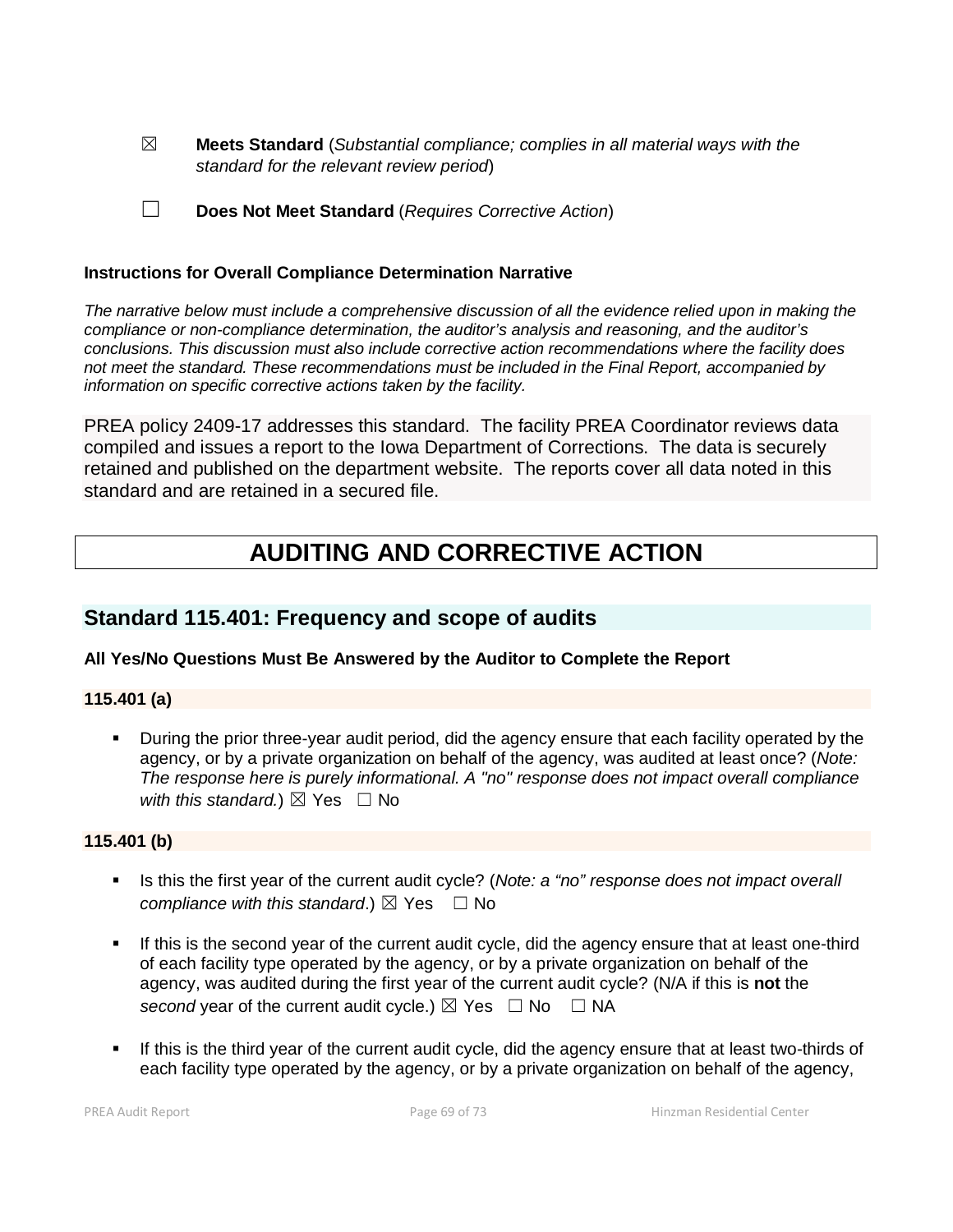were audited during the first two years of the current audit cycle? (N/A if this is **not** the *third* year of the current audit cycle.)  $\boxtimes$  Yes  $\Box$  No  $\Box$  NA

#### **115.401 (h)**

 Did the auditor have access to, and the ability to observe, all areas of the audited facility?  $\boxtimes$  Yes  $\Box$  No

#### **115.401 (i)**

 Was the auditor permitted to request and receive copies of any relevant documents (including electronically stored information)?  $\boxtimes$  Yes  $\Box$  No

#### **115.401 (m)**

 Was the auditor permitted to conduct private interviews with residents, residents, and detainees?  $⊠$  Yes  $□$  No

#### **115.401 (n)**

 Were residents permitted to send confidential information or correspondence to the auditor in the same manner as if they were communicating with legal counsel?  $\boxtimes$  Yes  $\Box$  No

#### **Auditor Overall Compliance Determination**

- ☐ **Exceeds Standard** (*Substantially exceeds requirement of standards*)
- ☒ **Meets Standard** (*Substantial compliance; complies in all material ways with the standard for the relevant review period*)
- ☐ **Does Not Meet Standard** (*Requires Corrective Action*)

## **Instructions for Overall Compliance Determination Narrative**

*The narrative below must include a comprehensive discussion of all the evidence relied upon in making the compliance or non-compliance determination, the auditor's analysis and reasoning, and the auditor's conclusions. This discussion must also include corrective action recommendations where the facility does not meet the standard. These recommendations must be included in the Final Report, accompanied by information on specific corrective actions taken by the facility.*

This was the second PREA audit of this facility. The previous PREA audit was conducted in May 2015. The auditor was allowed access to all areas of the facility and had access to all required support documentation. The auditor was able to conduct private interviews with both residents and staff. The auditor was provided supporting documentation before and during the audit. Notifications of the audit posted throughout the facility allowed residents to send confidential letters to the auditor prior to the audit. There was no confidential correspondence received from the residents by the auditor.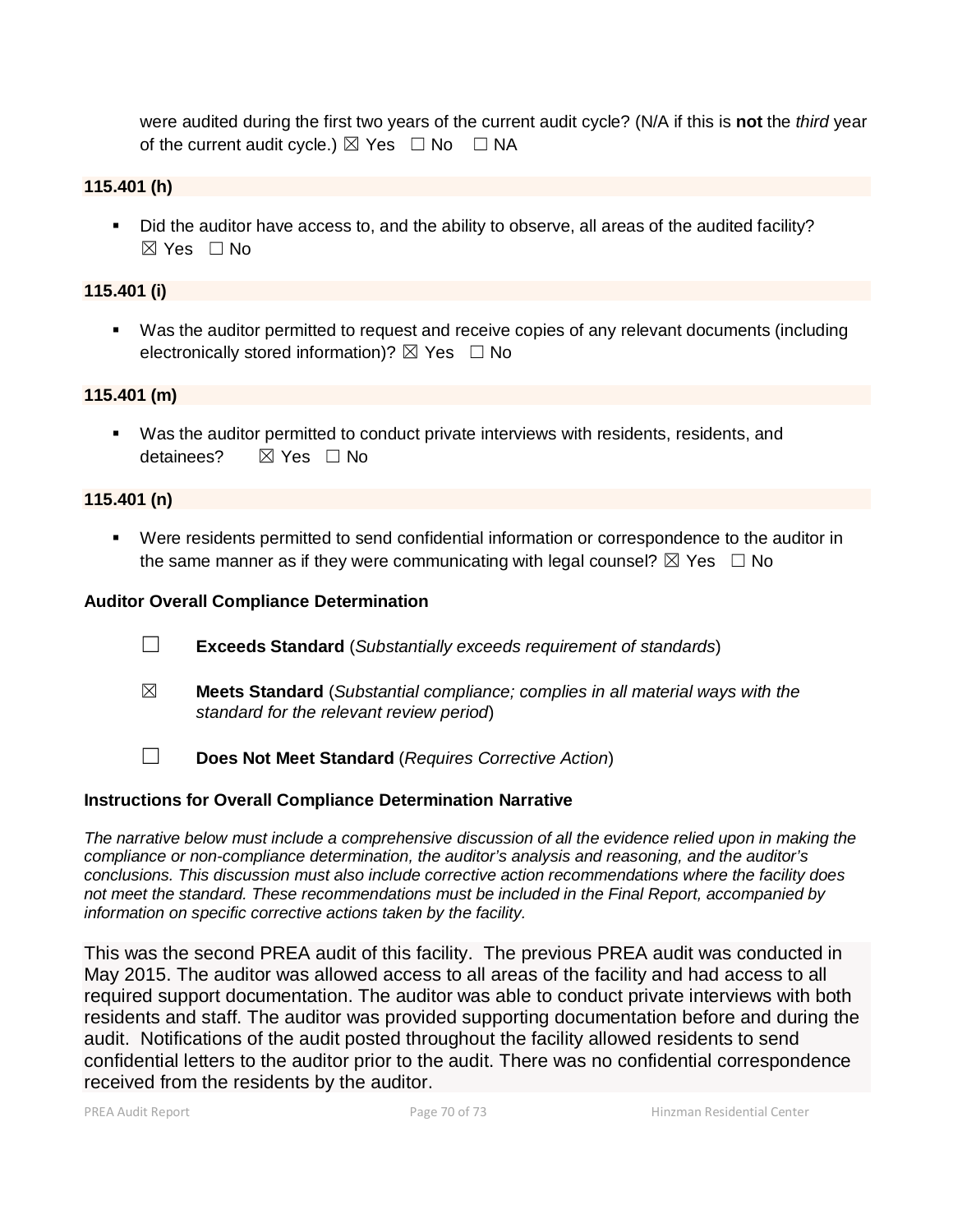# **Standard 115.403: Audit contents and findings**

## **All Yes/No Questions Must Be Answered by the Auditor to Complete the Report**

## **115.403 (f)**

 The agency has published on its agency website, if it has one, or has otherwise made publicly available, all Final Audit Reports within 90 days of issuance by auditor. The review period is for prior audits completed during the past three years PRECEDING THIS AGENCY AUDIT. In the case of single facility agencies, the auditor shall ensure that the facility's last audit report was published. The pendency of any agency appeal pursuant to 28 C.F.R. § 115.405 does not excuse noncompliance with this provision. (N/A if there have been no Final Audit Reports issued in the past three years, or in the case of single facility agencies that there has never been a Final Audit Report issued.)  $\boxtimes$  Yes  $\Box$  No  $\Box$  NA

## **Auditor Overall Compliance Determination**

- ☐ **Exceeds Standard** (*Substantially exceeds requirement of standards*)
- ☒ **Meets Standard** (*Substantial compliance; complies in all material ways with the standard for the relevant review period*)
- ☐ **Does Not Meet Standard** (*Requires Corrective Action*)

## **Instructions for Overall Compliance Determination Narrative**

*The narrative below must include a comprehensive discussion of all the evidence relied upon in making the compliance or non-compliance determination, the auditor's analysis and reasoning, and the auditor's conclusions. This discussion must also include corrective action recommendations where the facility does not meet the standard. These recommendations must be included in the Final Report, accompanied by information on specific corrective actions taken by the facility.*

The Gerald R. Hinzman Center has fully implemented all policies, practices and procedures outlined in the PREA standards. The auditor reviewed applicable standards and, through the review of support documentation, interviews with staff and residents and the observation of physical evidence, concluded that this facility fully meets and substantially complies in all material ways with the PREA standards for the relevant review period. Facility policies are directly tied to the PREA standards and staff expectations. The facility's leadership is fully committed to eliminating sexual abuse/sexual harassment, as evidenced in the realistic staffing analysis and the recommendations for enhanced supervision techniques. PREA training for staff and residents is documented and all stakeholders receive the appropriate level of training and are knowledgeable of the intent of the PREA and the tools available to ensure prevention, detection, reporting and response to sexual abuse incidents. Sexual abuse and victimization propensity screening is well established and tracked in an organized fashion. Referrals for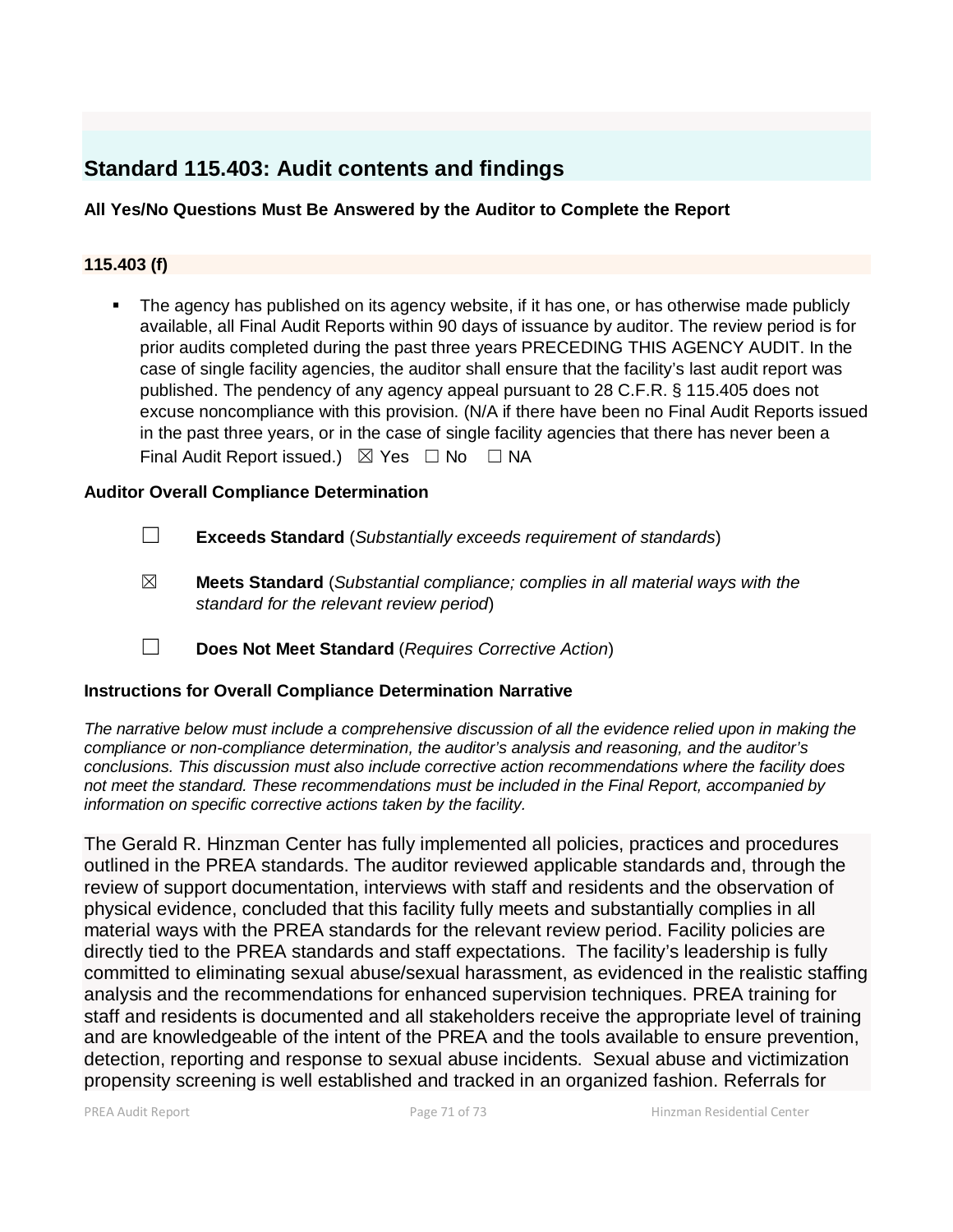mental health counseling are integrated in the intake and allegations of sexual abuse processes. Medical networks for the residents are established in the community. The public has access to reporting mechanisms and facility PREA trends data via its website. The facility currently complies with all the requirements of the PREA standards and no corrective actions are required.